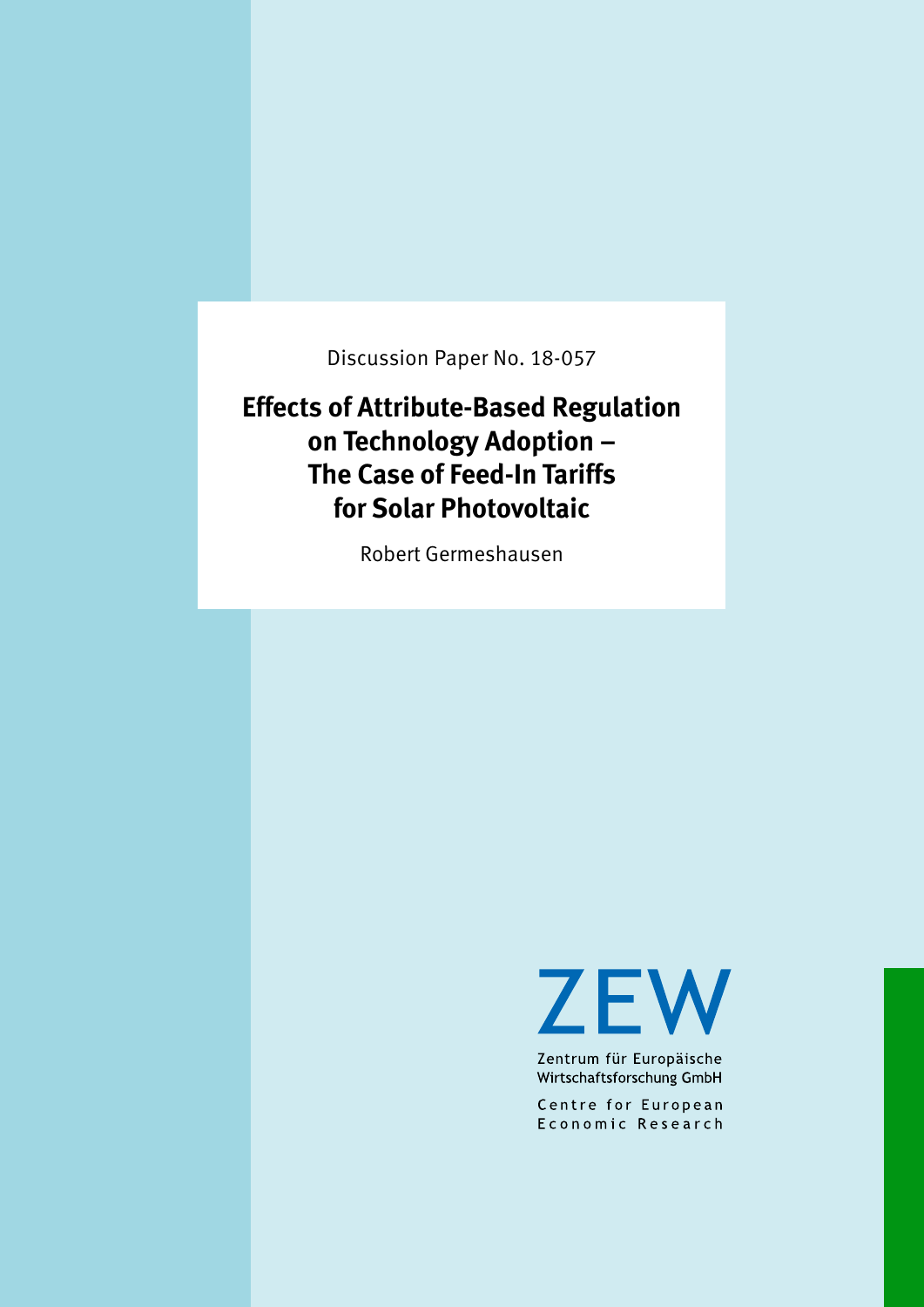Discussion Paper No. 18-057

# **Effects of Attribute-Based Regulation on Technology Adoption – The Case of Feed-In Tariffs for Solar Photovoltaic**

Robert Germeshausen

Download this ZEW Discussion Paper from our ftp server: http://ftp.zew.de/pub/zew-docs/dp/dp18057.pdf

Die Discussion Papers dienen einer möglichst schnellen Verbreitung von neueren Forschungsarbeiten des ZEW. Die Beiträge liegen in alleiniger Verantwortung der Autoren und stellen nicht notwendigerweise die Meinung des ZEW dar.

Discussion Papers are intended to make results of ZEW research promptly available to other economists in order to encourage discussion and suggestions for revisions. The authors are solely responsible for the contents which do not necessarily represent the opinion of the ZEW.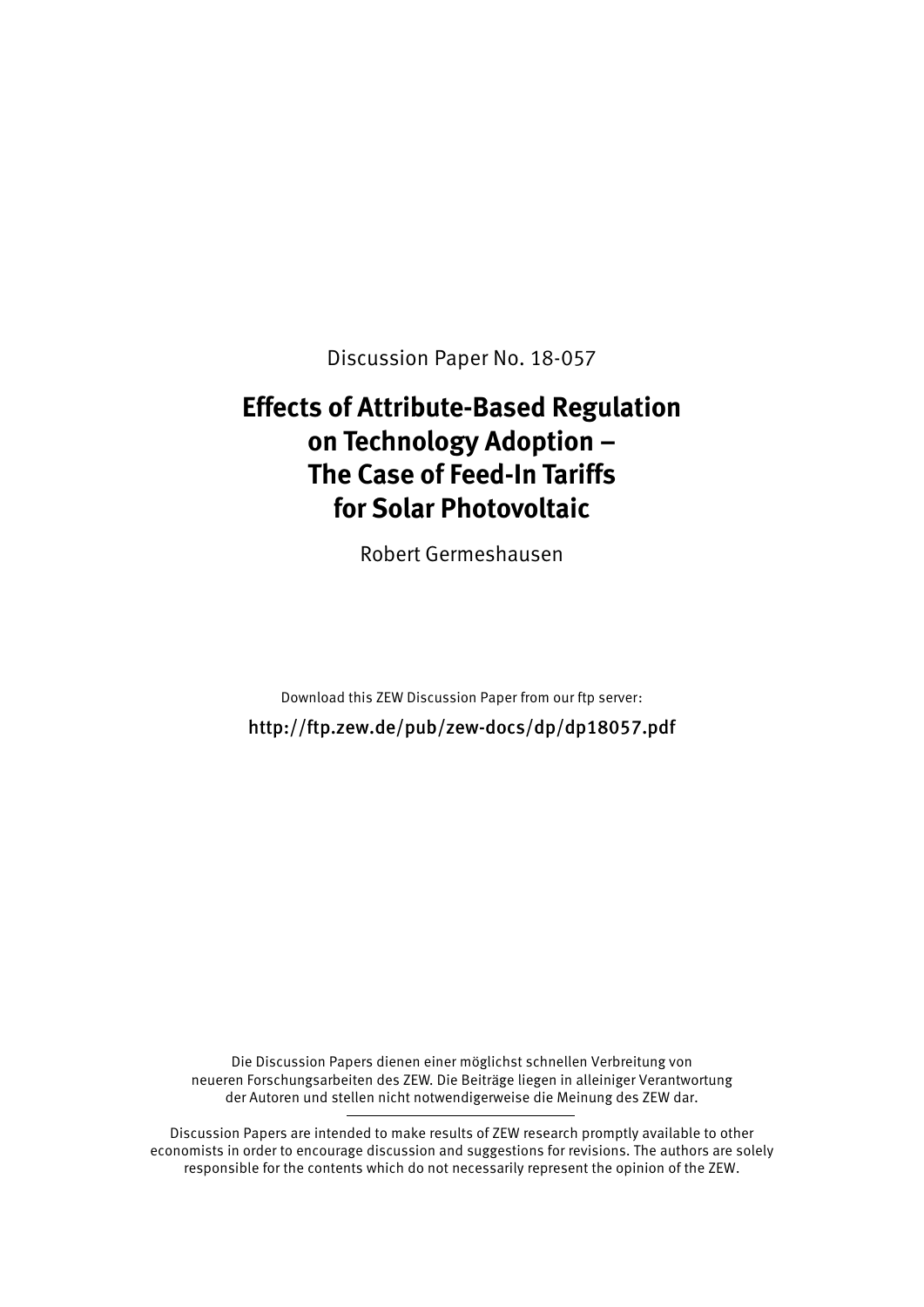# Effects of Attribute-Based Regulation on Technology Adoption - The Case of Feed-In Tariffs for Solar Photovoltaic

Robert Germeshausen $a,b,*$ 

<sup>a</sup>Centre for European Economic Research, L 7, 1, 68161 Mannheim, Germany.  $b$ University of Münster, Center of Applied Economic Research Münster (CAWM), Am Stadtgraben 9, 48143 Münster, Germany.

Version: 20 November 2018

# Abstract

Feed-in tariffs are a widespread policy instrument to support the diffusion of renewable energy technologies. I investigate the impact of the size-based differentiation of these tariffs on the adoption of residential scale solar photovoltaic (PV) installations in Germany. Exploiting a policy change of administrative size classes for PV systems, I find that (i) the reduction in marginal feed-in tariffs decreases new capacity additions by around 29 per cent, and (ii) differentiated tariffs provide incentives for excess bunching at the ceiling of the smaller size class. Excess bunching decreases newly installed PV capacity additionally by around 14 per cent. Back-of-the-envelope calculations suggest that this may lead to annual efficiency losses that increase over time from about 0.2 to 4.4 per cent of the annual support cost for new small PV installations.

Keywords: Solar photovoltaic; feed-in tariffs; diffusion of renewable energy technologies; attribute-based regulation; bunching analysis

JEL classification: O38, Q42, Q48

Corresponding author:

Email address: germeshausen@zew.de, +49 621 1235218 (Robert Germeshausen)

I would like to thank Massimo Filippini, Ken Gillingham, Kathrine von Graevenitz, Koichiro Ito, Tooraj Jamasb, Andreas Löschel, Benjamin Lutz, Philipp Massier, Johannes Rode, Katrin Sommerfeld, and Ulrich Wagner for their helpful comments and suggestions. This work also benefited from discussions at the Annual Meeting of the Verein für Socialpolitik 2016, 6th AERE Summer Conference 2017, AURÖ Nachwuchsworkshop 2016, 22nd EAERE Annual Conference 2016, 9th International Workshop on Empirical Methods in Energy Economics 2016, 5th Mannheim Energy Conference 2016, and 21st Spring Meeting of Young Economists 2016 as well as from seminars at the ZEW Mannheim, University of Heidelberg and University of Münster. The data on regional end-use offer prices for electricity is kindly provided by ene't. The financial support by the German Federal Ministry of Education and Research (FKZ 03SFK4Z0) and by the Centre for European Economic Research (ZEW) Mannheim is gratefully acknowledged.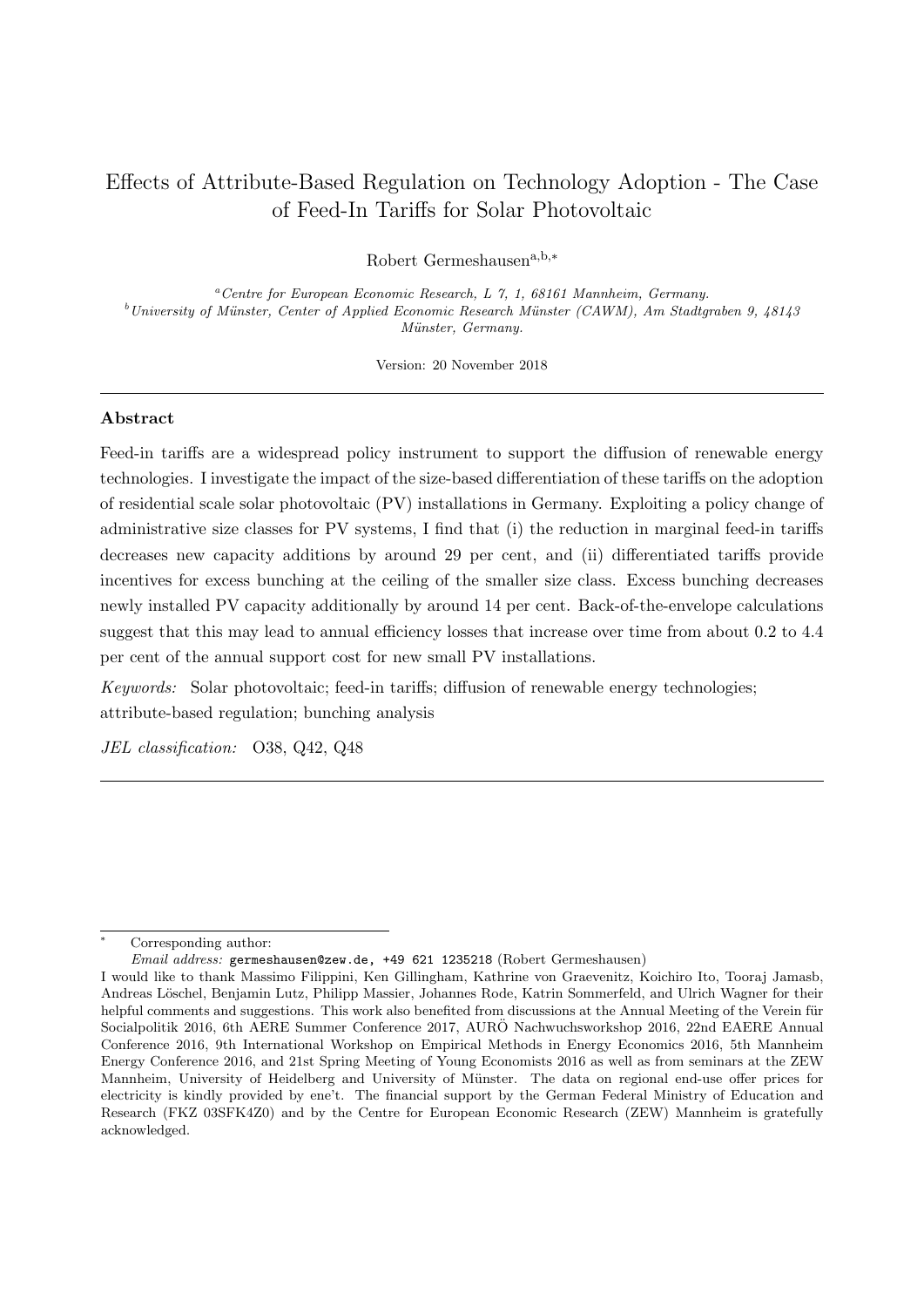# 1. Introduction

The diffusion of renewable energy technologies is regarded as one of the key measures for the mitigation of greenhouse gas emissions and for the transition towards a sustainable energy system. Governments across the globe have implemented various support measures to reap these potential benefits and to account for other (positive) externalities, such as increasing dynamic returns of technology adoption induced by learning-by-doing or learning-by-using effects (see e.g. Geroski, 2000; Jaffe et al., 2003, 2005). Recently, policy support and cost decreases triggered an expansion of renewable energy technologies in many parts of the world including Germany. While this development suggests that the support measures have been effective, it also underlines the need for rigorous evaluation of existing renewable energy policies.

Feed-in tariffs are a widely-used policy instrument to support the diffusion of renewable energy technologies.<sup>[1](#page-3-0)</sup> The producer receives a fixed price (feed-in tariff) for electricity generated from an eligible renewable energy technology and fed into the electricity grid. This tariff is in general higher than the average wholesale electricity price. Hence, it is a production subsidy. While the choice of the policy instrument to support renewable energy technologies certainly matters, its performance may also depend on specific design features that are common in existing policies. In Germany, the level of the feed-in tariff is differentiated based on characteristics or attributes of the renewable energy technology.

In this paper, I investigate how feed-in tariffs differentiated by individual system sizes for residential scale solar photovoltaic (PV) installations affect the adoption of these systems in Germany, using a quasi-experimental research design. Marginal feed-in tariffs for new rooftop solar PV installation depend on the size (i.e. power capacity) of the individual system. Smaller installation sizes receive a higher marginal feed-in tariff to reflect cost differences, with larger installations experiencing lower specific cost per installed capacity (e.g. due to fixed cost degression). Thereby, the marginal feed-in tariff is not a continuous function of size, but varies across administratively determined size classes. These size classes create discontinuities in the marginal feed-in tariff function (and kinks in the average feed-in tariff function) at the size class borders. These changes are unlikely to exactly represent (cost) differences across installation sizes, especially for small changes in installation sizes around the threshold values. The 2012 PV Amendment of the German Renewable Energy Sources Act (EEG) includes a re-evaluation of size classes of PV installations and the introduction of a new size class for PV systems with a nominal capacity of up to 10 kilowatt (kW). This size differentiation reduces marginal feed-in tariffs for systems larger than 10 kW compared to the smaller ones. I show that, for size differentiation based on discrete size classes, this reduction

<span id="page-3-0"></span><sup>&</sup>lt;sup>1</sup>In 2013, at the end of this paper's observation period, feed-in tariffs covered more than 70 per cent of the global PV market, being in place in countries such as China, Germany, Italy, and Japan, according to IEA (2014). In more recent years, this share has decreased but feed-in tariffs remain the predominant policy instrument with a share of more than 60 per cent in 2016 (IEA, 2017).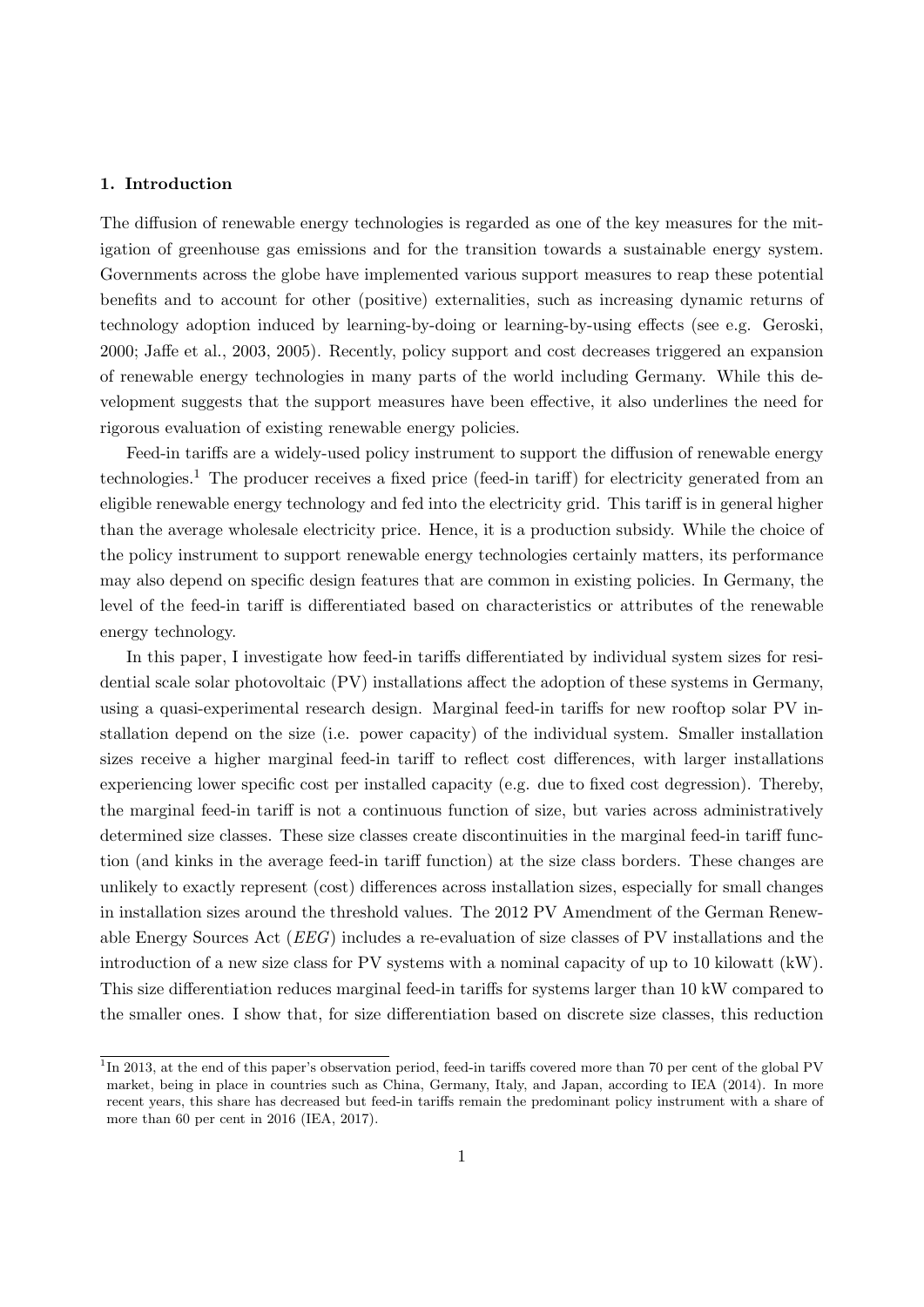in feed-in tariffs has two effects. First, a reduction in feed-in tariffs for larger systems reduces their profitability and consequently has a negative effect on newly installed capacity of these systems. Second, size differentiation based on fixed size classes also changes the distribution of system sizes that are built.

I estimate the impact of the reduction in marginal feed-in tariffs for larger scale residential systems on new capacity additions of these systems. The main identifying variation in feed-in tariffs for new installations over time and across size classes stems from the introduction of the new size class. Using bunching estimation methods (e.g. Saez, 2010; Chetty et al., 2011) and exploiting changes in the discontinuities of the marginal feed-in tariff function induced by this amendment, I find that the introduction of the new size class influences individual capacity choices in favour of smaller installation sizes just at the ceiling of the smaller size class (as evidenced by excess bunching).

I use data on all grid-connected solar PV installations with a nominal capacity of up to 20 kW in Germany that are supported by feed-in tariffs for the period between January 2009 and December 2013. This data stems from the renewable energy register collected by the four German transmission system operators and contains information about capacity, date of commission and postcodes of the individual installations. I conduct the analysis on the county (NUTS-3<sup>[2](#page-4-0)</sup>) level to better account for additional influencing factors varying at a regional level.<sup>[3](#page-4-1)</sup> Furthermore, I include data on regional end-use offer prices for electricity from ene't. During this time period, end-use electricity prices surpass feed-in tariffs for PV systems, providing an incentive to the owner to consume part of the electricity generated by the system instead of feeding it into the electricity grid.

I find that the reduction in marginal feed-in tariffs of about five percent for larger scale residential systems leads to a reduction in newly installed capacity of these systems by around 29 percent, while I control for excess bunching based on an approach similar to the one used by Best and Kleven (2018). Visual inspection and additional parametric analyses suggest that systems at the size class border would have been built larger in the absence of the introduction of the new size class. While installation costs are similar for systems close to the size class border, the introduction of the new size class leads to smaller and  $-$  in terms of support cost  $-$  to more expensive installations being built. I find that excess bunching decreases the newly installed capacity by around 14 per cent. This lower deployment level can be translated into higher support cost necessary to achieve an estimated counterfactual deployment level without the change in size classes. Back-of-the-envelope calculations suggest that this annual additional cost increases over time from initially about 0.2

<span id="page-4-0"></span><sup>&</sup>lt;sup>2</sup>NUTS is the Nomenclature of Units for Territorial Statistics developed by the European Union. There are 402 counties in Germany.

<span id="page-4-1"></span><sup>3</sup>Solar PV deployment can be geographically heterogeneous due to different solar radiation values (Balta-Ozkan et al., 2015; Lamp, 2015), social learning (peer) effects (e.g. Gillingham and Bollinger, 2012; Graziano and Gillingham, 2014; Rode and Weber, 2016) and other socio-economic aspects (e.g. De Groote et al., 2016).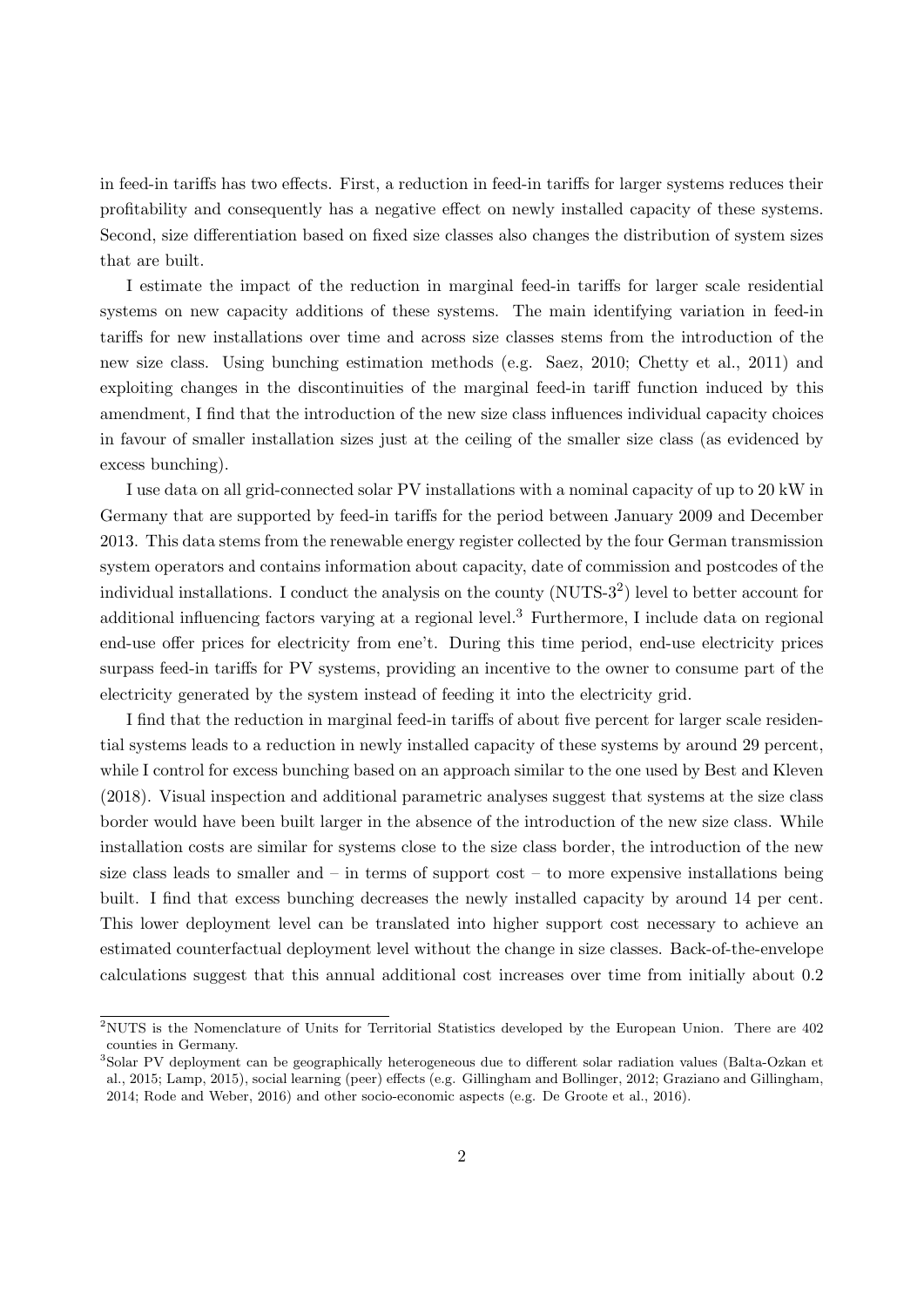up to 4.4 per cent of total annual support cost of the smaller size class, underlining the potential economic size of the distortions caused by this policy design change.

This paper contributes to the literature on the impact of policy instruments on the diffusion of solar PV installations (e.g. Kirkpatrick and Bennear, 2014; Hughes and Podolefsky, 2015; Crago and Chernyakhovskiy, 2017). While these studies focus on investment cost subsidy and loan programmes, there is a lack of rigorous empirical studies on the effects of feed-in tariffs on the diffusion of solar PV installations despite its wide use in existing support schemes.<sup>[4](#page-5-0)</sup> Several papers examine the relationship between the growth of solar PV deployment in Germany and investment incentives provided by feed-in tariffs (e.g. Leepa and Unfried, 2013; Grau, 2014; Ossenbrink, 2017). These analyses focus on showing correlations or simulating potential outcomes under different subsidy schemes but do not attempt causal inference. This paper intends to fill this gap.

This paper also contributes to the literature of differentiated (environmental) regulation. Besides spatially differentiated regulation (e.g. Tietenberg, 1978) and regulation differentiated by vintage of the respective technology (e.g. Gruenspecht, 1982; Nelson et al., 1993; Gray and Shadbegian, 2003; Stavins, 2006; Bushnell and Wolfram, 2012), regulations depending on other characteristics or attributes of the underlying technology have also come under scrutiny, most prominently for the case of fuel economy standards for cars (Klier and Linn, 2016; Ito and Sallee, 2018).<sup>[5](#page-5-1)</sup> I analyse the impact of a differentiated subsidy on the diffusion of PV systems. The question whether a technology-specific feed-in tariff (different for wind power, solar PV etc.) or a uniform, technology neutral feed-in tariff may be desirable is heavily debated (e.g. Requate, 2015; Lehmann and Söderholm, 2018). The differentiation of feed-in tariffs by installation size (within a technology) and its impact on technology adoption, however, has not received much attention so far. To the best of my knowledge, I am the first to investigate effects of size-based regulation on technology adoption for renewable energy technologies.

Furthermore, this paper is related to a more general literature inferring unobserved marginal cost of regulation from observed behaviour of economic agents (e.g. Anderson and Sallee, 2011; Meng, 2017). I estimate additional programme cost induced by differentiated feed-in tariffs from the observed changes in the distribution of installed PV system sizes.

The structure of the paper is as follows. Section [2](#page-6-0) presents institutional details on the feed-in tariff system in Germany and the 2012 "PV Amendment" as well as a simple theoretical model of capacity choice, followed by the data description in Section [4.](#page-14-0) I specify the empirical strategy in Section [5.](#page-16-0) Section [6](#page-21-0) presents the main results, while Section [7](#page-30-0) concludes.

<span id="page-5-0"></span><sup>4</sup>Notable exceptions are Smith and Urpelainen (2014) and Carley et al. (2017). While the first use an instrumental variable approach to estimate the effect of feed-in tariffs on generation of renewable energy technologies on a crosscountry level, the latter uses a difference-in-differences strategy to compare renewable energy production in countries with and without feed-in tariff policies.

<span id="page-5-1"></span><sup>5</sup>Klier and Linn (2016) find that while fuel economy standards have increased the rate of technology adoption, producers reduced horsepower and torque in reaction to changes in these standards. Ito and Sallee (2018) evaluate weight-based fuel economy standards in Japan and show that this regulation leads to an increase in vehicle weight.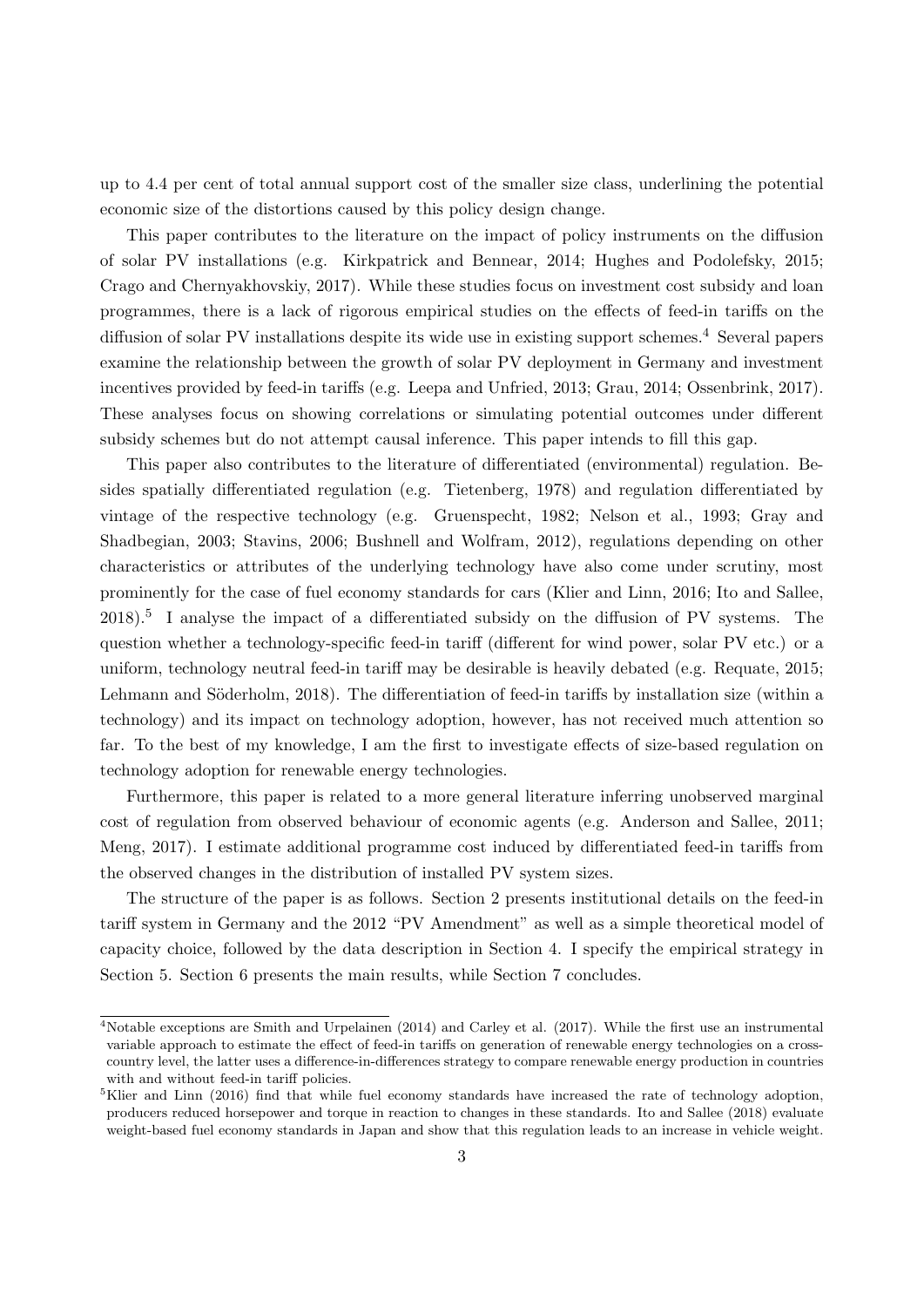#### <span id="page-6-0"></span>2. Policy Background: Solar PV Subsidies in Germany

# <span id="page-6-2"></span>2.1. The German Energiewende and Feed-in Tariffs for Renewable Energy Technologies

In the course of its energy transition (Energiewende), Germany has set ambitious goals to increase the share of electricity generated by renewable energy technologies. For example, renewable electricity technologies should make up (at least) 80 per cent of gross electricity consumption in 2050 as stated in the Renewable Energy Sources Act (EEG). Feed-in tariffs regulated under this law are one of the main policy instruments to foster the diffusion of renewable energy technologies in Germany.<sup>[6](#page-6-1)</sup> Within this system, eligible installations receive a fixed price (feed-in tariff) for every kilowatt hour (kWh) of electricity that is fed into the electricity grid. The tariff is in general higher than the average wholesale electricity price and nominal tariffs for individual installations remain constant for 20 years beginning with the date of commission. The level of the feed-in tariffs is administratively determined, such that, on average, the operation of renewable installations is economically viable. This rationale has lead to a system of differentiated feed-in tariffs that are based on attributes of individual installations, such as the renewable technology, the plant type, and the installation size. Tariffs for newly installed systems are regularly adjusted (downwards) to reflect cost changes and technology developments over time. In addition to these regular adjustments, the federal government also intervened in the past to react to certain events, such as the unexpected pace of cost reductions for PV systems. All tariff adjustments only apply to new installations. Existing ones receive their initial fixed tariff, regardless of any changes after their commission.

For solar PV, feed-in tariffs are differentiated by size, i.e. peak power capacity of the system, and type, i.e. whether the installation is ground-standing or mounted on a rooftop. Marginal feed-in tariffs are not a continuous but a step function of installation size, i.e. they vary across administratively determined size classes. The feed-in tariff for an individual installation is given by the capacity-weighted average of the marginal feed-in tariffs (mixed calculation).

#### 2.2. The 2012 PV Amendment of the Renewable Energy Sources Act

Since its introduction in 2000, the Renewable Energy Sources Act has been subject to several amendments. The so-called PV Amendment that came into force in April 2012 is specific as it includes a re-evaluation of the size classes relevant for the feed-in tariffs of solar PV installations as well as a further reduction of those tariffs. Before the enactment of the PV Amendment, size classes for solar PV were defined as follows: up to 30 kW, larger than 30 up to 100 kW, larger than 100 kW up to 1,000 kW, and larger than 1,000 kW. Among other changes, the PV Amendment divides the smallest size class for rooftop installations (up to 30 kW) into two size classes: up to 10 kW and larger than 10 up to 40 kW. This change differentially affects marginal feed-in tariffs

<span id="page-6-1"></span><sup>&</sup>lt;sup>6</sup>In recent years, there was a gradual shift from feed-in tariffs to "feed-in premium" mechanisms and tendering of support levels. However, for residential scale PV systems, which are the focus of this paper, feed-in tariffs are still the main policy instrument in place.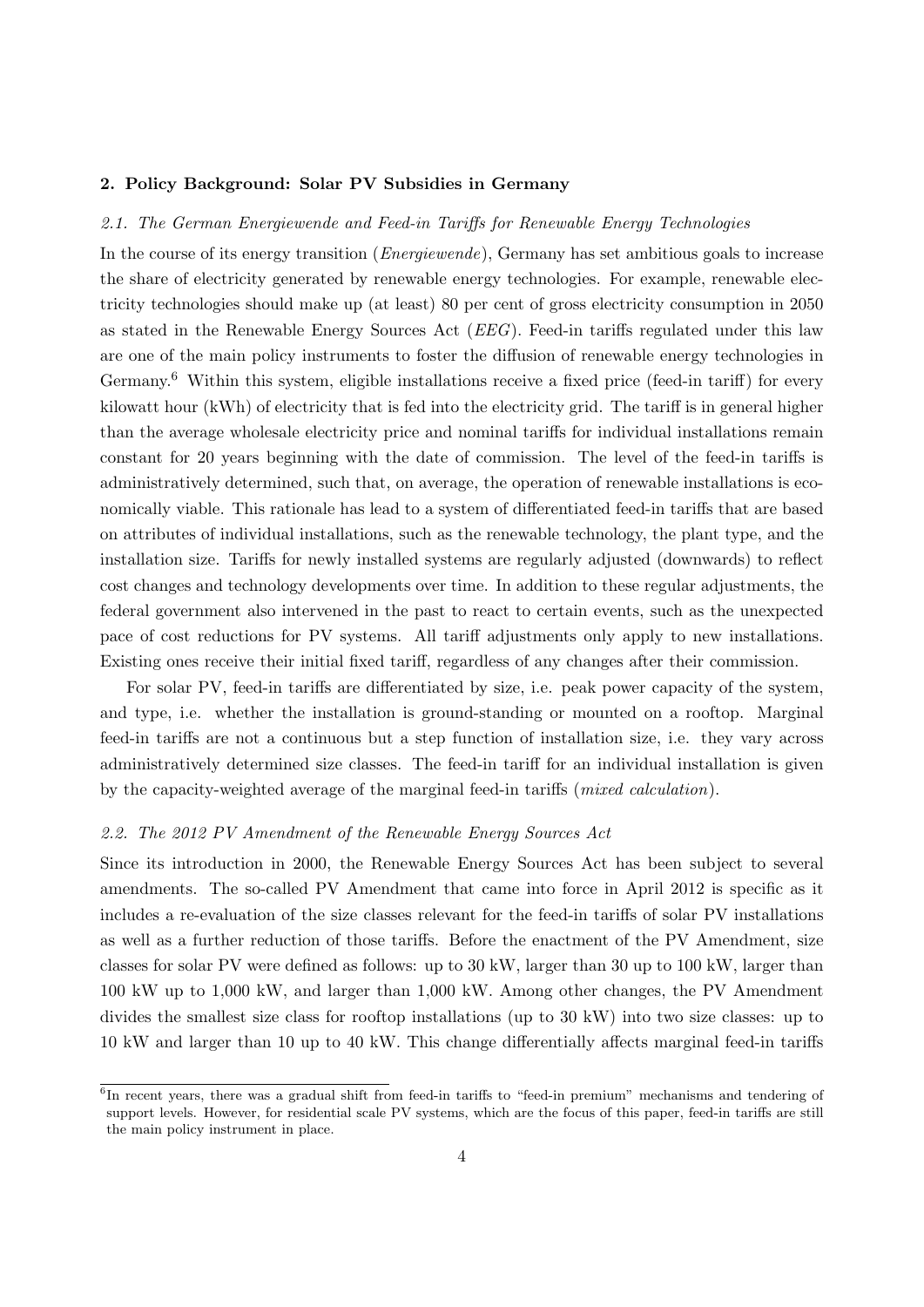for new residential scale installations of different capacity. In March 2012, the month before the PV Amendment, new installations up to 30 kW received a marginal feed-in tariff of 24.43 Euro cents per kWh. With the enactment of the PV Amendment in April 2012, the marginal feed-in tariff declined to 19.50 Euro cents per kWh for new installations up to 10 kW and to 18.50 Euro cents per kWh for new installations larger than 10 kW and up to 40 kW.

A first draft of this amendment became known in February / March 2012, with subsequent political discussions about its content. After finally reaching an agreement in the German Conciliation Committee (Vermittlungsausschuss), the amendment was passed in June 2012 with effectiveness from April 2012. Before the draft of the PV Amendment reached the German Conciliation Committee, it specified size classes of up to 10 kW and larger than 10 to 100 kW. The decision to include another size class for residential scale installations ranging from larger than 10 to 40 kW was made as one of the last adjustments. Given this political process and the retroactive enactment, the PV Amendment contained a protection clause. This clause permitted new installations to receive the older (and higher) tariffs that were valid before the PV Amendment, if the grid connection request had been filed by 24 February 2012 and if the installation was commissioned before July 2012.

#### 2.3. The 2012 PV Amendment as a Quasi-Experiment

Estimating the impact of feed-in tariffs on the installation of new PV systems presents several challenges. For example, feed-in tariffs are regularly adjusted downwards to reflect cost changes and technology development over time. The same factors affect the cost of adopting a new solar PV system and are therefore themselves drivers for deployment, hampering identification of the influence of feed-in tariffs.

To address these and similar concerns, I use variation in feed-in tariffs induced by the PV Amendment 2012 as a quasi-experiment. In particular, the PV Amendment affected residential scale PV systems, which I define throughout this paper as installations with a nominal capacity up to 20 kW in line with Borenstein (2017) and Ossenbrink (2017). In this paper, I focus on these residential scale PV systems to enhance comparability of installations. From 2009 until the enactment of the PV Amendment in 2012, new solar PV systems up to 20 kW represented about 70 per cent of all new solar PV installations, accounting for around 20 per cent of total new solar PV capacity in Germany. The PV Amendment introduced a new size class for systems up to 10 kW and thereby separated the level of marginal feed-in tariffs for these installations from larger systems.

In the following I distinguish two groups: larger scale residential systems, i.e. with a nominal capacity larger than 10 kW and up to 20 kW, are in the treatment group; smaller installations (up to 10 kW) act as the control group. As depicted in Figure [1,](#page-8-0) new larger scale residential systems experienced a stronger reduction in the marginal feed-in tariff of about five percent compared to smaller systems with the start of the PV Amendment in April 2012.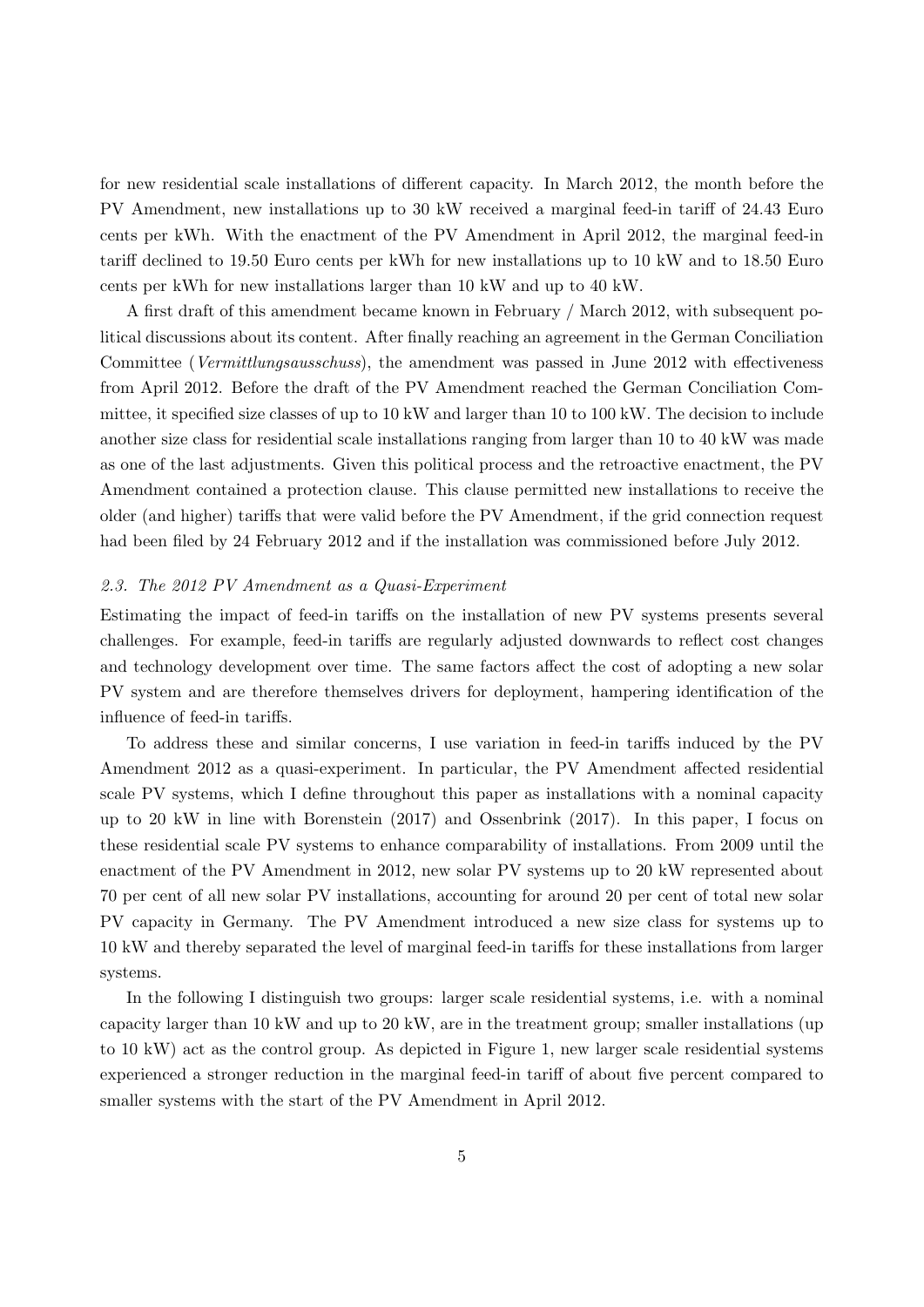<span id="page-8-0"></span>

Figure 1: Marginal Feed-in Rates for Residential Scale Rooftop Solar PV Installations

Notes: The black solid line depicts the development of marginal feed-in rates in the smallest size class for rooftop solar PV installations (up to 30 kW) until the PV Amendment in April 2012, which is represented by the first vertical line. The second vertical line denotes the end of the protection clause period in July 2012. From April 2012, the downward sloping solid orange line depicts the development of the marginal feed-in tariff up to 10 kW, while the solid purple line shows the marginal feed-in tariffs of the relevant size class (larger than 10 to 40 kW) for installations between 10 and 20 kW. The data for the feed-in tariff levels stems from the German Federal Network Agency (BNetzA, 2016).

Figure [2](#page-9-0) depicts the development of monthly capacity additions of new solar PV installations for installation sizes up to 10 kW and from larger than 10 up to 20 kW on a national level from the beginning of 2009 until the end of 2013. The spikes in deployment coincide with the month before a downward adjustment of feed-in tariffs takes place and reflect anticipation effects as described by Leepa and Unfried (2013) and Grau (2014). The development of new capacity additions for both size classes evolves similarly, especially from mid year 2010 on until the start of the PV Amendment in April 2012, which is depicted by the first vertical line in Figure [2.](#page-9-0) The second vertical line in Figure [2](#page-9-0) marks the end of the protection clause in July 2012.

The national figures imply a divergence of new capacity additions in both size classes coinciding with the enactment of the PV Amendment and the end of the protection clause, respectively. Before the PV Amendment, aggregated newly installed capacity of smaller installations was less than the capacity of larger scale residential systems in every month. After the PV Amendment the smaller installations experienced higher monthly capacity additions than larger systems.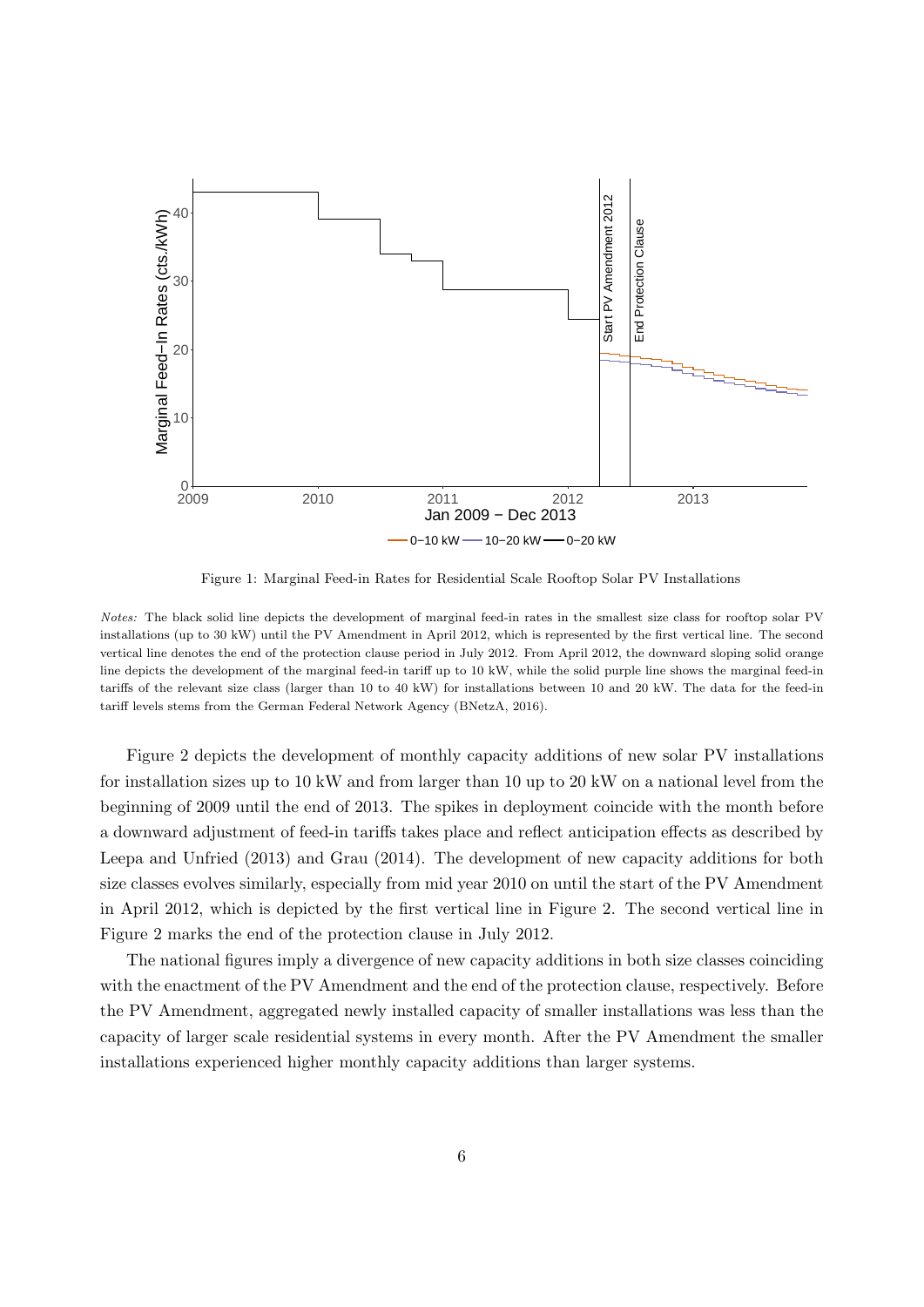<span id="page-9-0"></span>

Figure 2: Monthly Deployment of New Solar PV Capacity

Notes: The solid orange line depicts the aggregated monthly new capacity additions of new solar PV installations up to 10 kW, while the solid purple line represents the monthly deployment of capacity from systems larger than 10 kW and up to 20 kW. The first vertical line depicts the PV Amendment in April 2012, while the second vertical line shows the end of the protection clause in July 2012. Own illustration based on data from the four German transmission system operators (UNB, 2014).

The distribution of capacity additions across system sizes is different after the enactment of the PV Amendment. While these changes can be seen in Figure [2](#page-9-0) as more capacity in the smaller size class is being built compared to the larger one, the distribution of the capacity shares of new PV installations across system sizes reveals additional noteworthy patterns at the border of size classes.<sup>[7](#page-9-1)</sup> Figure [3](#page-10-0) shows the capacity shares of newly installed systems within one kW bins up to 20 kW within one year (from July to December) and in the previous year (from July to December).<sup>[8](#page-9-2)</sup> Before the PV Amendment, the distribution appears to be stable across years. After the change in size classes in 2012, a spike at the 10 kW bin is striking. New installations bunch just below the capacity threshold for the lower marginal feed-in tariff. The comparison between the distributions in 2011 and 2012 indicates a shift from larger to smaller installations around the threshold value since the relative drop from 2011 to 2012 only occurs for bins larger than 10 kW and most prominently for bins slightly larger than this threshold. This pattern suggests that some

<span id="page-9-1"></span><sup>&</sup>lt;sup>7</sup>I use shares instead of absolute capacity additions to facilitate comparison across years.

<span id="page-9-2"></span><sup>&</sup>lt;sup>8</sup>I compare the installations within these months in order to control for possible seasonal effects. July 2012 is the first month after the end of the protection clause. The same pattern appears when I use data from April to December in each year and compare aggregates before and after the enactment of the PV Amendment (without taking potential seasonal effects into account).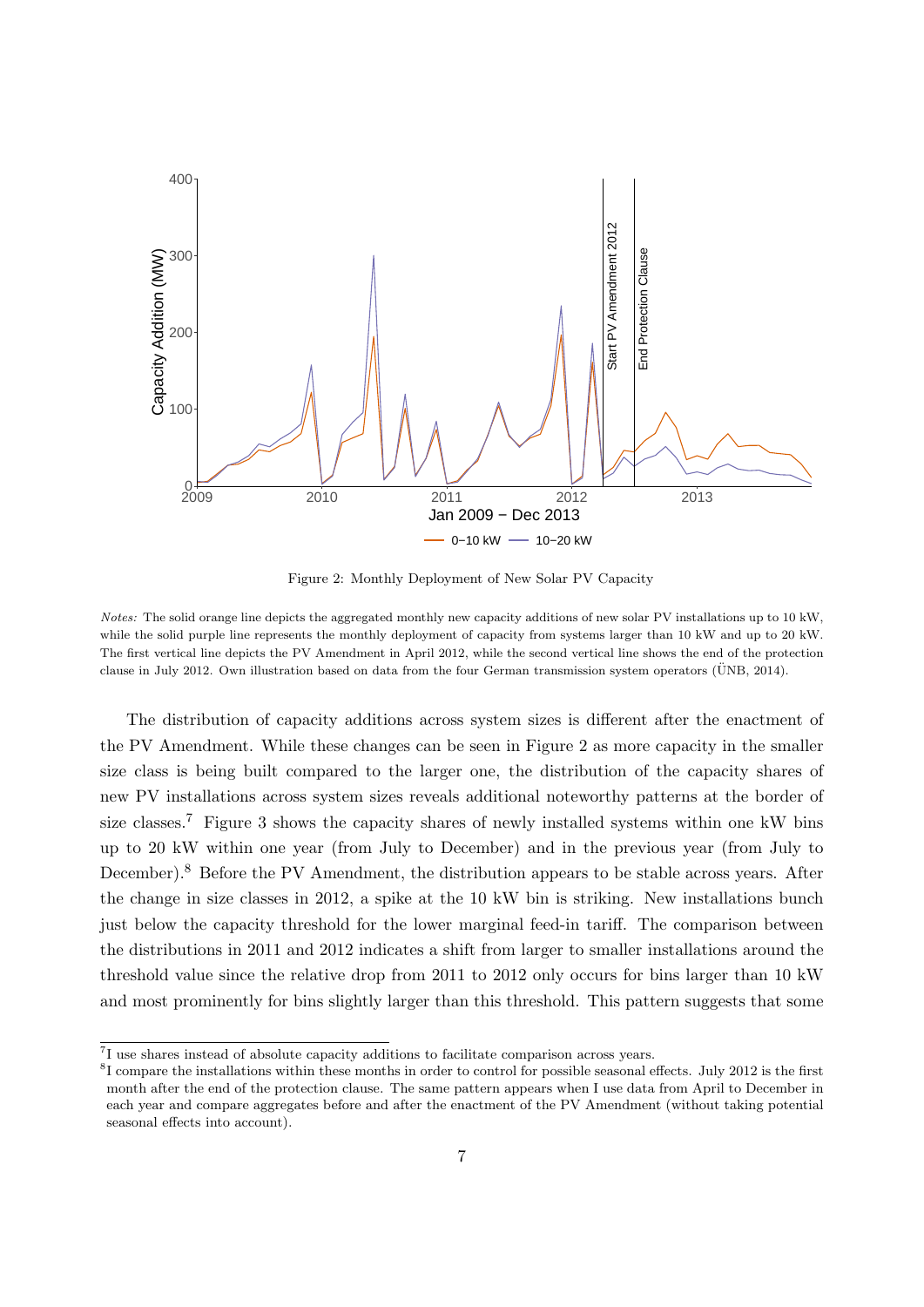<span id="page-10-0"></span>PV installations in the size class up to 10 kW would have been built larger without the introduction of a new size class.



Figure 3: Distribution of Individual Installations in a Year-on-Year Comparison

Notes: The height of each bar reflects the share of newly installed capacity within each one kW bin in total installed capacity up to 20 kW during the specified time period. The black bar denotes the previous year, whereas the grey bar represents the following year. Own illustration based on data from the four German transmission system operators (ÜNB, 2014).

Additionally, the PV Amendment introduced more frequent regular adjustments of the level of feed-in tariffs (from annual to monthly frequency based on historical deployment)<sup>[9](#page-10-1)</sup>, a limit of 90 per cent compensation for installations larger than 10 kW at the beginning of 2014, and an overall 52 GW threshold on total cumulated PV installation capacity regulated under the EEG. Once cumulated PV capacity reaches this threshold, the feed-in system for new PV installations would be stopped. Furthermore, the amendment added the technical requirement that all PV systems (existing and new ones) must be able to curtail production. From these additional changes, the limit of 90 per cent compensation for larger scale residential PV systems appears to be important for this paper as it potentially further reduces subsidies for larger installations.<sup>[10](#page-10-2)</sup> Installations that were commissioned after March 2012 and that were larger than 10 kW have received feed-in tariffs for only 90 per cent of the produced electricity from January 2014 onwards. From this time

<span id="page-10-1"></span> $9$ This is likely to be one of the reasons that there are no more pronounced deployment spikes in Figure [2](#page-9-0) after the PV Amendment.

<span id="page-10-2"></span> $10$ Regarding the technical requirement to curtail production, PV systems up to 30 kW could alternatively restrict maximum electricity feed-in to 70 per cent of their (peak) capacity. Therefore, this change did not introduce an additional differential treatment of residential scale PV systems.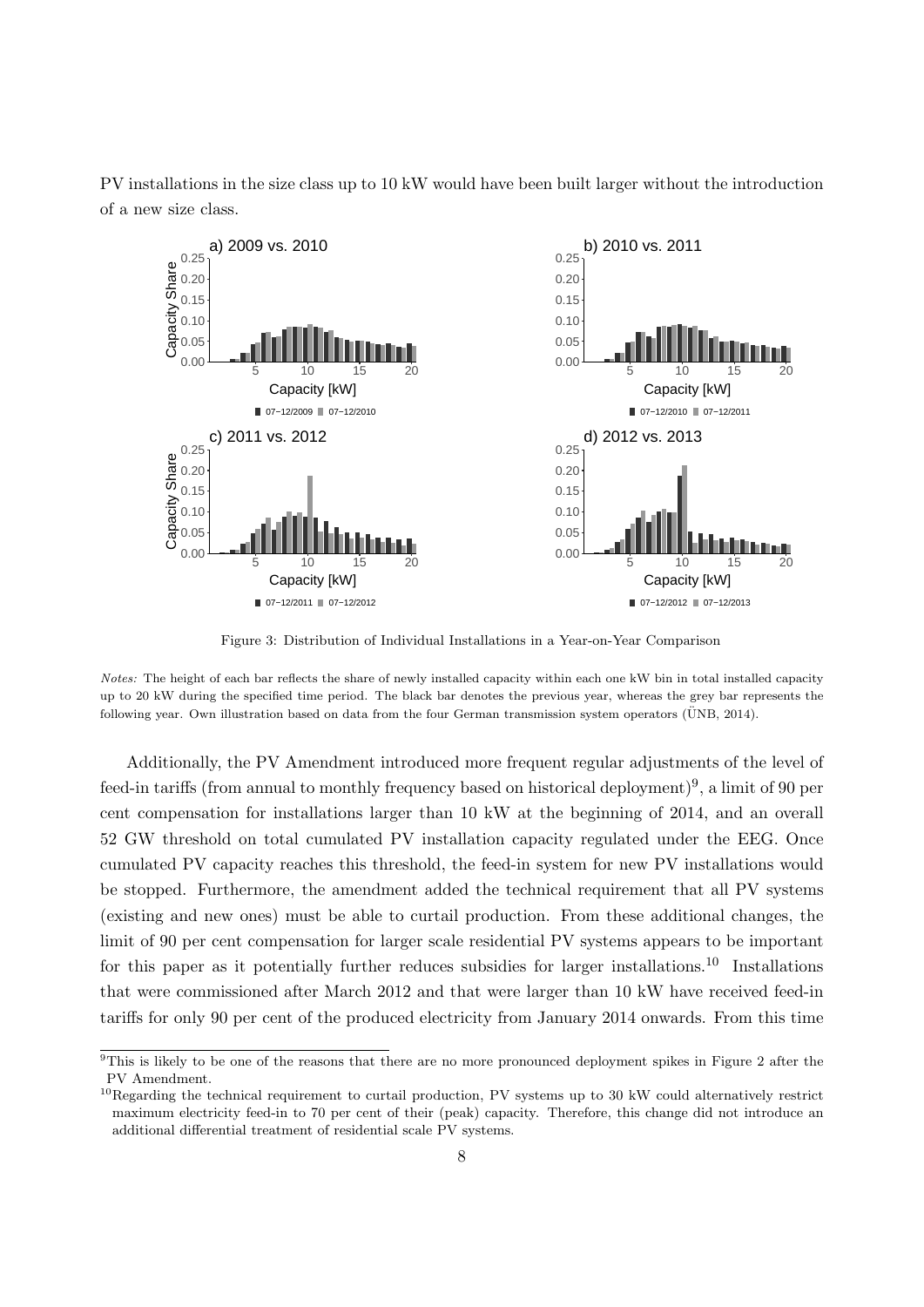on, 10 per cent of the electricity production has had to be either sold privately or self-consumed. This change could potentially further decrease the effective feed-in tariff for larger installations that already receive the lower nominal feed-in tariff. However, this change should not provide a massive disadvantage for larger installations since households should technically be able to achieve these self-consumption rates (e.g. ZSW, 2014). Furthermore, self-consumption in this period is also economically favourable as residential end-use electricity prices surpass the feed-in tariff level for both size classes. $11$ 

#### <span id="page-11-4"></span>3. Theory: A Model of Capacity Choice

To better understand the individual behaviour underlying the aggregated figures presented in Figure [2](#page-9-0) and [3](#page-10-0) and the changes introduced by the PV Amendment, I develop a simple model of capacity choice of households for new installations. I abstract from the timing decision of adoption but restrict the model to the problem of choosing the system size conditional on adopting.<sup>[12](#page-11-1)</sup>

Households maximize quasi-linear utility  $U$  subject to their budget constraint. The decision variables for the individual household i are the capacity of the PV system  $(k<sub>i</sub> > 0)$  and consumption of a numeraire good  $x_i$  with constant marginal utility:  $U_{X,i} = x_i$ . The utility from a solar PV installation  $U_{PV}(k_i)$  depends on the capacity size and is represented by the present value for T periods of revenue stream.[13](#page-11-2) The (expected) discounted revenue of the PV system over its lifetime under (pure) feed-in tariff regulation equals  $\sum_{t=1}^{T} \beta_i^t (k_i \times FIT(k_i) \times H_i)$ , where  $\beta_i$  is the individual discount factor,  $FIT(k_i)$  is the average feed-in tariff for system size  $k_i$  that is valid at the time of adoption, and  $H_i$  is the (expected) number of full-load hours / normalized irradiation values.<sup>[14](#page-11-3)</sup>

Households maximize utility by choosing the capacity of their PV system  $k$  and consumption of the numeraire good  $x$  subject to their budget constraint:

$$
\max_{k_i, x_i} U_i = U_{PV}(k_i) + U_x(x_i)
$$
  
s.t.  $I_i \ge C_i(k_i) + x_i$ , (1)

<span id="page-11-0"></span><sup>&</sup>lt;sup>11</sup>Since electricity generation profiles from solar PV and household consumption profiles do not overlap perfectly and there were few systems connected with battery storage at this time, the share of self-consumption is nevertheless lower than 100 per cent. In Section [6.3,](#page-26-0) I discuss how the interpretation of the results would change, if the apparent bunching is driven by the 90 per cent compensation limit.

<span id="page-11-1"></span><sup>&</sup>lt;sup>12</sup>The actual decision to adopt or not adopt in a given period is a dynamic problem, which is addressed for example in Alizamir et al. (2016) and Feger et al. (2017). In this subsection, however, the focus is on the choice of the system size. This choice can be regarded as a decision in a second stage after the (dynamic) decision to adopt a solar PV system has been made.

<span id="page-11-2"></span><sup>&</sup>lt;sup>13</sup>In principle, the model extends to cases where additional factors that influence individual utility from a PV system, such as environmental preferences, enter in a linear fashion. These factors would introduce another source of heterogeneity across different households but would not impact the analysis of capacity choices of a single household under different feed-in tariff regimes.

<span id="page-11-3"></span> $14$ Appendix [A](#page-35-0) contains a model extension allowing for consumption of self-generated electricity from the PV system instead of feeding the whole amount into the electricity grid. This self-consumption is economically attractive, if residential electricity prices are larger than feed-in tariffs.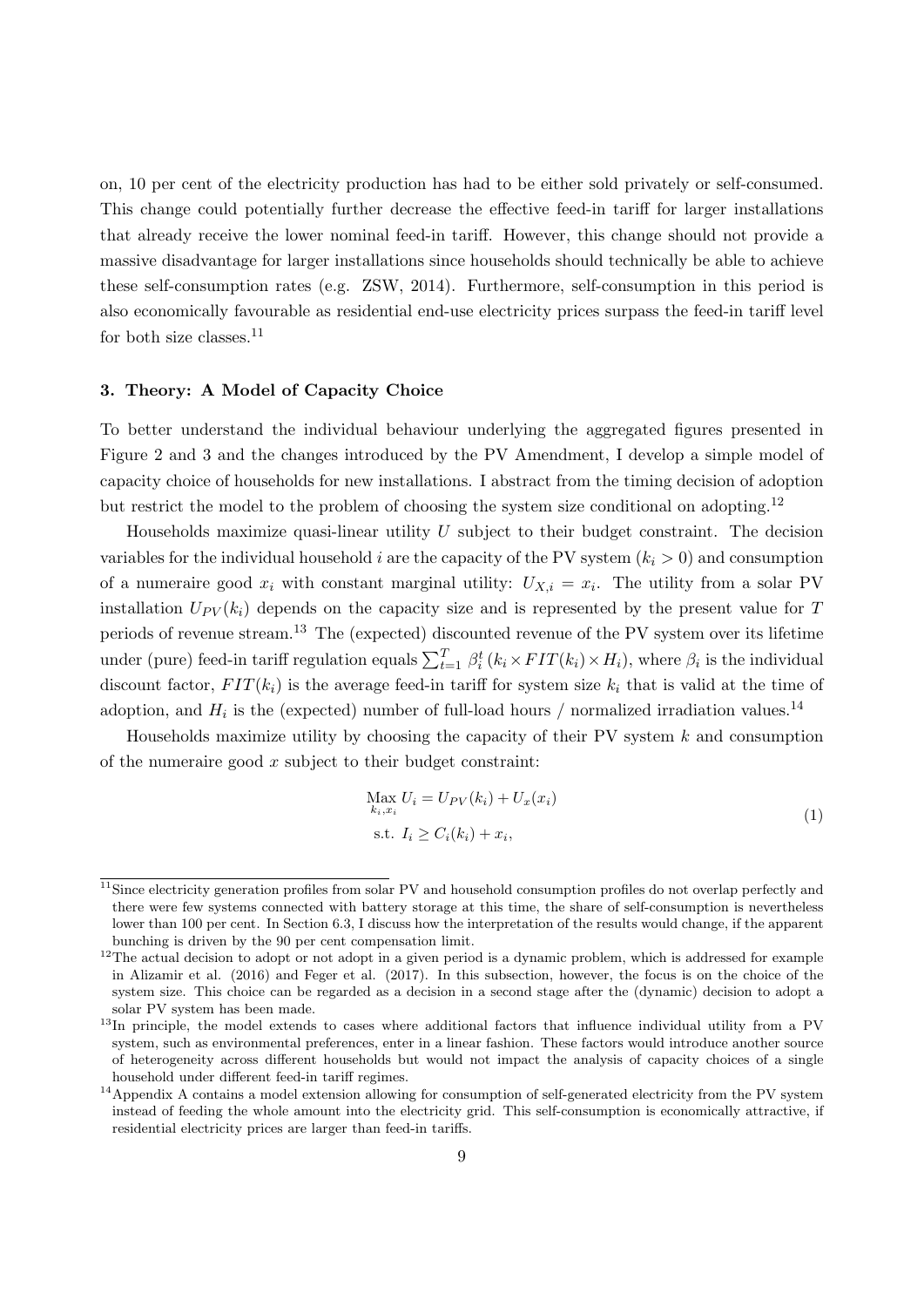where  $I_i$  represents income and  $C_i(k_i)$  describes the total cost of installing a PV system (including the system price, installation cost, necessary permits etc.) as well as (discounted) operation and maintenance cost. The cost function is increasing in system size and is twice-differentiable until the capacity reaches the limit of the rooftop. I assume constant marginal cost in the segment until the rooftop limit and infinite marginal cost thereafter, reflecting the potential cost of extending the roof or moving to a new house.<sup>[15](#page-12-0)</sup> Using the assumption of constant marginal utility of x, the budget constraint can be included in the objective function as below:

$$
\max_{k_i} U_i = U_{PV}(k_i) + I_i - C_i(k_i)
$$
\n(2)

Maximizing this function with respect to capacity  $k_i$  yields the familiar first order condition of marginal benefits equalling marginal cost, indicating optimal capacity  $k_i^*$ :

$$
\frac{\partial U_i}{\partial k_i} : \frac{\partial U_{PV}}{\partial k_i} - \frac{\partial C_i}{\partial k_i} = 0
$$
\n
$$
\frac{\partial U_{PV}}{\partial k_i} = \frac{\partial C_i}{\partial k_i}
$$
\n(3)

Under a uniform feed-in tariff, the marginal feed-in tariff does not depend on the capacity choice, i.e.  $FIT(k_i) = FIT_1$ . With attribute-based (size-based) regulation with fixed size classes, as in Germany, the marginal feed-in tariff is a piecewise function of capacity  $k$ , where the marginal feed-in tariff is smaller for the larger size class, i.e.  $FIT_2 = FIT_1-d$ , where d indicates the decrease in marginal tariffs. For a tariff structure with two size classes (up to  $k'$  and larger than  $k'$ ), the average feed-in tariff is as follows:[16](#page-12-1)

$$
FIT(k_i) = \left\{ \begin{array}{ll} FIT_1, & \text{for } k_i \le k' \\ FIT_1 - (1 - \frac{k'}{k_i}) d, & \text{for } k' < k_i \end{array} \right\} \tag{4}
$$

Marginal benefits are piecewise constant but the specification of the size class determines the marginal benefit of the individual system:

$$
\frac{\partial U_{PV}}{\partial k_i} = \left\{ \begin{array}{ll} \sum_{t=1}^T \beta_i^t \left[ & FTT_1 \times H_i \right] & \text{, for } k_i \le k' \\ \sum_{t=1}^T \beta_i^t \left[ & (FIT_1 - d) \times H_i \right] & \text{, for } k' < k_i \end{array} \right\} \tag{5}
$$

Threshold values at the boundaries of size classes create kinks in the feed-in tariff function. Therefore, a major impact of the introduction of different marginal feed-in tariffs across size classes can be expected for larger system sizes as marginal benefits drop discretely. This discrete change may offer one explanation for the excess bunching at the ceiling of the lower size class that can be observed in the data after the introduction of attribute-based regulation for residential scale PV systems.

<span id="page-12-0"></span> $15$ Constant marginal cost is only assumed for ease of illustration in Figure [4.](#page-13-0) The model extends to positive but decreasing marginal cost, reflecting economies of scale as found by e.g. Gillingham et al. (2016), in the segment until the rooftop limit is reached.

<span id="page-12-1"></span><sup>&</sup>lt;sup>16</sup>For  $k' < k_i$ , the expression of the average feed-in tariff is a transformation of the capacity weighted average of the form  $k'/k \times FIT_1 + (k - k')/k \times FIT_2$ .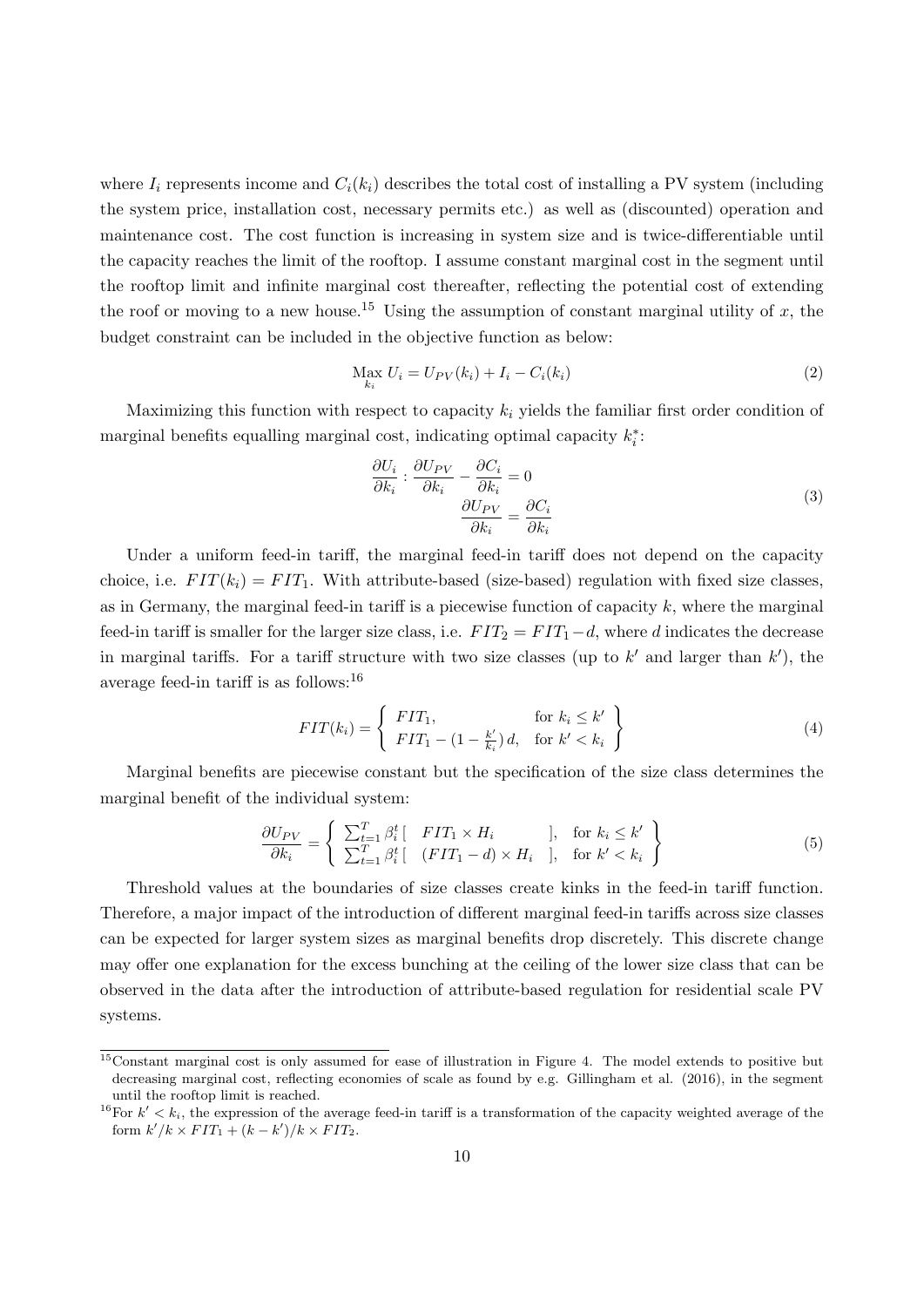<span id="page-13-0"></span>

Figure 4: Bunching after Re-evaluation of Size Classes for  $FIT > P$ 

Figure [4](#page-13-0) depicts a marginal cost function, which is constant until the rooftop threshold is hit (in this case at 12 kW) and increases infinitely thereafter, as well as the piecewise constant marginal benefit function (in line with the definition of size classes within the PV Amendment 2012, i.e.  $k' = 10$  kW). This figure illustrates an exemplary individual capacity decision for a specific point in time. Before the PV Amendment, all installations up to 20 kW received the same marginal feed-in tariff. In this example, this specific household would optimally install the related capacity at point A. However, with the feed-in tariff scheme in place after the PV Amendment, the capacity choice at point A is no longer feasible but replaced by point B. The household maximizes utility at point C, respectively point C', which is directly at the upper bound of the smaller installation category. Since this threshold is the same for all households, this effect can lead to excess bunching of installations at a capacity of 10 kW.

In this model, optimal individual capacity choice depends on several factors, some of which are the same for all adopters, while others are household specific:

$$
k_i^* = f(\beta_i, FIT, H_i, MC_i). \tag{6}
$$

More specifically, optimal individual capacity choices are determined by the discount factor  $\beta_i$ , the (expected) normalized solar irradiation / full-load hours  $H_i$  as well as marginal cost  $MC_i$  (all these factors can be heterogeneous across households) and the feed-in tariff regime  $FIT$ , which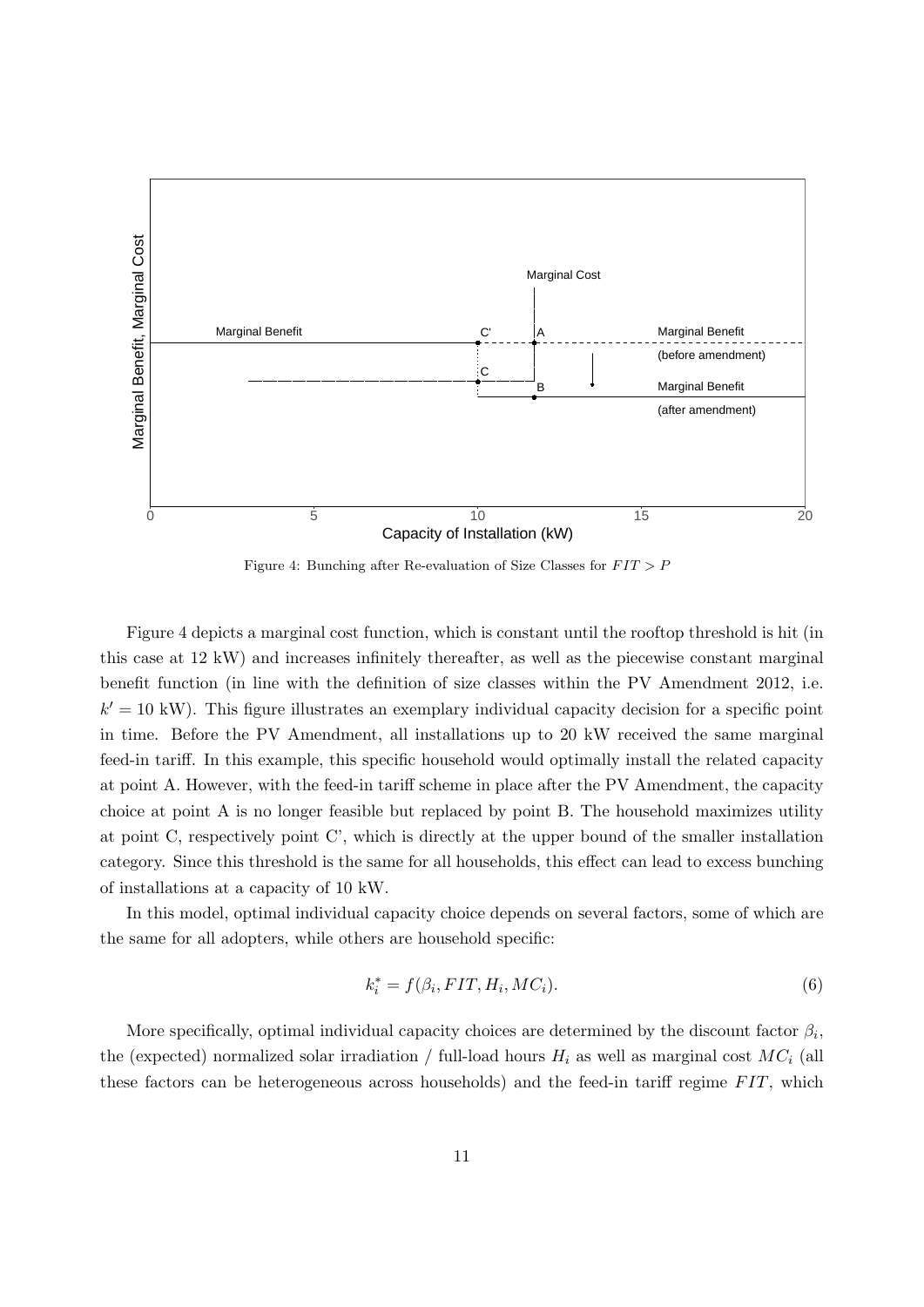applies to every household. The individual decisions on the installation size can be aggregated over all households  $J$  to obtain total capacity in the different size classes:

$$
K_0 = \sum_{i}^{J} k_i \, \mathbb{1}[k_i \le k'] \qquad \lor \qquad K_1 = \sum_{i}^{J} k_i \, \mathbb{1}[k_i > k'], \tag{7}
$$

where  $K_0$  and  $K_1$  are aggregate capacity in the smaller and in the larger size class, respectively.

#### <span id="page-14-0"></span>4. Data

I use data on the universe of grid-connected solar PV installations supported by feed-in tariffs in Germany for the period between January 2009 and December 2013. This data stems from the renewable energy register collected by the four German transmission system operators (UNB, 2014) and provides information on e.g. the size (nominal peak capacity) of the individual installation, its date of commissioning as well as the post code area in which the system was installed. The capacity of the individual installation and the month of commission determine each individual system's feed-in tariff. I assign postcode areas to all 402 German counties (NUTS-3) based on information provided by ene't. I aggregate the capacity of new installations at the county level with monthly frequency for two size classes: up to  $10 \text{ kW}$ , and larger than 10 up to  $20 \text{ kW}$ .

Data on regional end-use offer prices for electricity are provided by ene't (2014). I aggregate individual offer prices by computing the average of all available offer prices for the energy component (kilowatt hour rate) for each county and every month. I restrict offers to be for households and exclude special rates (e.g. block pricing, rates for electric heating). One shortcoming of using offer prices is the lack of information on the exact prices individuals actually pay. Unfortunately, this information is not available at the county level. The data at hand include a complete list of all offer prices published by utilities in a region and at a specific time. Therefore, these offer prices capture regional as well as time variation of actual end-use electricity prices and of electricity prices that are potentially available to households.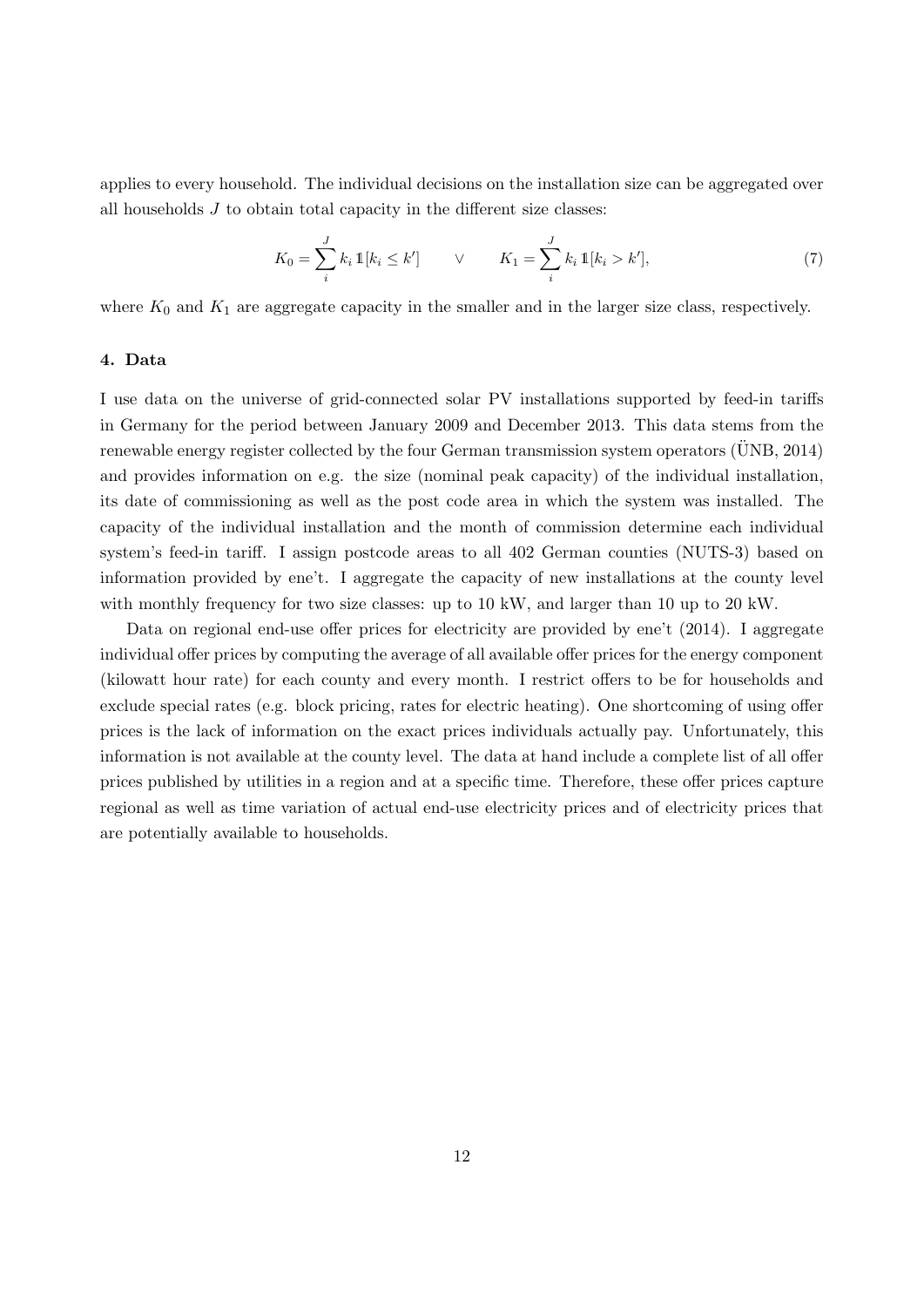#### Table 1: Descriptive Statistics

| Variable                                      | Mean    | Std. Dev. | Min.             | Max.       | $\mathbf N$ |  |  |
|-----------------------------------------------|---------|-----------|------------------|------------|-------------|--|--|
| New capacity additions [kW]                   |         |           |                  |            |             |  |  |
| of all systems up to 20 kW                    | 126.497 | 222.725   | $\overline{0}$   | 6,271.400  | 48,240      |  |  |
| in size class up to 10 kW                     | 129.705 | 176.665   | $\theta$         | 2,858.300  | 24,120      |  |  |
| in size class $>10$ up to 20 kW               | 123.288 | 260.736   | $\overline{0}$   | 6, 271.400 | 24,120      |  |  |
| End-use offer prices [EUR cts./kWh]           | 20.06   | 1.80      | 16.18            | 25.25      | 48,240      |  |  |
| Before April 2012 (January 2009 - March 2012) |         |           |                  |            |             |  |  |
| Variable                                      | Mean    | Std. Dev. | Min.             | Max.       | N           |  |  |
| New capacity additions [kW]                   |         |           |                  |            |             |  |  |
| of all systems up to 20 kW                    | 147.745 | 263.279   | $\overline{0}$   | 6, 271.400 | 31,356      |  |  |
| in size class up to 10 kW                     | 136.398 | 201.643   | $\theta$         | 2,858.300  | 15,678      |  |  |
| in size class $>10$ to 20 kW                  | 159.091 | 312.600   | $\overline{0}$   | 6, 271.400 | 15,678      |  |  |
| End-use offer prices [EUR cts./kWh]           | 19.00   | 0.92      | 16.18            | 25.25      | 31,356      |  |  |
| After June 2012 (July 2012 - December 2013)   |         |           |                  |            |             |  |  |
| Variable                                      | Mean    | Std. Dev. | Min.             | Max.       | $\mathbf N$ |  |  |
| New capacity additions [kW]                   |         |           |                  |            |             |  |  |
| of all systems up to 20 kW                    | 91.328  | 106.870   | $\overline{0}$   | 1,243.481  | 13,668      |  |  |
| in size class up to 10 kW                     | 125.745 | 125.745   | $\theta$         | 1, 243.481 | 6,834       |  |  |
| in size class $>10$ to 20 kW                  | 56.912  | 76.665    | $\boldsymbol{0}$ | 1,013.250  | 6,834       |  |  |
| End-use offer prices [EUR cts./kWh]           | 22.39   | 1.19      | 19.68            | 24.29      | 13,668      |  |  |

<span id="page-15-0"></span>January 2009 - December 2013

The descriptive statistics provided in Table [1](#page-15-0) give an overview of the main variables used in this analysis. The average monthly capacity addition within a county in both size classes during the whole study period is around 127 kW, while the minimum is zero and the maximum is around 6.3 Megawatt (MW). Furthermore, I split up the descriptive statistics by time period (overall, before and after the PV Amendment) and by size class. Before April 2012, the monthly capacity additions of systems up to 10 kW are on average smaller than those for installations in the larger size class. After the enactment of the PV Amendment and the end of the protection clause in July 2012, this pattern reverses, with installations up to 10 kW displaying on average larger monthly capacity additions. The average regional offer prices vary during the whole period between around 16 and 25 Euro cents per kWh, with a mean of around 20 Euro cents per kWh. Compared to the average residential end-use electricity prices of the "default" price of the regional basic suppliers, which amount to 30.11 (April 2013), 26.61 (April 2012), and 25.88 (April 2011) Euro cents per

Notes: Observations are on the county-month-size-class level. Data for new capacity additions and electricity price offers stems from UNB (2014) and ene't (2014), respectively. End-use offer prices refer to the average end-use offer prices for the energy component (kilowatt hour rate) in each county and month.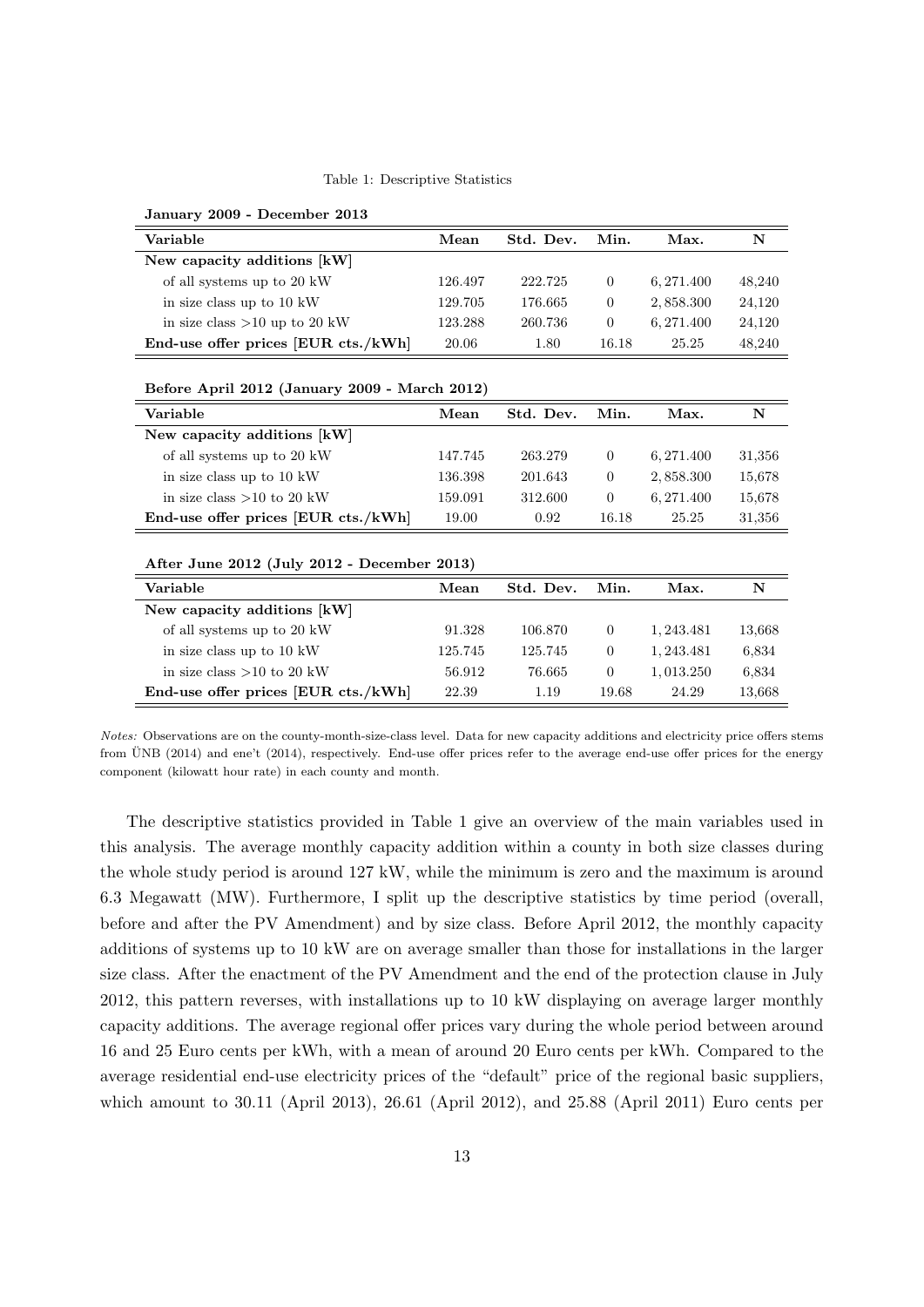kWh, respectively (BNetzA-BKartA, 2013); the offer prices for the energy component only are considerably lower.[17](#page-16-1)

# <span id="page-16-0"></span>5. Empirical Strategy

To investigate the effects of size-based differentiation of feed-in tariffs for residential scale solar PV systems on the adoption of theses systems, my empirical strategy comprises two parts, which are explained in detail in Sections [5.1](#page-16-2) and [5.2.](#page-18-0) First, observing the difference in new capacity additions between the larger size class (treatment group) and the smaller size class (control group) before the amendment (under uniform tariffs) and after the amendment (under differentiated feed-in tariffs) is key for identification. This variation over time and across size classes as well as a large set of fixed effects enables me to identify the effect of the change in feed-in tariffs on new deployment for the larger size class. One of the underlying assumptions is that the choice of the size class definition and the threshold value at 10 kW is "as good as random". The annual distributions of installations from 2009 to 2011 depicted in Figure [3](#page-10-0) show no pattern of a separation at 10 kW that would point to other discretely changing conditions at this threshold, such as typical roof sizes or financing packages. Furthermore, IE Leipzig (2011) reports only small cost differences at this size class border.[18](#page-16-3)

Second, while the regulator's choice of the threshold value may be assumed to be "as good as random", it does not guarantee that the variation in feed-in tariffs from the PV Amendment is exogenous. With the introduction of the new size class, investors can choose their marginal feed-in tariff indirectly through their capacity choice.<sup>[19](#page-16-4)</sup> Using the discontinuity in marginal feed-in tariffs and bunching analysis, I estimate the extent of this self-selection (evident from excess bunching at the size class border). Similar to the approach of Best and Kleven (2018), I adjust new capacity additions by the bunching estimates to control for self-selection into the smaller size class. Using this adjustment, I estimate the empirical equation outlined in Section [5.1](#page-16-2) to identify the effect of the reduction in marginal feed-in tariffs on capacity additions in the larger size class. Furthermore, I reestimate this specification for different bunching adjustments to analyse the additional deployment effect caused by self-selection under size-based regulation with discrete size classes.

#### <span id="page-16-2"></span>5.1. Estimation of Average Treatment Effect on Deployment

I use variation in deployment in the two size classes before and after the PV Amendment to investigate the impact of a reduction in feed-in tariffs on the deployment of new PV systems. The dependent variable is new capacity additions within one of the two size classes in each county and

<span id="page-16-1"></span><sup>&</sup>lt;sup>17</sup>These defaults prices also include the fixed part of the end-use electricity price, while the offer prices only capture the energy component. Although the default price is among the most expensive tariff options, around one-third of all residential customers have a default tariff at their regional supplier in 2012 (BNetzA-BKartA, 2013).

<span id="page-16-3"></span> $^{18}{\rm I}$  also show that these differences do not change discretely at the size class border in Section [6.3.](#page-26-0)

<span id="page-16-4"></span> $19$ The theoretical model in Section [3](#page-11-4) makes this mechanism explicit.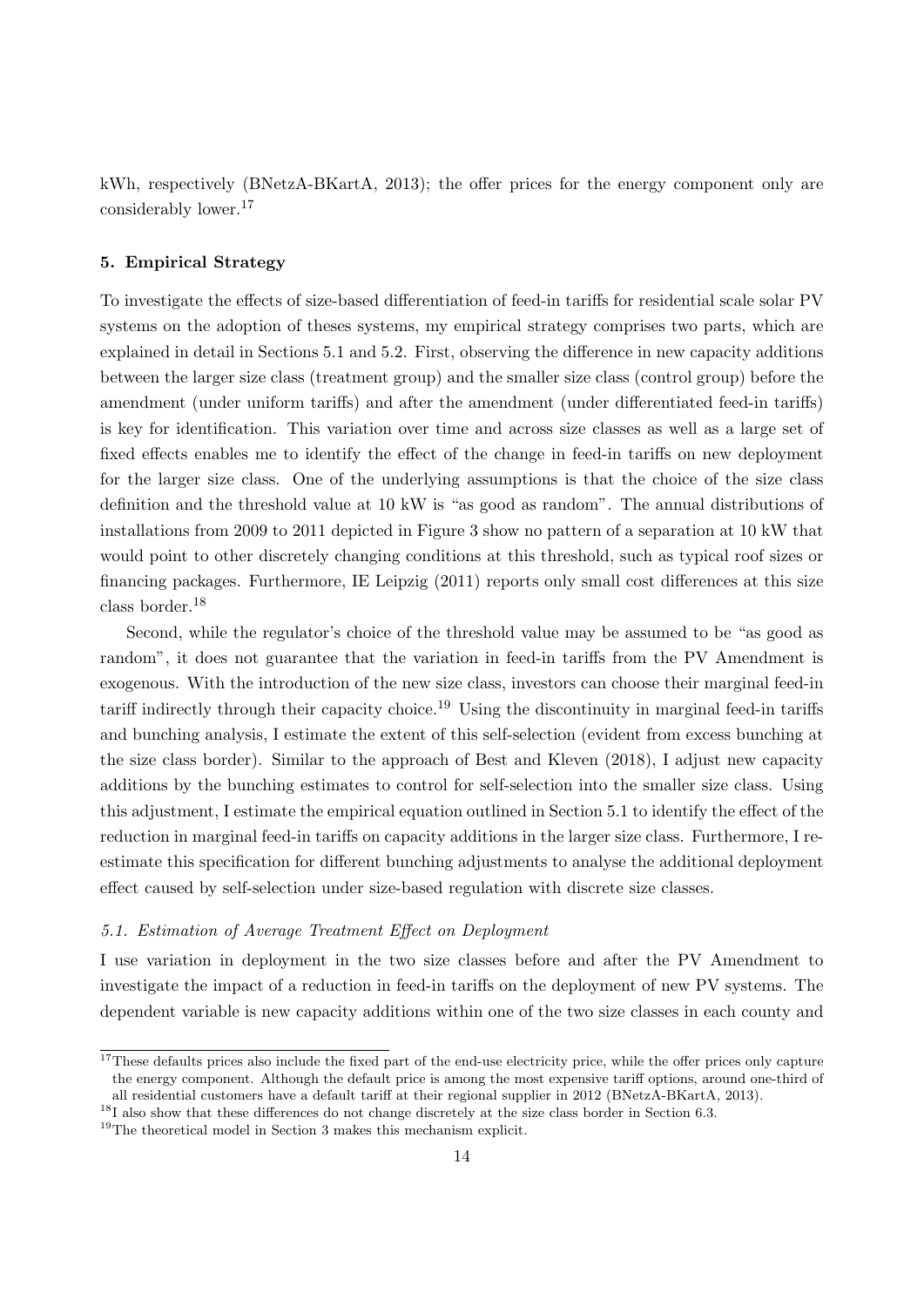month. This variable can take either positive values or zero. For 15 per cent of all observations the dependent variable is zero. These occur mainly in months after an adjustment in feed-in tariffs and are likely a consequence of anticipation effects of investors.

The theoretical model in Section [3](#page-11-4) presents several influencing factors for the deployment of new PV systems that may vary across regions, size-classes and over time. To account for constant differences along those dimensions and to isolate the impact of the PV Amendment, the empirical specification relies on a number of fixed effects. First, I include county-size-class fixed effects to capture time constant differences in deployment between the two size classes, allowing them to vary on the regional level. Larger installations have smaller specific cost per unit capacity due to fixed cost degression. IE Leipzig (2011) provides evidence that there are cost differences, but that these are small for residential scale systems. Furthermore, county-size-class fixed effects capture time constant differences in regional deployment of smaller and larger installations, which may be driven by e.g. different building structures across regions. Building structure is likely to be a crucial determinant of deployment as the installation decision and the system size is dependent on the space available, i.e. the rooftop size. Given the short time period of this study, building structure may be regarded as fixed and captured by county-size-class fixed effects.

Second, I include month-year fixed effects to account for time effects that are the same for all regions and installation sizes. It includes e.g. the general regulatory environment from the federal government, general (macroeconomic) conditions and technological progress in the solar PV industry.[20](#page-17-0)

Third, county-year fixed effects control for time constant differences across regions as well as year-on-year changes in (unobservable) characteristics. As data on socio-economic characteristics like income and population is only observed at the regional level at annual frequency (for example from the INKAR database) the county-year fixed effects would absorb this variation. Therefore, I do not explicitly include these variables in the empirical model.

The various fixed effects control for influences that remain constant over time, are the same for all counties or vary at the county level with annual frequency. One potential additional important variable that exhibits within-year variation at the regional level are end-use electricity prices.<sup>[21](#page-17-1)</sup> One potential concern is that residential electricity prices have surpassed the level of feed-in tariffs (grid parity) during this time period. While electricity offer prices (ene't, 2014) suggest that grid parity occurred simultaneously with the enactment of the PV Amendment, average actual residential electricity prices (Eurostat, 2018) surpassed feed-in tariffs even before. Grid parity

<span id="page-17-0"></span> $\overline{^{20}$ The latter is only true under the assumption that technological progress does not differ for installation sizes up to 20 kW. Figures from Benedetti (2014) suggest that module and inverter prices for different installation sizes experienced similar developments in the recent past. More details about the development of cost differences can be found in Appendix [D.](#page-43-0)

<span id="page-17-1"></span><sup>&</sup>lt;sup>21</sup>The average offer price for the energy component changes in 55 per cent and the minimum offer price in 22 per cent of all observations across subsequent months. Assuming the price would only change once a year, the price would change in only seven per cent of all observations.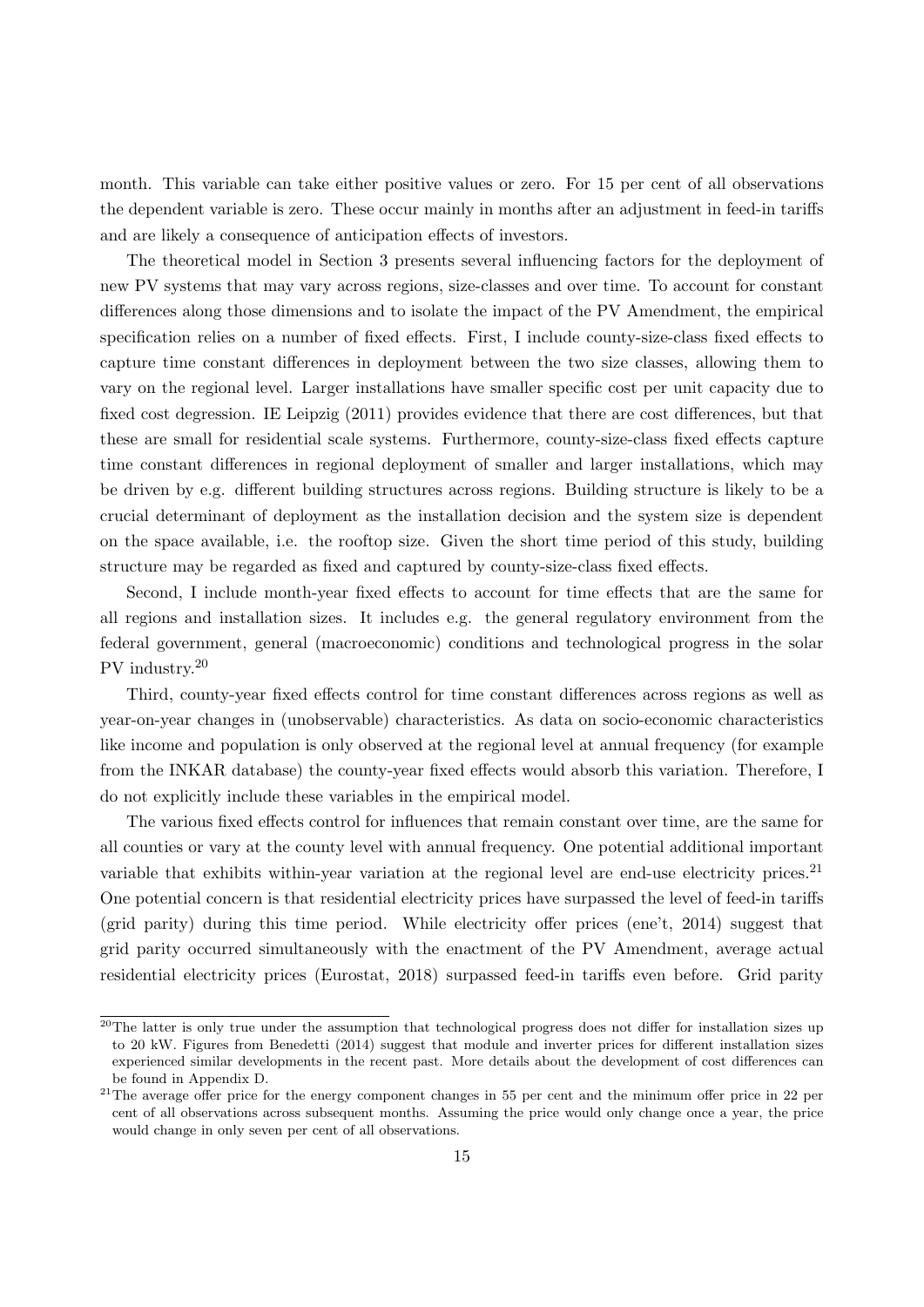provides incentives to owners of PV systems to consume part of the self-generated electricity, which decreases the gap in marginal benefits between both size classes under differentiated tariffs.<sup>[22](#page-18-1)</sup> If selfconsumption becomes relevant for owners of a new PV system, the identified effect is a conservative estimate of a five per cent reduction in marginal benefits.<sup>[23](#page-18-2)</sup> Furthermore, I explicitly account for differences in the profitability of self-consumption across regions and time by including time-varying regional end-use electricity offer prices for the energy component as a control variable.

The large number of zeros in the dependent variable and the various fixed effects resemble those characteristics encountered in the trade literature on the estimation of gravity equations explaining trade between country pairs. Therefore, for the empirical approach, I borrow a nowadays standard estimator in this field, namely the Poisson Pseudo-Maximum Likelihood (PPML) estimator as suggested by Santos Silva and Tenreyro (2006). The authors advocate the use of PPML instead of log-linearised models.[24](#page-18-3) While the application in this paper is different, key characteristics of the data and the preferred model specification are similar to the gravity equation setting.[25](#page-18-4) The formulation of the empirical model is as follows:

<span id="page-18-6"></span>
$$
\Delta K_{i,m,y,r} = \exp\left(\alpha + \mu_{i,r} + \mu_{m,y} + \mu_{i,y} + \beta D_{m,y,r} + \gamma X_{i,m,y}\right) \epsilon_{i,m,y,r},\tag{8}
$$

where  $\Delta K_{i,m,y,r}$  denotes the capacity additions in county i in month m in year y within size class r ( $\leq$ 10 kW or >10 and  $\leq$ 20 kW).  $\mu_{i,y}$ ,  $\mu_{i,r}$ , and  $\mu_{m,y}$  are county-year, county-size-class, and month-year fixed effects, respectively.  $D_{m,y,r}$  is a binary variable and equals one for deployment within the larger size class after the enactment of the PV Amendment.  $\beta$  is the parameter of interest indicating the average effect of the reduction in marginal feed-in tariffs for the treatment group (larger residential scale systems).  $X_{i,m,y}$  denotes the monthly average end-use electricity offer prices for the energy component in the respective county area and exp(.) is the exponential operator.  $\epsilon_{i,m,y,r}$  is the error term.<sup>[26](#page-18-5)</sup>

#### <span id="page-18-0"></span>5.2. Self-Selection and Estimation of Excess-Bunching

A visual inspection of Figure [3](#page-10-0) suggests that excess bunching of new installations occurred after the enactment of the PV Amendment as investors chose their installation size, given the new regulation. If such self-selection is neglected, it will be implicitly assigned to the negative deployment effect of

<span id="page-18-1"></span> $22I$  use an extension of the theoretical model to derive this result in Appendix [A.](#page-35-0)

<span id="page-18-2"></span><sup>23</sup>I control for regional offer prices in the empirical specification as discussed in Section [5.1.](#page-16-2)

<span id="page-18-3"></span> $24$ The underlying data generating process is not restricted to a Poisson distribution for consistency of the Poisson Pseudo- or Quasi-Maximum Likelihood estimator. Consistency holds if the conditional mean function, in this case  $E[y|x] = \exp(x' \beta)$ , is correctly specified, where y is the dependent variable, x are the independent variables of the model, and  $\beta$  are the coefficients to be estimated. Furthermore, the dependent variable does not have to be a count variable but must be non-negative (Cameron and Trivedi, 2013).

<span id="page-18-5"></span><span id="page-18-4"></span> $^{25}$ Götzke and Rave (2016) analyse the expansion of wind energy installations in Germany, using the PPML estimator.  $^{26}$ I cluster standard errors in all regressions at the county-class level. Standard errors clustered at the county level to account for serial correlation at the higher level (Bertrand et al., 2004) were consistently smaller than county-class clustered standard errors. To be conservative, I use county-class clustered standard errors as the reference case.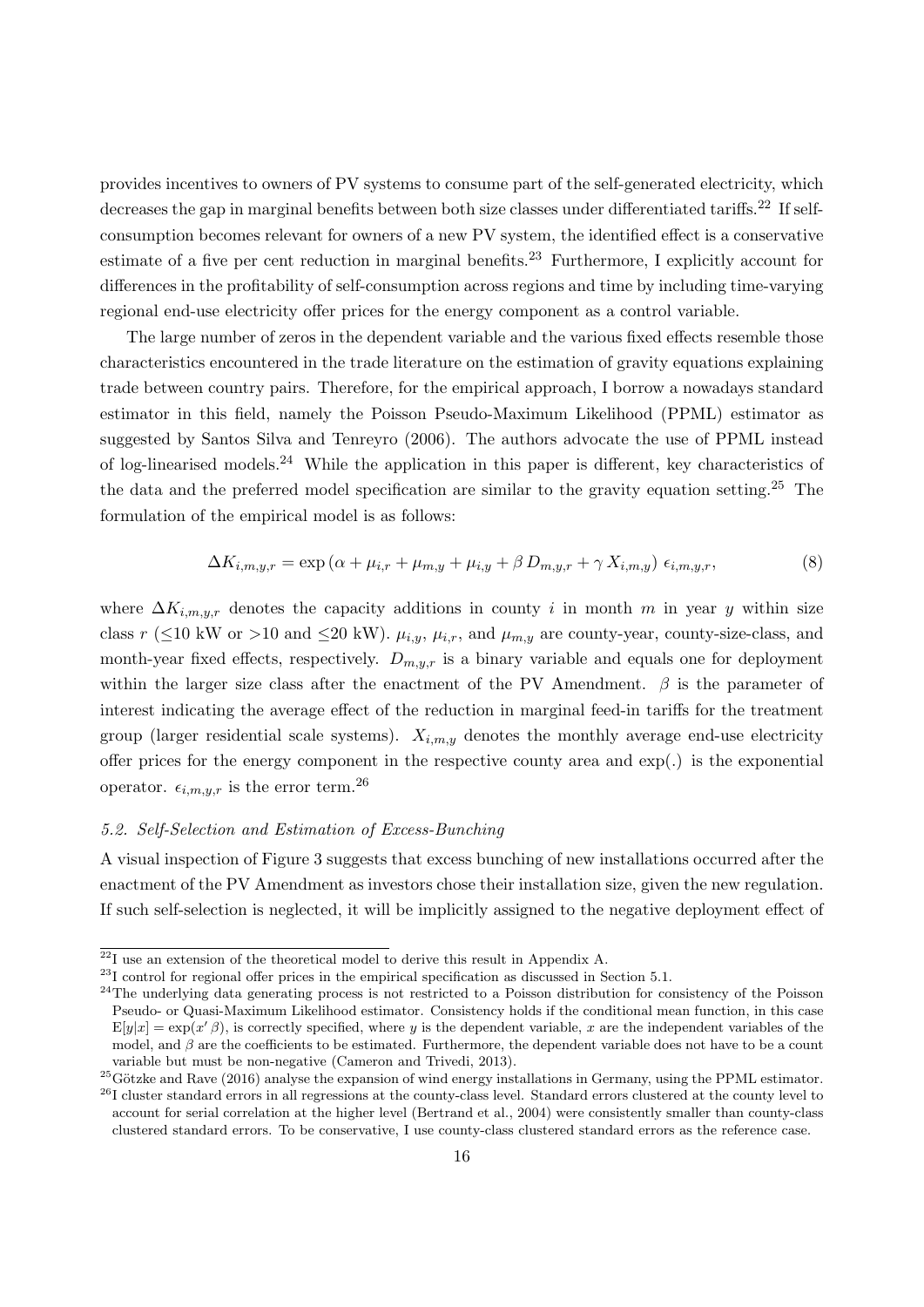the reduction in feed-in tariffs. The resulting (absolute) effects of the reduction in feed-in tariffs are then likely to be overestimated. The policy design, however, allows me to estimate, to a certain degree, the magnitude of self-selection and its impact on the effect of a change in feed-in tariffs on the deployment of new installations. Consistent with the simple theoretical model presented in Section [3,](#page-11-4) capacity choices of larger systems might be influenced by the introduction of the new size class.

To identify this selection effect, I would ideally observe the capacity distributions of new installations under a uniform cut in feed-in tariffs, i.e. affecting both size classes equally, as well as under feed-in tariff changes with size differentiated tariffs. While I observe the latter after the PV Amendment, the former requires an assumption about the counterfactual distribution without the change in administrative size classes. Therefore, I estimate a counterfactual distribution, using a bunching approach based on Chetty et al. (2011). The identifying assumption for inference is that the capacity distribution from one to 20 kW would have been smooth without the differentiation of feed-in tariffs by size classes. As shown in Figure [3,](#page-10-0) the distribution remains stable across years before the size-class change, lending credibility to this assumption.<sup>[27](#page-19-0)</sup>

Chetty et al. (2011) as well as Ito and Sallee (2018) estimate the counterfactual distribution by fitting a polynomial up to a power of  $q$  and including binary variables to control for excess bunching. I estimate the following equation using ordinary least squares (OLS):

$$
S_{m,y,k} = \sum_{i=0}^{q} \alpha_i (bin_k)^i + \gamma D_{10} + \mu_{m,y} + \epsilon_{m,y,k}, \qquad (9)
$$

where  $S_{m,y,k}$  is the share of the number of new installations within each one kW bin k in total new installations in month m and year  $y^{28}$  $y^{28}$  $y^{28}$   $\sin_k$  indicates the respective one kW bin of installed capacity  $(bin_k = \{1, 2, ..., 20\})$ .  $D_{10}$  is a binary variable that equals one for the 10 kW bin after the enactment of the PV Amendment.  $\mu_{m,y}$  are month-year fixed effects and  $\epsilon_{m,y,k}$  is the usual white-noise error term.

Following Chetty et al. (2011), I define excess bunching at the 10 kW bin  $(\widehat{B}_{m,y})$  as the difference between the observed share  $(S_{m,y,10})$  and the counterfactual share  $(\widehat{S}_{m,y,10} - \widehat{\gamma} D_{10})$  of the 10 kW bin. However, for the counterfactual distribution, the simple deduction of  $\hat{\gamma} D_{10}$  would violate the constraint that the area under the counterfactual distribution must be the same as under the original distribution. I adjust the dependent variable in an iterative manner such that the fitted values fulfil this "integration constraint" (Chetty et al., 2011), i.e. the sum of fitted

<span id="page-19-0"></span> $^{27}$ I expect a change in relative deployment between the two size classes, i.e. a movement of proportions from large to small installations, as the relative stronger reduction of feed-in tariff affects larger installations to a greater extent. Consequently, I focus only on the spike at 10 kW. Under the identifying assumption of a smooth capacity distribution in absence of the size differentiation, this spike is only driven by the design of the policy, i.e. the introduced discontinuities in the marginal feed-in tariff function.

<span id="page-19-1"></span><sup>&</sup>lt;sup>28</sup>I conduct the analysis on a national level to obtain a sufficient number of observations in each capacity bin.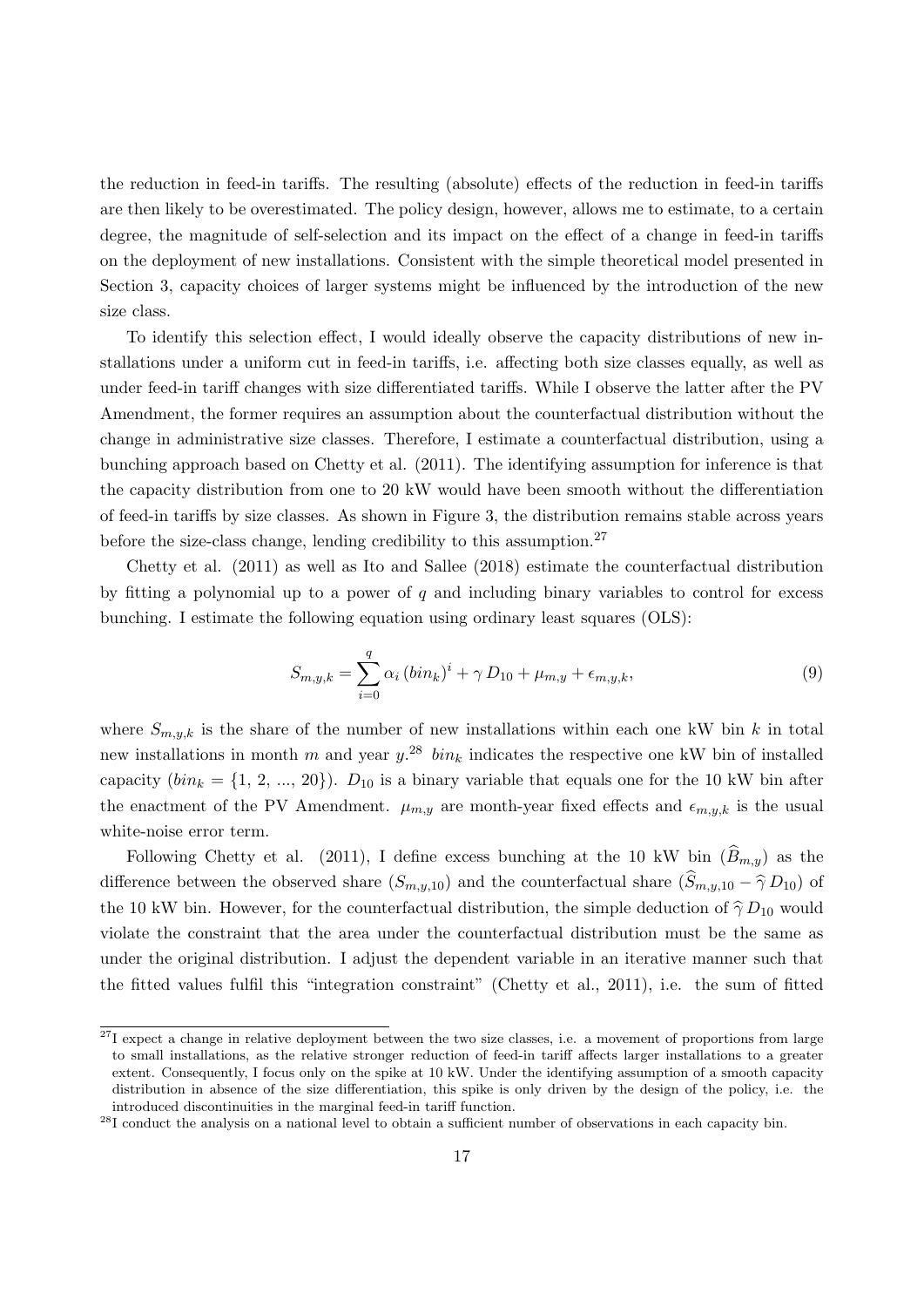values equals one in each period. Therefore, I scale the shares in bins larger than 10 kW by the amount of excess bunching relative to the overall share of the larger size class in the respective period. The underlying assumption is that the distribution is shifted from the right.[29](#page-20-0)

<span id="page-20-2"></span>
$$
S_{m,y,k} \left( 1 + \mathbb{1}[k > 10] \frac{\widehat{B}_{m,y}}{\sum_{k=11}^{20} S_{m,y,k}} \right) = \sum_{i=0}^{q} \alpha_i \left( bin_k \right)^i + \gamma D_{10} + \mu_{m,y} + \epsilon_{m,y,k} \tag{10}
$$

This procedure differs from the approach used by Chetty et al. (2011) due to differences in characteristics of the underlying data. Since PV system sizes are rather discrete and investors can control installation size perfectly, excess bunching appears rather to be a point mass (in contrast to the case of income as in Saez (2010) and Chetty et al. (2011)). In the empirical setting, bins with the size of one kW and a polynomial with degree seven  $(q = 7)$  yield the best fit. To enhance precision in estimating the counterfactual distribution, I exploit variation over time in addition to cross-sectional variation across capacity bins. To facilitate comparability across time periods, I use shares of new installations within each bin instead of the absolute number as in Chetty et al. (2011).

I use the estimated counterfactual distribution of capacity choices to adjust the sample of county-month-size class observations of new capacity additions for excess bunching as follows. Before the PV Amendment, the newly installed capacity of all bins remains the same. In regression analysis of changes in weights of capacity bins before and after the PV Amendment, I find that the largest impact on the distribution occurs up to the  $16$  kW bin.<sup>[30](#page-20-1)</sup> Therefore, after the PV Amendment, I adjust only monthly capacity additions in bins from 10 kW up to 16 kW. For the 10 kW bin, I deduct the excess mass and distribute it to the bins from 11 kW to 16 kW. The estimate of the excess mass at the 10 kW bin is the difference of the actual and estimated number of installations within this bin in each period. I calculate the latter by multiplying the total number of installations within a month and county area by the respective share of the fitted value for the 10 kW bin from Equation [10](#page-20-2) after subtracting  $\hat{\gamma} D_{10}$ .<sup>[31](#page-20-3)</sup> The estimated counterfactual capacity addition within the 10 kW bin is the estimated counterfactual number of observations multiplied by 10. I redistribute the estimated excess number of installations at 10 kW on the installation bins larger than 10 kW according to the share of fitted values from Equation [10.](#page-20-2) The number of additional installations is multiplied by the respective size in each bin (e.g. for the 12 kW bin, the number of additional installations is multiplied by 12) to translate these figures into additional newly built capacities. As a last step, I aggregate capacities in each bin to the respective size classes (up to 10 kW or larger than 10 up to 20 kW) for each month and county.

<span id="page-20-0"></span> $^{29}$ A visual inspection of Figure [3](#page-10-0) and an additional statistical analysis of estimating shares of newly installed capacity in one kW bins, which can be found in Appendix [C,](#page-41-0) support this assumption.

<span id="page-20-1"></span> $^{30}\mathrm{The}$  analysis can be found in Appendix [C.](#page-41-0)

<span id="page-20-3"></span><sup>&</sup>lt;sup>31</sup>As the focus is on identifying excess bunching, I consider only positive excess mass. If the excess mass is less than zero, the newly installed capacity in this region and month will remain unchanged.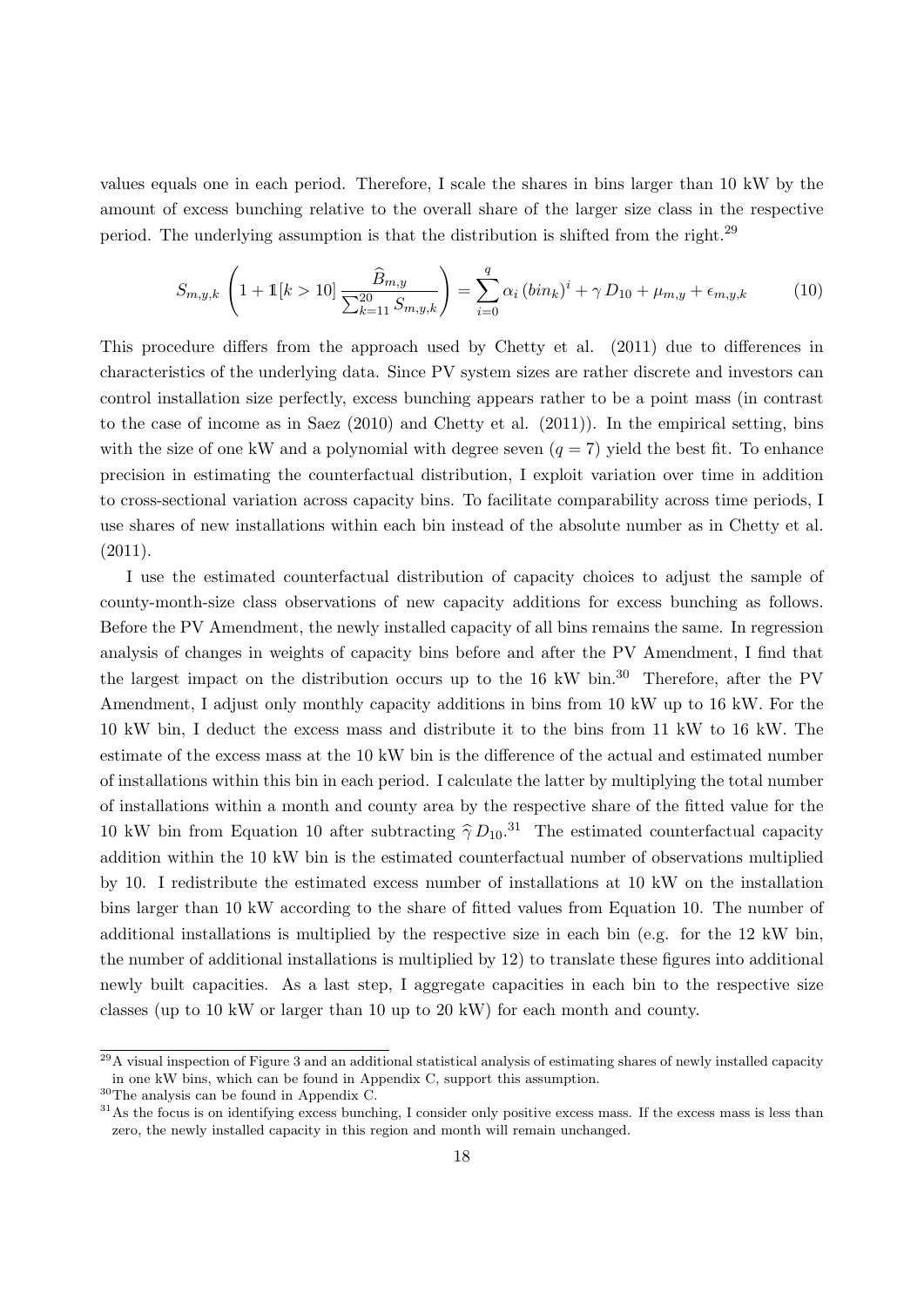# <span id="page-21-0"></span>6. Results

#### <span id="page-21-3"></span>6.1. Effects of the Reduction in Marginal Feed-in Tariffs

I estimate three different specifications of Equation [8](#page-18-6) that differ with respect to the adjustments made in the dependent variable to control for excess bunching. Comparing the different estimates gives a first impression of the importance of accounting for excess bunching. Furthermore, they are key to identifying the effect of excess bunching on newly installed capacity presented in Section [6.3.](#page-26-0)

The estimated average effects of the reduction in marginal feed-in tariffs on the newly installed capacity within the larger size class are shown in Table  $2^{32}$  $2^{32}$  $2^{32}$  Since I do not observe whether installations are built under the protection clause from April to the end of June 2012, I use July 2012 instead of April 2012 as the reference case for the start of the PV Amendment, dropping all observations within the period from April to June 2012 in these specifications. This approach ensures that all newly built systems receive the feed-in tariffs valid under the PV Amendment. As a robustness check, I present the estimated effects including the period from April to July 2012 along. Consequently, I estimate three different specifications for each possible starting date of the policy change (April and July 2012). In the first specification presented in columns 1 and 4, respectively, there are no adjustments made to control for excess bunching in the 10 kW bin. In columns 3 and 6, the dependent variable has been adjusted for excess bunching using the procedure outlined in Section [5.2.](#page-18-0) In the specification "Excess Mass" in column 2 and 5, the excess mass at 10 kW was deducted from the dependent variable in the smaller size class, but not redistributed on the larger size class.

<span id="page-21-1"></span>

|                            | $\left(1\right)$ | (2)         | $\left( 3\right)$ | $\left( 4\right)$ | (5)          | (6)         |
|----------------------------|------------------|-------------|-------------------|-------------------|--------------|-------------|
| Marginal effect            | $-0.569***$      | $-0.486***$ | $-0.279***$       | $-0.591***$       | $-0.511***$  | $-0.294***$ |
|                            | (0.006)          | (0.007)     | (0.009)           | (0.006)           | (0.007)      | (0.009)     |
| <i><b>Observations</b></i> | 48.240           | 48,240      | 48,240            | 45,828            | 45,828       | 45,828      |
| Time Fixed Effects         | Yes              | Yes         | $_{\rm Yes}$      | Yes               | $_{\rm Yes}$ | Yes         |
| County-Year Fixed Effects  | Yes              | Yes         | $_{\rm Yes}$      | Yes               | $_{\rm Yes}$ | Yes         |
| County-Class Fixed Effects | Yes              | Yes         | $_{\rm Yes}$      | Yes               | $_{\rm Yes}$ | Yes         |
| Amendment start in         | April            | April       | April             | July              | July         | July        |
| Specification              | Naive            | Excess Mass | Bunching          | Naive             | Excess Mass  | Bunching    |

Table 2: Summary of Marginal Effects on Capacity Additions

Notes: This table shows the marginal effect of the dummy variable for the larger size class after the enactment of the PV Amendment obtained in a Poisson Pseudo-Maximum Likelihood (PPML) regression of monthly capacity additions on countyyear, county-class, size-class and month-year fixed effects as well as on monthly average end-use offer prices for electricity in the respective county. To obtain the marginal effect, the estimated coefficient  $\beta$  is adjusted by (exp( $\beta$ ) - 1). Standard errors are in parentheses and clustered at the county-class level. \*  $p < 0.10$ , \*\*  $p < 0.05$ , \*\*\*  $p < 0.01$ .

<span id="page-21-2"></span> $32$ The table shows the marginal effect of the dummy variable indicating the larger size class and the time period after the enactment of the PV Amendment. To obtain the marginal effect, I adjust the estimated coefficient  $\beta$  by  $(\exp(\beta) - 1)$ . Multiplying this marginal effect by 100 yields a relative change in per cent.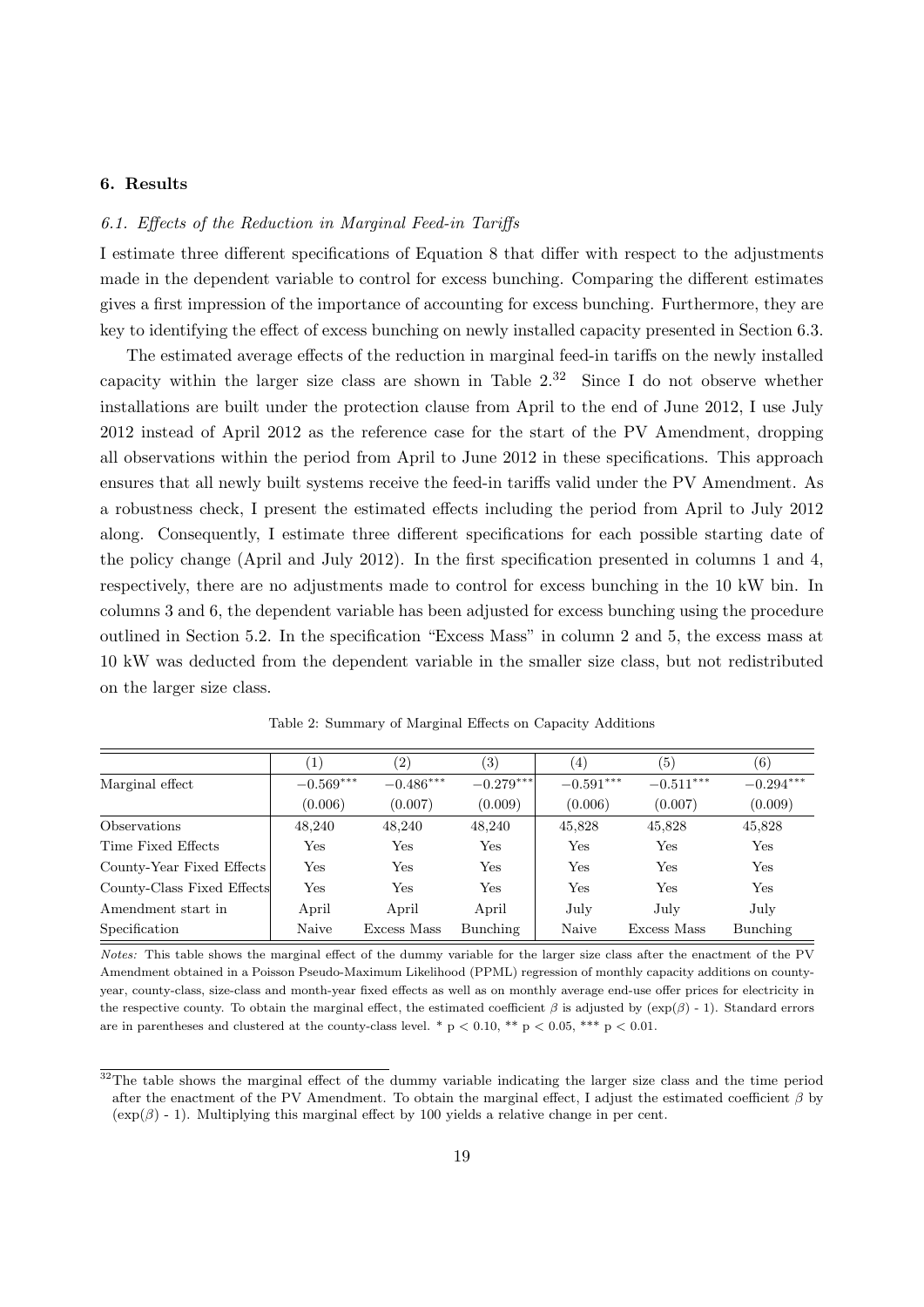The effects in all specifications are negative and statistically significant at all conventional levels of significance. In the preferred specification (column 6), the effect of the reduction in marginal feed-in tariffs is -0.294. Hence, the monthly capacity of new installations in the larger size class within a county decreases by around 29 per cent after the enactment of the PV Amendment.<sup>[33](#page-22-0)</sup> Comparing this estimate to the one obtained when the period of the protection clause (April to June 2012) is included (column 3) suggests that neglecting the protection clause would lead to a smaller effect of a feed-in tariff of around 1.5 percentage points. This finding is consistent with installations from April to June 2012 being in the larger size class and still benefiting from the higher feed-in tariff under the protection clause.

Comparing the effects with ("Bunching" specification) and without bunching adjustments ("Naive" specification) reveals the potential bias, if excess bunching at 10 kW is not taken into account. The difference in effects between both models is striking, with estimated effects in the bunching adjusted model being considerably smaller, i.e. about half the size.

#### 6.2. Robustness Checks

I investigate the robustness of the results with respect to several dimensions. First, comparing new capacity additions in the larger to those in the smaller size class is only indicative, if the trend in capacity additions were the same in the absence of the change in size classes. Otherwise, differential trends may also be captured by the binary variable of the size class change. One example could be different anticipation effects of feed-in tariff changes in both size classes. This difference would bias the estimated effect of the reduction in feed-in tariffs on the deployment of new capacity of larger installation sizes. The parallel trend assumption is not testable, but I investigate the development of trends in the period before the PV Amendment. I include additional interactions of the size class dummy variable with time dummy variables. The coefficients of the interaction terms are shown in Figure [5](#page-23-0) and are statistically insignificant before the PV Amendment, supporting the claim that both size classes exhibit the same pre-trends in monthly capacity additions.

Second, solar PV installations may receive subsidies in addition to feed-in tariffs. Other subsidy programmes for solar PV could potentially interfere with the presented design, if they would impact both size classes differently at the time of the PV Amendment. Using the database of BINE (2015), I check manually whether there are subsidy programmes from local utilities, federal state governments, or other (public) agencies that fulfil these criteria. Although there are other financing opportunities, I found no subsidy programs that either differentiate across size classes or change

<span id="page-22-0"></span><sup>&</sup>lt;sup>33</sup>The outlined procedure to adjust for excess bunching is likely to introduce measurement error in the dependent variable. I adjust new capacity additions to bunching based on estimated parameters. Therefore, errors may result from potential misspecification in the excess bunching estimation and because those estimated parameters are not fixed, but random variables. While this measurement error adds noise to the dependent variable, it does not bias the coefficient estimates but increases standard errors (Best and Kleven, 2018). Consistently, the specifications with bunching adjustment display the largest standard errors in Table [2.](#page-21-1)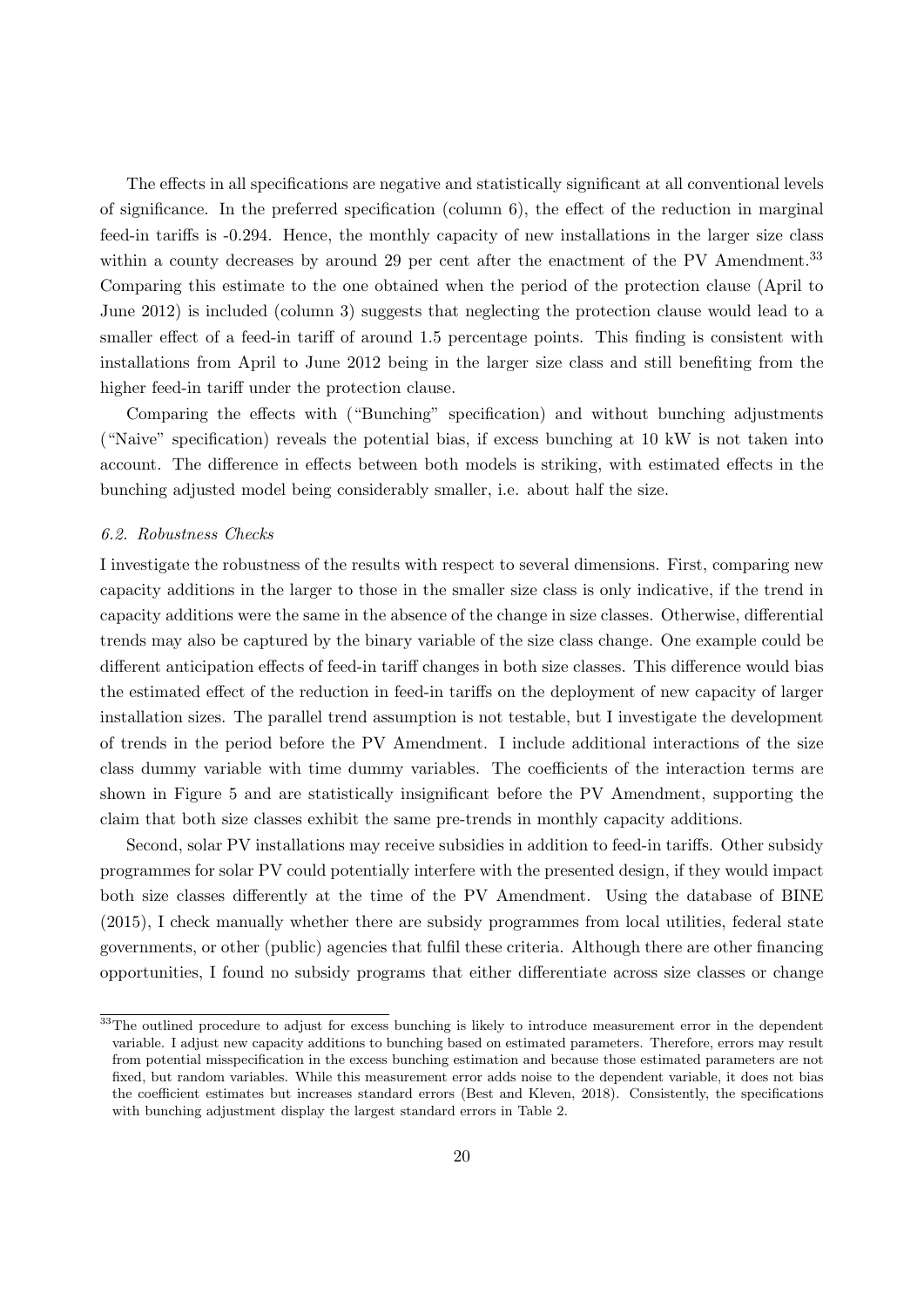this differentiation around the time of the PV Amendment. Therefore, the influences of other subsidies should be captured by the time and county-size-class fixed-effects.<sup>[34](#page-23-1)</sup>

<span id="page-23-0"></span>

Figure 5: Differences in Trends in Capacity Additions across Size Classes

Notes: The solid line depicts estimates for the interaction of the respective time period and a dummy variable for the larger size class. The vertical lines show the 95 percent confidence interval for the coefficient estimate.

Third, conducting the analysis on a monthly level from January 2009 to December 2013 leaves me with a long time series of 60 periods. Serial correlation may bias the standard errors of the estimates downwards (Bertrand et al., 2004). Although I allow for correlation within countysize-class clusters in my main specification and, as a robustness check, within counties as well, I collapse months before and after the PV Amendment to compare pre- and post deployment for a more conservative estimate as suggested by Bertrand et al. (2004). The effects are still statistically significant at any conventional level and of slightly larger magnitude (-0.32 for April 2012 and -0.33 for July 2012, respectively).

Fourth, instead of the bunching adjustment I re-estimate the model with an "Intent-to-treat" strategy similar to a robustness check used by Best and Kleven (2018). I aggregate capacity of PV

<span id="page-23-1"></span><sup>&</sup>lt;sup>34</sup>The propensity to take up these subsidies could potentially be increasing in installation size. However, I do not have information on the subsidy uptake behaviour. Therefore, I cannot check whether this might be the case. Nevertheless, the time constant part of this effect would be captured by the fixed effects for the larger size class. Furthermore, this database might not cover all special promotion offers by actors on a deeper local level, such as individual craftsmen in municipalities. To the extent that these offers are missing, I cannot check whether there are differentiated subsidies or special offers at the local level.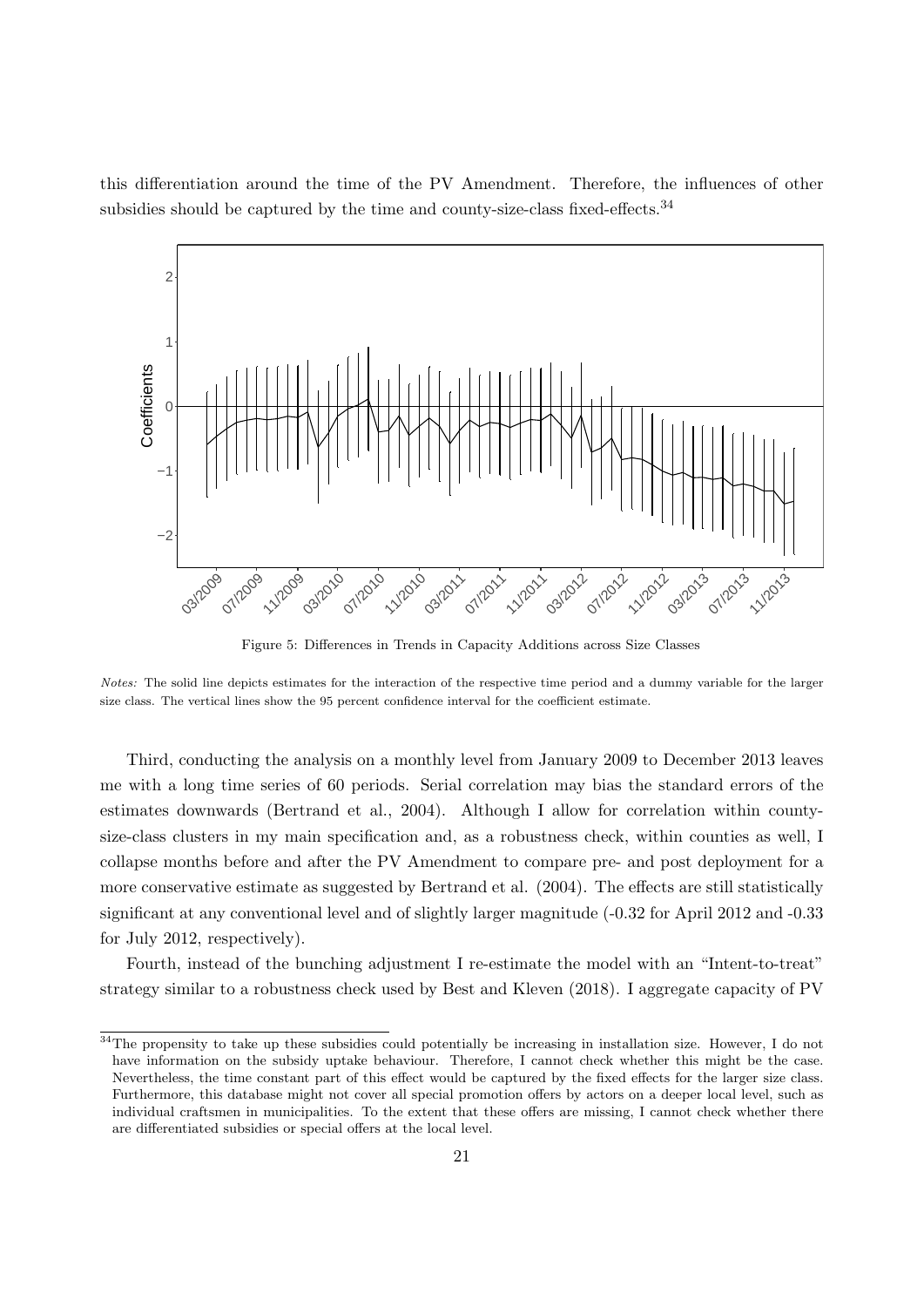systems only up to nine kW as well as from larger than nine to 20 kW. This approach includes installations at 10 kW in the larger size class and thereby controls for potential self-selection into the smaller size class in response to the introduction of the new size classes. However, this strategy does not account for the reduction in capacity that occurred because those systems would have been built larger without the size class change. Therefore, it is not surprising that I find negative, statistically significant effects of a slightly greater magnitude (-0.33 for April 2012 and -0.35 for July 2012) than in the "Bunching" specification (-0.28 and -0.29 in columns 3 and 6 in Table [2,](#page-21-1) respectively).

Fifth, I focus on capacity additions since this measure captures the average size of new PV systems (which is important in this paper) as well as the number of new installations. However, investigating only the number of new installations as the dependent variable instead of new capacity additions in the empirical model specified in Equation [8](#page-18-6) reveals an effect of similar magnitude in relative terms as for the "Bunching" model. Estimating the effect on the number of installed PV systems yield reductions of around 28 per cent for April 2012 and of 29 per cent for July 2012, respectively.

<span id="page-24-0"></span>

| Dependent variable     | Capacity                       |                   | Number of installations |                   |  |
|------------------------|--------------------------------|-------------------|-------------------------|-------------------|--|
| Amendment enacted in   | April 2012<br><b>July 2012</b> |                   | April 2012              | July 2012         |  |
|                        | (1)                            | $\left( 2\right)$ | (3)                     | $\left( 4\right)$ |  |
| Size class $>9-20$ kW  | $-33\%$                        | $-35\%$           | $-28\%$                 | $-29\%$           |  |
| Size class $>20-29$ kW | $-65\%$                        | $-68\%$           | $-64\%$                 | $-68\%$           |  |
| Size class $>29-39$ kW | $-70\%$                        | $-74\%$           | $-70\%$                 | $-74\%$           |  |
| Size class $>39-50$ kW | $-60\%$                        | $-67\%$           | $-59\%$                 | $-66\%$           |  |
| Size class $>50-60$ kW | $-62\%$                        | $-69\%$           | $-63\%$                 | $-70\%$           |  |
| .                      |                                |                   |                         |                   |  |
| Size class $>90-99$ kW | $-51\%$                        | $-64\%$           | $-50\%$                 | $-64\%$           |  |

Table 3: Intent-to-treat Strategy: Multiple Size Classes

Notes: This table shows the marginal effects of the binary variables for the respective size classes after the enactment of the PV Amendment obtained in a Poisson Pseudo-Maximum Likelihood (PPML) regression of monthly capacity additions on county-year, county-class, size-class and month-year fixed effects as well as on monthly average end-use offer prices for electricity in the respective county. All marginal effects are statistically significant at all conventional levels, with standard errors being clustered at the county-size-class level in all four regressions.

Sixth, even though residential scale systems are mainly up to 20 kW, there could be concerns about the censoring of the data, especially given that the smallest size-class before the PV Amendment encompassed new installations up to 30 kW and the new size classes after the amendment are up to 10 kW and from larger than 10 to 40 kW. Extending the framework to incorporating system sizes up to 40 kW (or even larger up to 100 kW), however, is associated with some issues. There are, for example, additional changes in the discontinuities of the marginal feed-in tariff function along different system sizes. Before the enactment of the PV Amendment, 30 kW was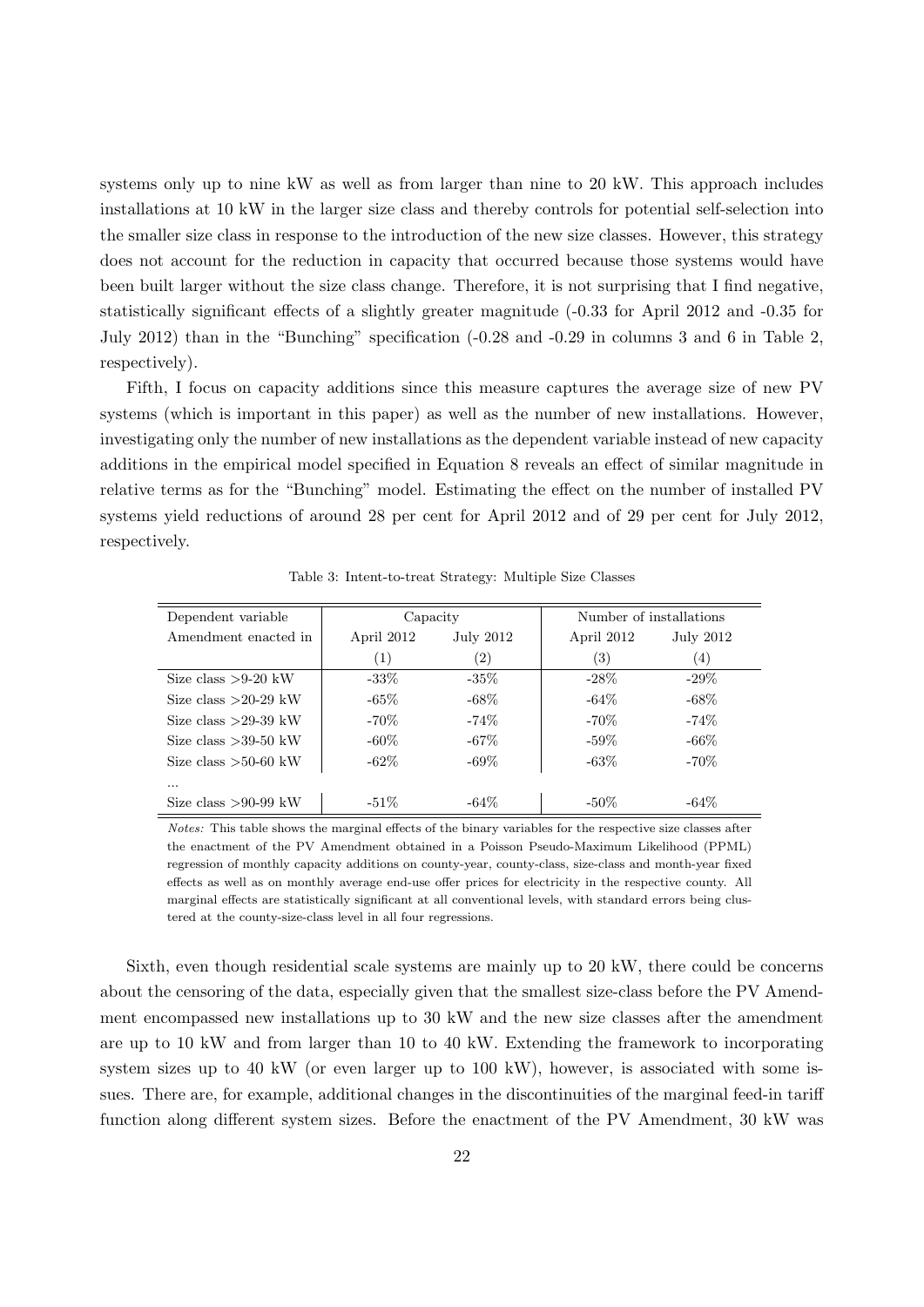a popular system size (especially for farmers) as it was just at the border of the size class. With the enactment of the PV Amendment, this border was moved to 40 kW. In addition to that, the mass of individual solar PV installations is concentrated on smaller installations sizes as around 70 per cent of all installations are of a size of up to 20 kW. This impedes the estimation of a counterfactual distribution for larger system sizes given the lack of observations in some areas of the distribution. Furthermore, larger installation sizes feature different characteristics (which may influence installation costs) and are erected by different investor types. These issues may threaten identification, when I extend the analysis to more size classes. Nevertheless, as a robustness check, I present the results of estimating Equation [8](#page-18-6) with additional size classes. To this purpose, I augment the empirical model with additional binary variables indicating the other size classes after the PV Amendment. As outlined above, the application of the bunching adjustment approach in such a setting is not trivial. Instead, I make use of the "Intent-to-treat" strategy discussed above and extend it to the other size classes. I aggregate installed capacity within each county and month in the following size classes: up to nine kW, larger than nine up to 20 kW, larger than 20 up to 29 kW, larger than 29 up to 39 kW, larger than 39 up to 50 kW, larger than 50 up to 60 kW, larger than 60 up to 70 kW, larger than 70 up to 80 kW, larger than 80 up to 90 kW, and larger than 90 up to 99 kW. These size classes are chosen such that size class changes at 10, 30, 40 and 100 kW are incorporated.

Table [3](#page-24-0) summarizes the results for the marginal effects of different size classes for the dependent variable being new capacity additions (in column 1 and 2) and the number of new installations (column 3 and 4). As in Table [2](#page-21-1) the model has been estimated with (column 1 and 3) and without the observations during the period from April to July 2012 (column 2 and 4). While there are negative marginal effects for all size classes, these marginal effects in absolute values do not monotonically increase with size classes, although the differences in feed-in tariffs are amplified with increasing capacity size. In particular, the large absolute effect in the larger than 29 up to 39 kW size class is unexpected ex-ante, as this size class benefits relative to other size classes and especially relative to the size class from larger than 39 to 50 kW which is also affected by a re-evaluation of size classes within the PV Amendment (and an associated decrease in the level of the feed-in tariff). However, substantial heterogeneity in types of systems and installation cost makes it hard to compare size classes and interpret the results.

Seventh, in addition to the estimation of effects averaged over time, I investigate how these effects evolve over time after the enactment of the PV Amendment. Instead of a single binary variable, I include interactions of the size-class binary variable with the time period binary variables after the PV Amendment. Figure [6](#page-26-1) shows the estimated marginal effects of these interaction terms along with the respective 99 per cent confidence interval. With the exception of June 2012, all marginal effects are negative and statistically significant. Until the beginning of 2013, the effects remain in the same range, with a steady downward trend in 2013. The statistically insignificant effect in June 2012 and the "jump" in the effect in this month could potentially reflect the expiration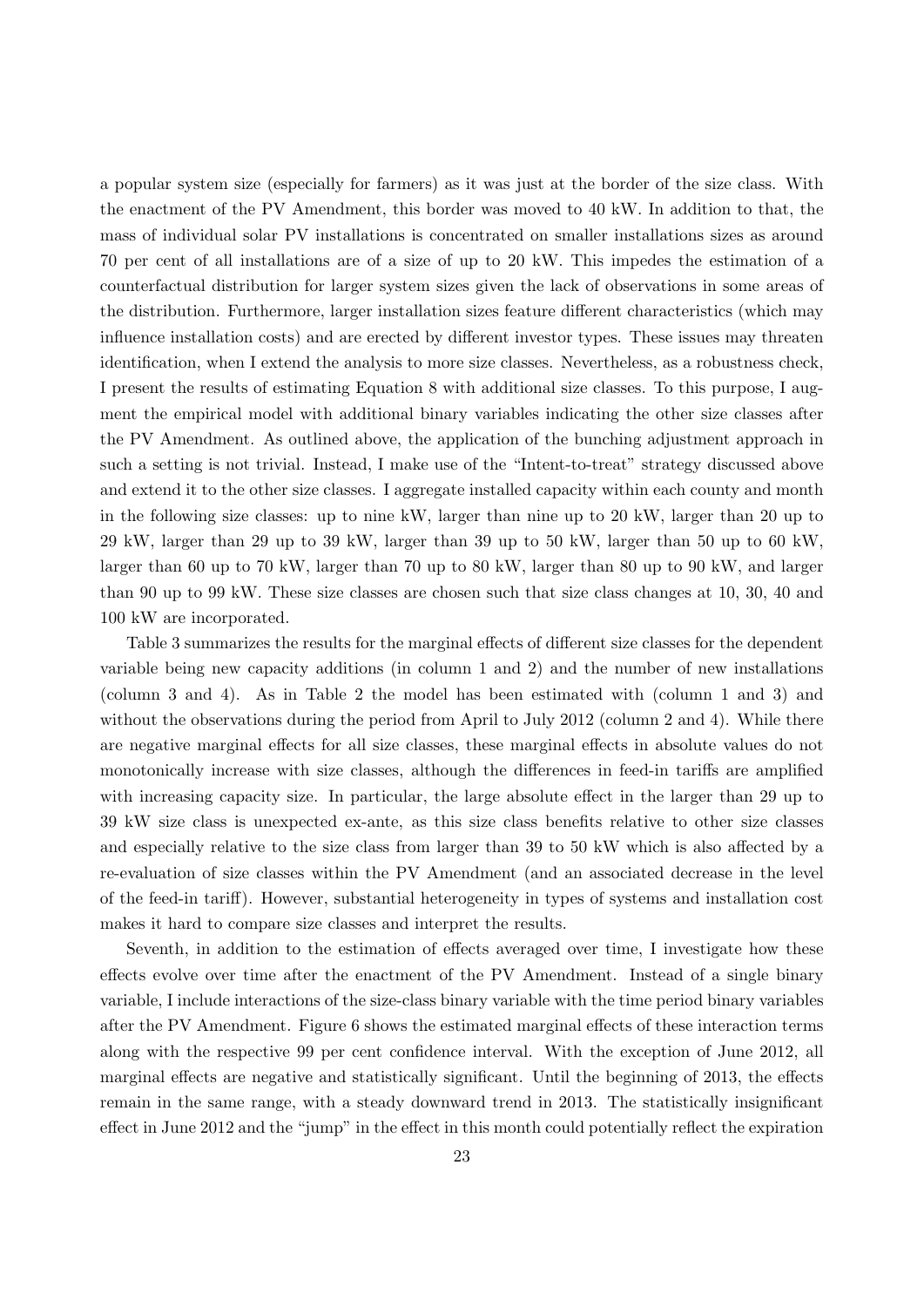of the protection clause. This may suggest that a substantial amount of deployment within the larger class in the months from April to June 2012 still had the possibility to profit from the higher feed-in tariffs valid before the PV Amendment as these systems had to be commissioned by July 2012.[35](#page-26-2)

<span id="page-26-1"></span>

Figure 6: Dynamic Effects

Notes: The solid line depicts the marginal effects for the interaction of the respective time period and a dummy variable for the larger size class. The vertical lines show the 99 per cent confidence interval for the coefficient estimate.

# <span id="page-26-0"></span>6.3. Additional Effects from Excess Bunching

The PV Amendment contains a re-evaluation of size classes in the feed-in tariff system that leads to a steeper reduction of the marginal feed-in tariff for larger installations compared to smaller ones. This change has two implications. First, it reduces the profitability of PV systems in the larger size class, resulting in a decrease of newly installed capacity corresponding approximately to a uniform reduction in the feed-in tariff. Section [6.1](#page-21-3) presents estimates on this channel, while controlling for excess bunching. Second, there is the impact of size-based regulation on the deployment of PV systems, i.e. installation sizes within the smaller size class become relatively more attractive compared to larger ones. This changes the capacity distribution of installations, which implies both an increase in capacity additions of smaller installations and a decrease in newly installed capacity in the larger size class. Both changes affect the estimated effects in the previous section in the

<span id="page-26-2"></span> $\frac{35}{35}$ And this may suggest that there has been a rush to install those systems up to the last moment before the expiration of the protection clause.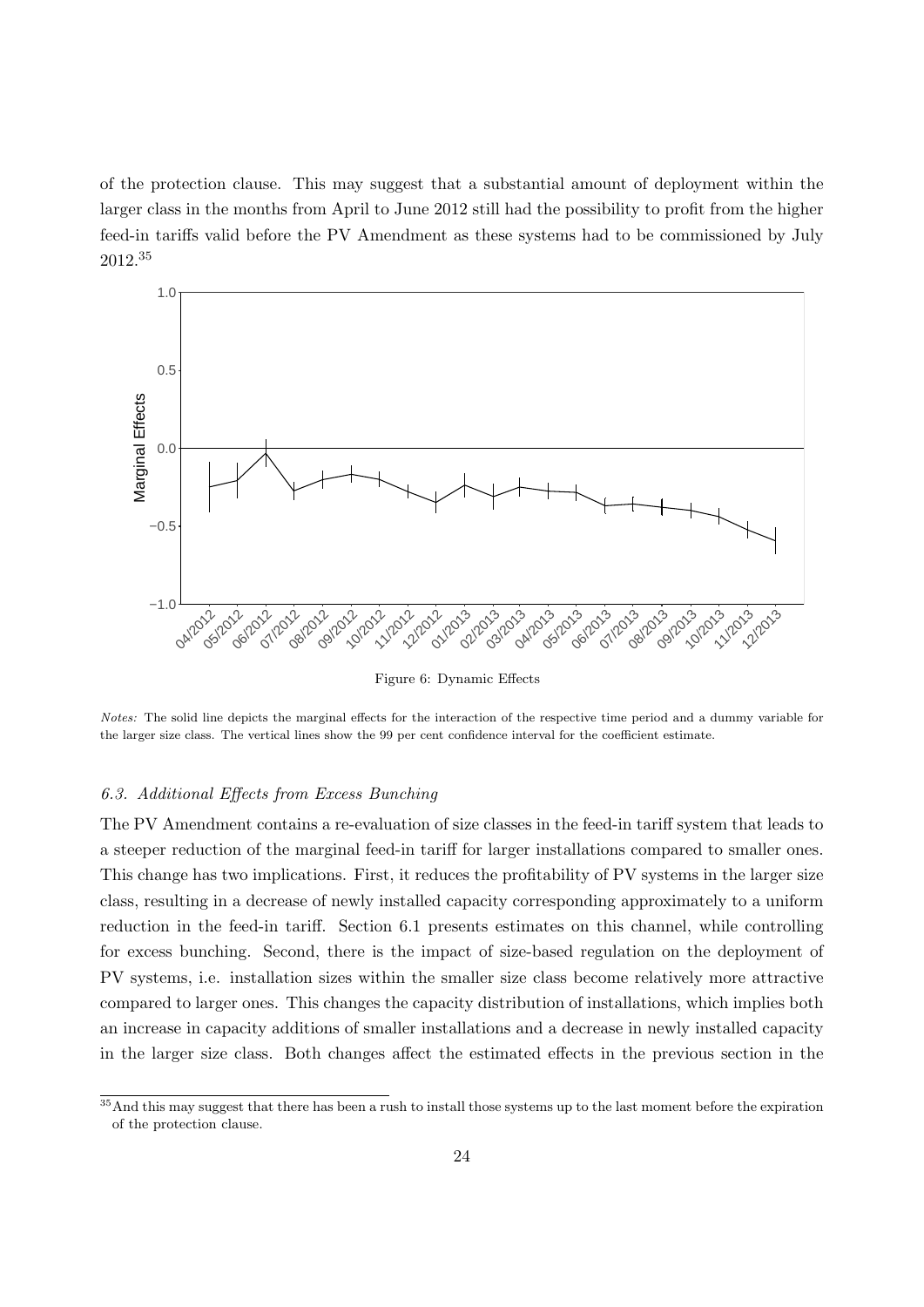same direction, namely a larger difference in the deployment of new PV systems between the larger and smaller size class, as evident from the large difference between the estimates recovered in the "Naive" versus the "Bunching" model. However, the overall additional effect of excess bunching on deployment of residential-scale PV systems, i.e. weighting the positive effect on more installed capacity in the smaller size class against the negative effect on the larger size class, is not identified by the difference in estimates of the "Naive" and the "Bunching" model. This difference is subject to double counting of potentially the same installations switching from the larger (negative effect on deployment within the larger size class) to the smaller size class (positive effect on smaller size classes) around the size class border. However, since both effects do not cancel out as they are asymmetric due to different installation sizes, excess bunching might have an additional effect on the deployment of residential scale solar PV systems.

To identify and quantify this effect, I use the estimates from the three different specifications ("Naive", "Excess Mass", and "Bunching"). The effect of the reduction in feed-in tariffs of five per cent, while controlling for excess bunching, equals the effect in the "Bunching" specification  $(\delta_{bunching} = -0.294).$ <sup>[36](#page-27-0)</sup> The positive effect on smaller installations can be identified by the difference in effects between the "Excess Mass" and the "Naive" specification ( $\delta_{excess} - \delta_{naive}$  $(-0.511) - (-0.591) = 0.080$ . This number represents the differences in effects with and without the deduction of the excess mass, which equals the positive deployment effect of the smaller size class. The negative effect on capacity deployment in the larger size class can be disentangled by the effect of the redistribution of excess mass, given by the difference in effects between the "Excess Mass" and "Bunching" specification  $(\delta_{excess} - \delta_{bunching} = (-0.511) - (-0.294) = -0.217)$ .

The overall effect of the excess bunching on overall deployment is the sum of the positive and negative effect:

$$
\hat{\delta}_{net} = (\hat{\delta}_{excess} - \hat{\delta}_{naive}) + (\hat{\delta}_{excess} - \hat{\delta}_{bunching})
$$
  
= 0.080 + (-0.217)  
= -0.137 (11)

The positive effect on deployment of the small class amounts to eight per cent and the negative effect on the larger size class amounts to approximately 22 per cent. Excess bunching leads to a lower overall deployment by around 14 per cent (in relation to the deployment in the larger size class). Therefore, the introduction of the new size class leads to additional lower deployment due to the incentive to build smaller installations around the border of the size class. Translating the relative decrease into absolute numbers, I use the average capacity additions of installations from 10 up to 20 kW before the PV Amendment, which is around 159 kW on a county-month level as can be seen from Table [1.](#page-15-0) Multiplying this value by 402 (the number of counties in Germany) and 12 (the number of months per year), results in about 767 MW on a national level per year. The

<span id="page-27-0"></span> $\frac{36}{10}$  The following,  $\delta$  denotes the respective marginal effect estimated by Equation [8,](#page-18-6) i.e.  $\delta = \exp(\beta) - 1$ .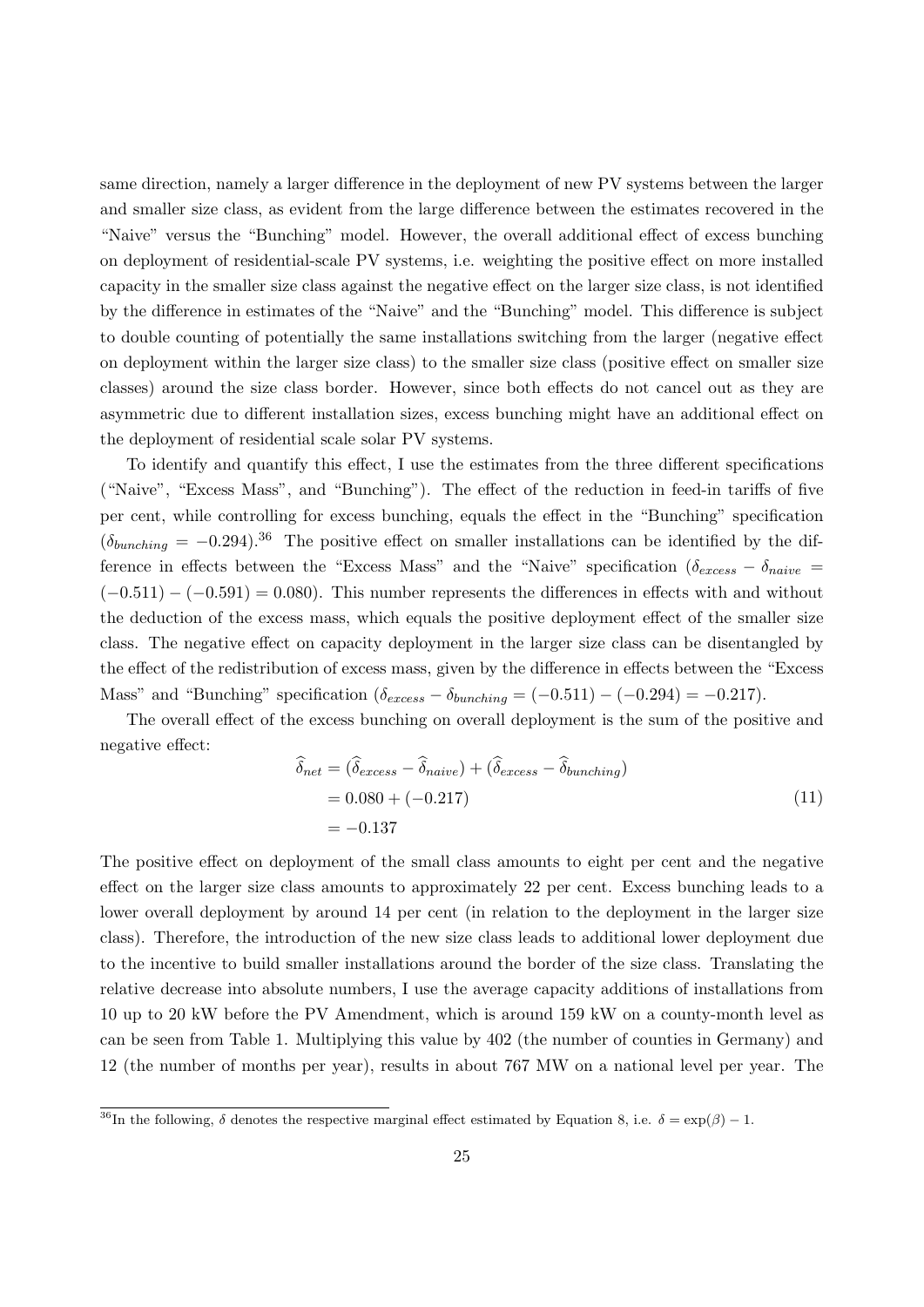total reduction in deployment induced by the excess bunching amounts to around 105 MW (13.7 percent of 767 MW) per year.

Furthermore, the bunching effect not only lowers overall deployment but it also leads to installation of systems that are on average more expensive in terms of the average feed-in tariff per kW. I calculate the hypothetical cost to compensate for this decrease in capacity additions with additional installations in the smaller size class. A back-of-the-envelope calculation for this additional annual cost is as follows:

Additional Annual Cost = 
$$
\begin{aligned} \hat{\delta}_{net} & \ast \overline{K}_{r=1, my\leq 04/12} \ast \overline{H} \ast \Delta_{FIT} \\ & = 13.7\% \ast 767 \,\mathrm{MW/a} \ast 936 \,\mathrm{h} \ast 2.3 \,\mathrm{Euro/MWh} \\ & = 226,214 \,\mathrm{Euro/a}, \end{aligned} \tag{12}
$$

where  $\widehat{\delta}_{net}$  is the effect of excess bunching on the larger size class (13.7 per cent),  $\overline{K}_{r=1,m\nu\leq 04/12}$ is the average annual capacity addition in the larger size class before April 2012 aggregated on the national level (around 767 MW per year),  $\overline{H}$  is the average irradiation in kWh per kW for installed solar PV in Germany (936 kWh/kW according to IEA (2014)), and the weighted average difference in feed-in tariffs across installation sizes (2.30 Euro per MWh). I construct the last term as the difference between the average feed-in tariff of new installations up to 10 kW and the average feed-in tariff of installations that would have been installed in the absence of the size class change. The latter depends on the counterfactual distribution of system sizes without the change in size classes. Since this distribution is unobservable, I use once again the share of fitted values obtained in the bunching estimation instead.

Using these assumptions, the additional annual cost amounts to around 230 thousand Euro within one year. This cost is incurred for every annual cohort of new installations that would have been installed in the larger size class without this size differentiation. Consequently, assuming no further changes in regulation, the total annual additional cost would increase for 20 years as feed-in tariffs are guaranteed for this period and would remain constant thereafter. After 19 years, the total additional cost would amount to around 4.5 million Euro (4,524,280 Euro) per year.

This cost is underestimated if (part of) the bunching is also explained by another change in the PV Amendment as discussed in Section [2.1,](#page-6-2) namely the 90 per cent compensation limit for systems larger than 10 kW from January 2014 on. As this change would increase the difference in average feed-in tariffs between both groups from 2.3 to 21.6 Euro per MWh, the additional cost is higher, amounting to around 2.1 million Euro per year (2,123,445 Euro). Accumulating this cost for each new cohort of installations over 20 years leads to an amount of 42.5 million Euro (42,468,900 Euro) per year. These back-of-the-envelope numbers, however, should be regarded as an upper bound. Since self-consumption is an economically attractive option, the extent to which this change in the PV Amendment contributes to the excess bunching observed in the data is unclear.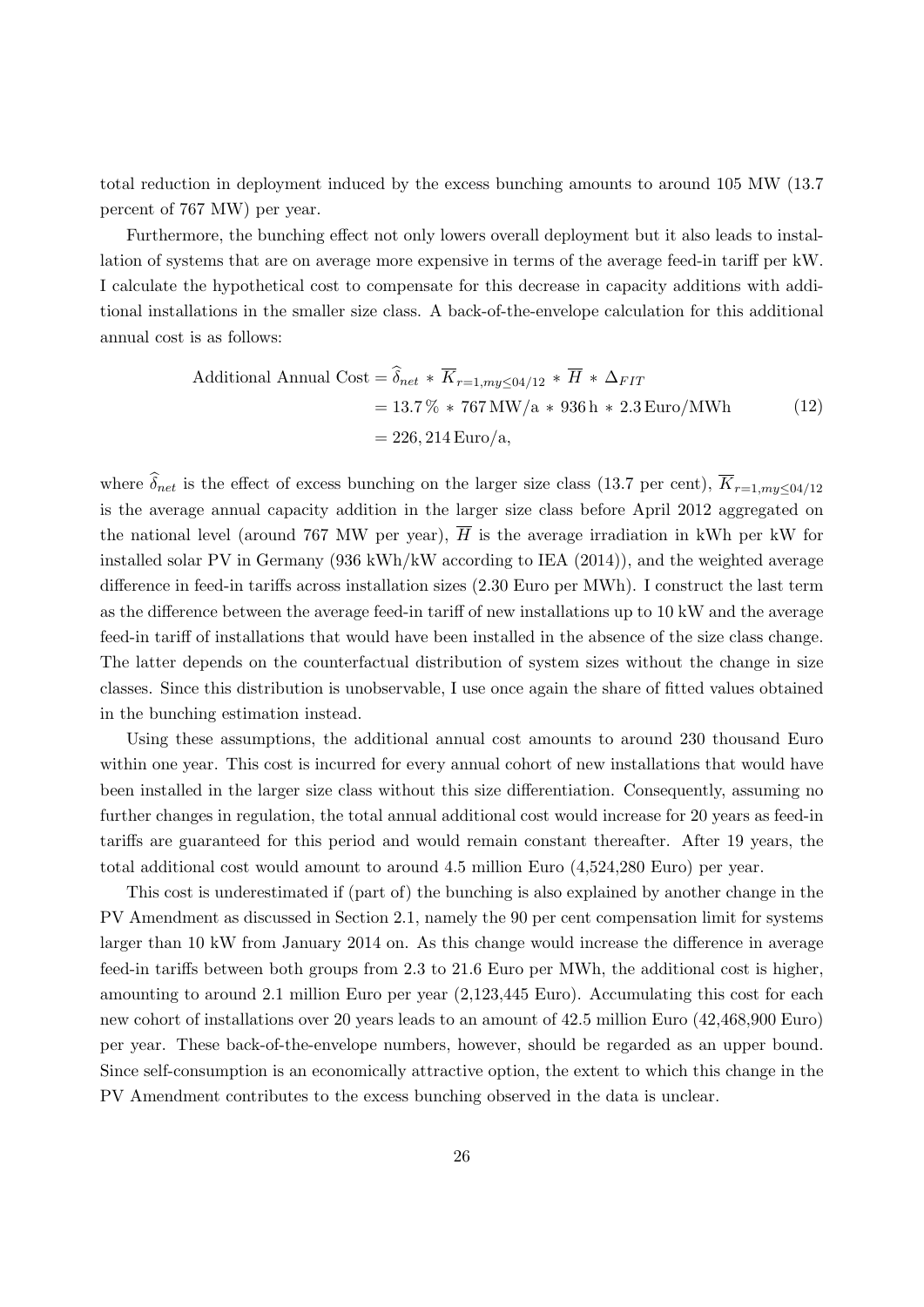<span id="page-29-1"></span>

Figure 7: Differences in Specific Cost: Small vs. Larger Installations

Notes: This plot depicts the relationship between specific installation cost, i.e. Euro per kW, and the nominal capacity of solar PV systems. The dots represent installation offers (price and capacity) for solar PV systems from five to 15 kW posted online at photovoltaikforum.com within the period from March to May 2012. The solid lines are a linear trend for the relationship between installation cost and capacity estimated separately for offers with capacity from five up to 10 kW and more than 10 up to 15 kW. The grey area depicts 95 per cent confidence intervals.

To put these numbers into context, I calculate the average annual total support cost of newly installed capacity in the size class up to 10 kW after the PV Amendment. Using a similar approach as for the additional cost, support cost is around 103 million Euro per year (102,696,984 Euro).<sup>[37](#page-29-0)</sup> The potential annual additional cost in relation to the annual total support cost of new capacity additions in the smaller size class is around 0.2 per cent in the first year and around 4.4 per cent after 19 years. If excess bunching is driven by the 90 per cent limit, an upper bound for the relative annual additional cost ranges from around 2.1 per cent in the first year to around 41.4 per cent after 19 years.

To what extent is the additional support cost related to efficiency losses introduced by the design of the size-based regulation? To answer this question, differences in specific installation costs are a crucial determinant. Using data of installation offers in photovoltaikforum.com, a German online forum where customers can post the offers they have received, Figure [7](#page-29-1) displays the specific installation cost, i.e. Euro per kW, for different system sizes in the range of five to

<span id="page-29-0"></span> $37$ Additional assumptions for this calculation are average annual capacity additions for installations up to 10 kW before April 2012 aggregated on a national level of around 657 MW and the average feed-in tariff for the smaller size class between April 2012 and December 2013 of 167 Euro per MWh. The latter assumes implicitly an equal distribution of deployment over time. The average feed-in tariff weighted by actual monthly deployment from April 2012 to December 2013 is 169 Euro per MWh, yielding slightly higher total annual cost.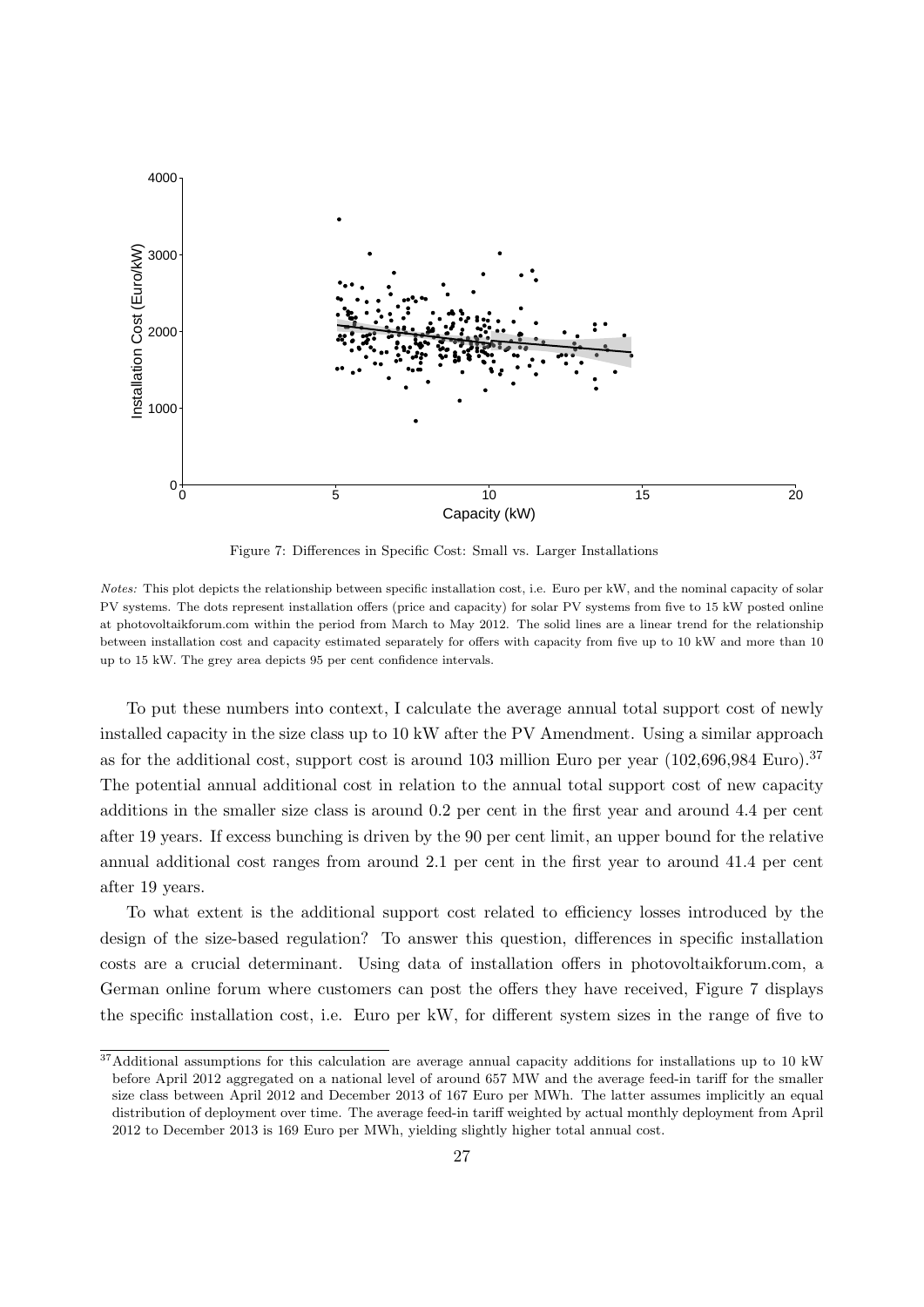15 kW. The specific installation costs appear to be similar at the size class border of 10 kW, even though specific costs in general seem to decline with increasing individual capacity. This trend would mean that smaller installations are not only more expensive in terms of support cost but also in specific installation cost. Under the assumption that the smaller systems are built because the higher feed-in tariff covers these potential additional installation cost, the amount of additional support cost can be considered to be at the upper bound of potential efficiency losses introduced by the design of the size-based regulation.

#### <span id="page-30-0"></span>7. Conclusion

In this paper, I explore effects of size-based differentiation of feed-in tariffs on the deployment of residential scale solar PV systems, using variation from a change of administrative size classes within the PV Amendment 2012 of the German Renewable Energy Sources Act. I find that the reduction in marginal feed-in tariffs for larger scale residential PV systems leads to a decline in newly installed PV capacity by around 29 per cent. This effect seems large relative to the five per cent decrease in marginal feed-in tariffs, which translates into into around two per cent smaller total revenues from the PV system. However, the return on investment of the PV system is reduced by (at least) this amount. Before the PV Amendment, solar PV installations in Germany yielded a total return on investment of around eight to 12 per cent (Andor et al., 2015). Consequently, the PV Amendment reduces this return by around 20 per cent up to almost 30 per cent. This strong response to changes in revenues is also in line with evidence on discount rates of solar PV projects by De Groote and Verboven (2018). The authors find that households in Belgium use an implicit real interest rate for evaluating future benefits of solar PV systems (around 15 per cent) that is substantially higher than the real market interest rate (around 3 per cent) in their time period under study. Hence, this research supports the finding of this paper that households are highly sensitive to changes in feed-in tariffs.

Furthermore, I find that the introduction of size-based regulation provides incentives for excess bunching of new systems at the border of the smaller size class. This leads to an additional decrease in newly installed solar PV capacity in the larger size class of around 14 per cent. A back-of-theenvelope calculation suggests that excess bunching raises additional annual support cost within a range of 0.2 up to 4.4 per cent of annual support cost of new installations in the smaller size class. Since systems at the border of administrative size classes have comparable specific installation cost and the feed-in tariffs should cover these cost for systems that were built, the amount of additional support cost can be considered to be at the upper bound of the economic size of efficiency losses incurred due to the tariff design.

Ito and Sallee (2018) state that "the key cost of an ABR [attribute-based regulation] is that it creates an implicit incentive for market participants to manipulate the secondary attribute". In the case of differentiated feed-in tariffs for solar PV, this secondary attribute is the PV system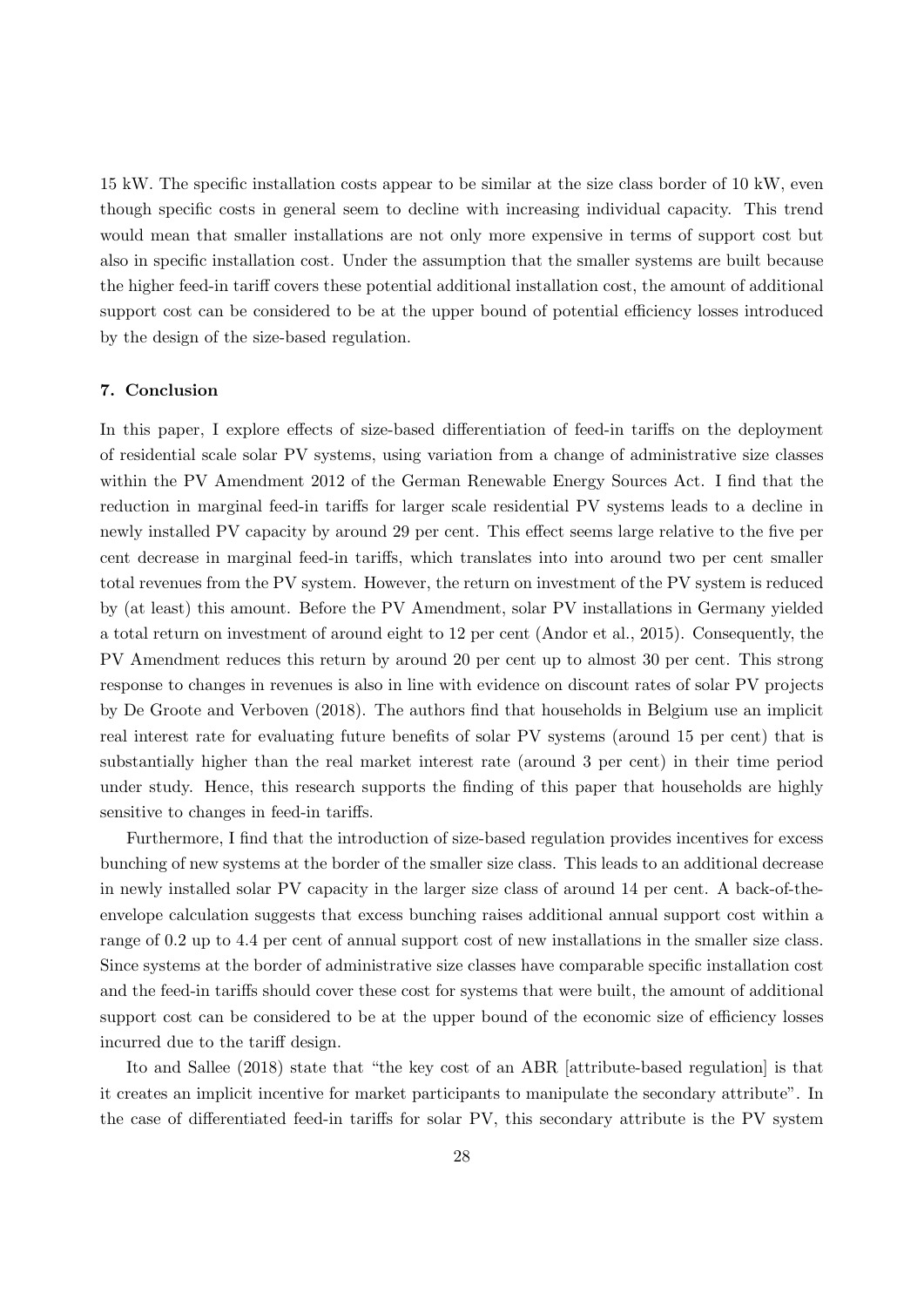size.<sup>[38](#page-31-0)</sup> Ito and Sallee argue in the context of fuel efficiency standards for cars that attributebased regulation could help to equalize marginal compliance cost across market participants, if each product has to comply with the standard and in absence of compliance trading. For sizedifferentiated tariffs of solar PV systems, these conditions, however, are hard to sustain because the main existing political targets apply to all eligible renewable energy technologies.<sup>[39](#page-31-1)</sup> These targets can be achieved in a flexible manner, attenuating the need to target equalization of marginal compliance (installation) cost across system sizes by the feed-in tariff regulation.

Furthermore, Ito and Sallee (2018) indicate that distributional concerns or the achievement of other (political) goals are often important reasons to implement attribute-based policies. In this case, the incurred efficiency loss equals the cost of achieving these goals (Ito and Sallee, 2018). For solar PV, size-differentiation may also reflect other political goals not mentioned in the Renewable Energy Sources Act, for example increasing participation of households in electricity generation. If these goals are to be achieved, a continuous function of the marginal feed-in tariff dependent on installation size could improve the current design with administratively determined size classes. This change would reflect differences across installation sizes but would avoid excess bunching at the size class border and its induced additional cost.

The current analysis focuses only on additional support cost and neglects other cost factors that could potentially be affected by the policy (such as curtailment cost due to grid constraints etc.). For example, size-differentiation of tariffs may also have an indirect effect on the distribution of systems across locations due to regional variation in existing building structures. The balancing of (local) electricity grids may therefore be affected. It is not clear ex-ante though whether this effect on electricity grids is a net benefit or adds to the cost. Even if it were a net benefit the question is whether it exceeds the efficiency gains from targeting the locational imbalances of demand and supply directly, for example by strengthening regional price signals as proposed by Löschel et al. (2013). These issues, however, are beyond the scope of this paper and are left for future research.

Size-based and, in general, attribute-based regulation is widespread in practice, even within renewable support schemes. Investigation of the effects of size-differentiated feed-in tariffs is and remains important. This holds also for Germany with the recent transition to auctions for determining feed-in tariff (feed-in premium) levels since auctioning is only mandatory for large installations.[40](#page-31-2) Not only do size-differentiated feed-in tariffs remain in place, but size-differentiation itself is likely to be an important aspect in the regulation for renewable energy technologies in the future.

<span id="page-31-0"></span><sup>&</sup>lt;sup>38</sup>The main characteristic targeted by the regulation of feed-in tariffs is electricity generated by renewable energy technologies.

<span id="page-31-1"></span><sup>&</sup>lt;sup>39</sup>There are even sub-goals for solar PV systems but these are not differentiated by system sizes.

<span id="page-31-2"></span> $^{40}$ For example, the size threshold for solar PV is 750 kW.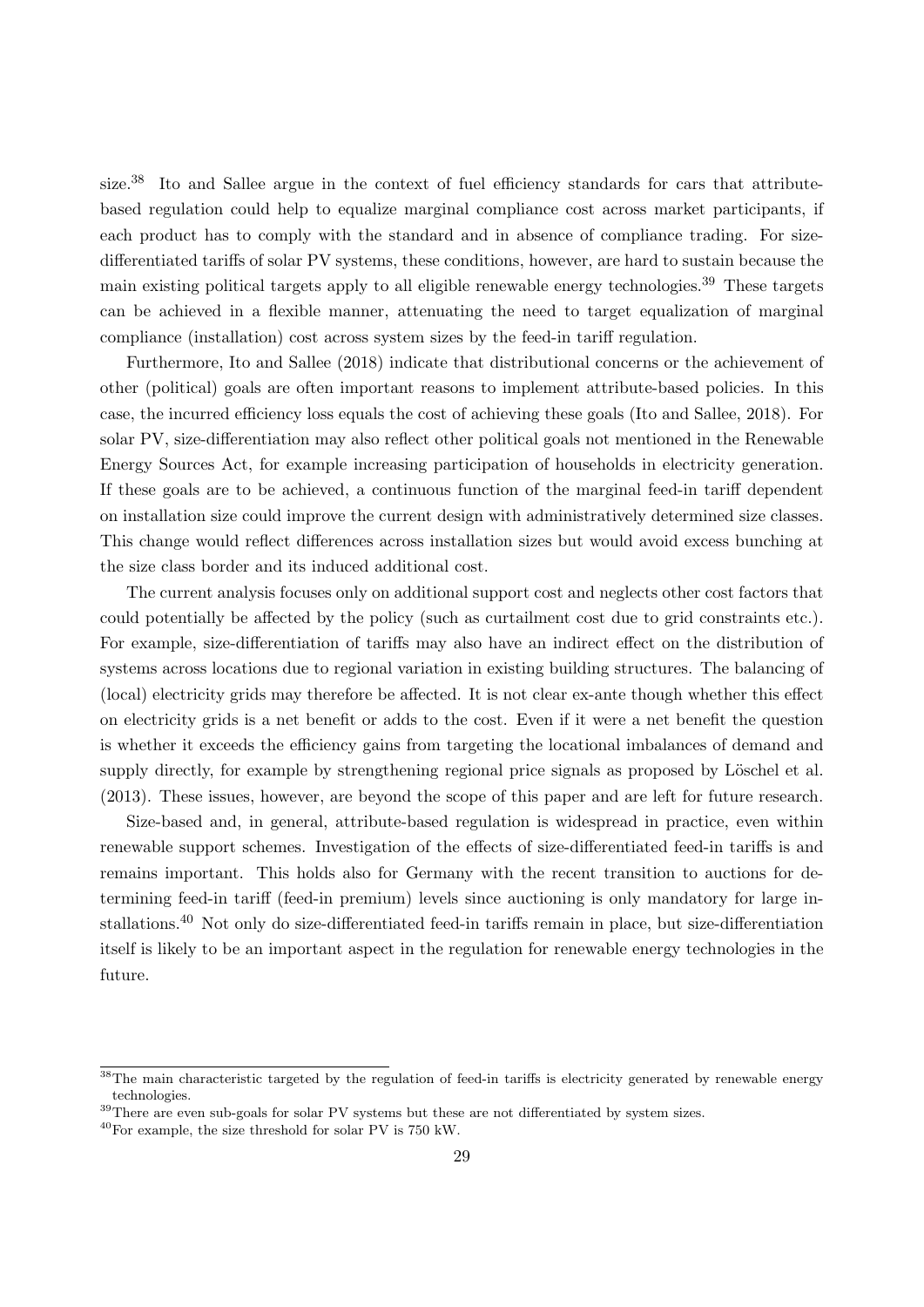#### References

- Alizamir, S., de Vericourt, F., Sun, P., 2016. Efficient Feed-In Tariff Policies for Renewable Energy Technologies. Operations Research 61, 52–66.
- Anderson, S.T., Sallee, J.M., 2011. Using Loopholes to Reveal the Marginal Cost of Regulation: The Case of Fuel-Economy Standards. American Economic Review 101, 1375–1409.
- Andor, M., Frondel, M., Vance, C., 2015. Installing Photovoltaics in Germany: A License to print Money? Economic Analysis and Policy 48, 106–116.
- Balta-Ozkan, N., Yildirim, J., Connor, P.M., 2015. Regional Distribution of Photovoltaic Deployment in the UK and its Determinants: A Spatial Econometric Approach. Energy Economics 51, 417–429.
- Benedetti, L., 2014. Developing a Comprehensive Renewable Cost Data Collection Process to Support Italian Policy Makers. Gestore Servizi Energetici (GSE).
- Bertrand, M., Duflo, E., Mullainathan, S., 2004. How Much Should We Trust Differences-in-Differences Estimates? Quarterly Journal of Economics 119, 249–275.
- Best, M.C., Kleven, H.J., 2018. Housing Market Responses to Transaction Taxes: Evidence from Notches and Stimulus in the U.K. Review of Economic Studies 85, 157–193.
- BINE, 2015. Förderung Erneuerbare Energien und Energieeinsparung. http://www.energiefoerderung.info, retrieved in Spring 2015. BINE Informationsdienst.
- BNetzA, 2016. Feed-In Tariffs for Solar PV ("Degressions- und Vergütungssätze"). accessed: 21.06.2016. German Federal Network Agency.
- BNetzA-BKartA, 2013. Monitoringbericht 2013. Monitoringbericht gemäß § 63 Abs. 3 i. V. m. § 35 EnWG und § 48 Abs. 3 i. V. m. § 53 Abs. 3 GWB, Stand: Dezember 2013. Bundesnetzagentur (Federal Network Agency) and Bundeskartellamt (Federal Competition Authority).
- Borenstein, S., 2017. Private Net Benefits of Residential Solar PV: The Role of Electricity Tariffs, Tax Incentives, and Rebates. Journal of the Association of Environmental and Resource Economists 4, S85–S122.
- Bushnell, J., Wolfram, C., 2012. Enforcement of Vintage Differentiated Regulations: The Case of New Source Review. Journal of Environmental Economics and Management 64, 137–152.
- Cameron, A.C., Trivedi, P.K., 2013. Regression Analysis of Count Data. Second Edition. Cambridge University Press.
- Carley, S., Baldwin, E., MacLean, L.M., Brass, J.N., 2017. Global Expansion of Renewable Energy Generation: An Analysis of Policy Instruments. Environmental and Resource Economics 68, 397–440.
- Chetty, R., Friedman, J., Olsen, T., Pistaferri, L., 2011. Adjustment Costs, Firm Responses, and Micro vs. Macro Labor Supply Elasticities: Evidence from Danish Tax Records. Quarterly Journal of Economics 126, 327–354.
- Crago, C.L., Chernyakhovskiy, I., 2017. Are Policy Incentives for Solar Power Effective? Evidence from Residential Installations in the Northeast. Journal of Environmental Economics and Management 81, 132–151.
- De Groote, O., Pepermans, G., Verboven, F., 2016. Heterogeneity in the Adoption of Photovoltaic Systems in Flanders. Energy Economics 59, 45–57.
- De Groote, O., Verboven, F., 2018. Subsidies and Time Discounting in New Technology Adoption: Evidence from Solar Photovoltaic Systems. Working Paper.
- ene't, 2014. Final Consumer Tariffs Electricity ("Endkundentarife Strom"). ene't GmbH.
- Eurostat, 2018. Electricity prices for household consumers bi-annual data (from 2007 onwards) [nrg pc 204]. accessed: 30.08.2018.
- Feger, F., Pavanini, N., Radulescu, D., 2017. Welfare and Redistribution in Residential Electricity Markets with Solar Power. Working Paper.
- Geroski, P.A., 2000. Models of Technology Diffusion. Research Policy 29, 603–625.
- Gillingham, K., Bollinger, B., 2012. Peer Effects in the Diffusion of Solar Photovoltaic Panels. Marketing Science 31, 900–912.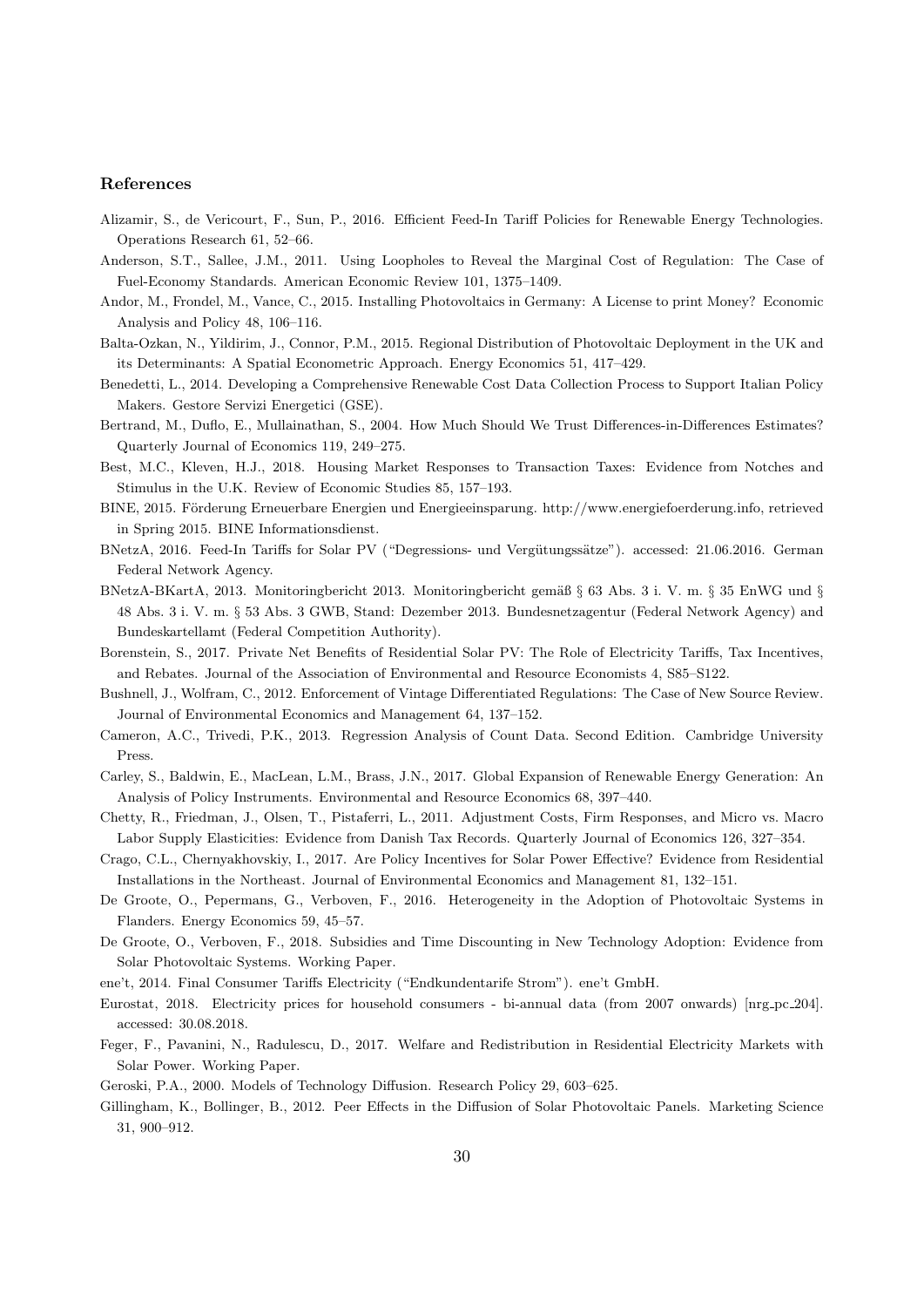- Gillingham, K., Deng, H., Wiser, R., Darghouth, N., Nemet, G., Barbose, G., Rai, V., Dong, C., 2016. Deconstructing Solar Photovoltaic Pricing: The Role of Market Structure, Technology, and Policy. Energy Journal 37, 231–250.
- Götzke, F., Rave, T., 2016. Exploring Heterogeneous Growth of Wind Energy across Germany. Utilities Policy 41, 193–205.
- Grau, T., 2014. Responsive Feed-in Tariff Adjustment to Dynamic Technology Development. Energy Economics 44, 36–46.
- Gray, W.B., Shadbegian, R.J., 2003. Plant Vintage, Technology, and Environmental Regulation. Journal of Environmental Economics and Management 46, 384–402.
- Graziano, M., Gillingham, K., 2014. Spatial Patterns of Solar Photovoltaic System Adoption: The Influence of Neighbors and the Built Environment. Journal of Economic Geography 15, 815–839.
- Gruenspecht, H.K., 1982. Differentiated Regulation: The Case of Auto Emissions Standards. American Economic Review 72, 328–331.
- Hughes, J.E., Podolefsky, M., 2015. Getting Green with Solar Subsidies: Evidence from the California Solar Initiative. Journal of the Association of Environmental and Resource Economists 2, 235–275.
- IE Leipzig, 2011. Vorbereitung und Begleitung der Erstellung des Erfahrungsberichts gemäß § 65 EEG Vorhaben IIc Solare Strahlungsenergie. Endbericht. Leipziger Institut für Energie GmbH.
- IEA, 2014. Trends 2014 in Photovoltaic Applications. Survey Report of Selected IEA Countries between 1992 and 2013. Report IEA-PVPS T1-25:2014.
- IEA, 2017. Trends 2017 in Photovoltaic Applications. Survey Report of Selected IEA Countries between 1992 and 2016. Report IEA PVPS T1-32:2017.
- Ito, K., Sallee, J.M., 2018. The Economics of Attribute-Based Regulation: Theory and Evidence from Fuel Economy Standards. Review of Economics and Statistics 100, 319–336.
- Jaffe, A.B., Newell, R.G., Stavins, R.N., 2003. Technological Change and the Environment. Elsevier Science B.V.. chapter Handbook of Environmental Economics, Volume 1. pp. 461–516.
- Jaffe, A.B., Newell, R.G., Stavins, R.N., 2005. A Tale of Two Market Failures: Technology and Environmental Policy. Ecological Economics 54, 164–174.
- Kirkpatrick, A.J., Bennear, L.S., 2014. Promoting Clean Energy Investment: An Empirical Analysis of Property Assessed Clean Energy. Journal of Environmental Economics and Management 68, 357–375.
- Klier, T., Linn, J., 2016. The Effect of Vehicle Fuel Economy Standards on Technology Adoption. Journal of Public Economics 133, 41–63.
- Lamp, S., 2015. The Impact of Short-Lived Weather Outliers on Household Investment. Working paper; [http:](http://papers.ssrn.com/sol3/papers.cfm?abstract_id=2463570) [//papers.ssrn.com/sol3/papers.cfm?abstract\\_id=2463570](http://papers.ssrn.com/sol3/papers.cfm?abstract_id=2463570).
- Leepa, C., Unfried, M., 2013. Effects of a Cut-Off in Feed-In Tariffs on Photovoltaic Capacity: Evidence from Germany. Energy Policy 56, 536 – 542.
- Lehmann, P., Söderholm, P., 2018. Can Technology-Specific Deployment Policies be Cost-Effective? The Case of Renewable Energy Support Schemes. Environmental and Resource Economics 71, 575–505.
- Löschel, A., Flues, F., Pothen, F., Massier, P., 2013. Den Strommarkt an die Wirklichkeit anpassen: Skizze einer neuen Marktordnung. ZEW Discussion Paper No. 13-065 .
- Meng, K., 2017. Using a Free Permit Rule to Forecast the Marginal Abatement Cost of Proposed Climate Policy. American Economic Review 107, 748–784.
- Nelson, R.A., Tietenberg, T., Donihue, M.R., 1993. Differential Environmental Regulation: Effects on Electric Utility Capital Turnover and Emissions. Review of Economics and Statistics 75, 368–373.
- Ossenbrink, J., 2017. How Feed-In Remuneration Design Shapes Residential PV Prosumer Paradigms. Energy Policy 108, 239–255.
- Requate, T., 2015. Green Tradable Certificates versus Feed-In Tariffs in the Promotion of Renewable Energy Shares. Environmental Economics and Policy Studies 17, 211–239.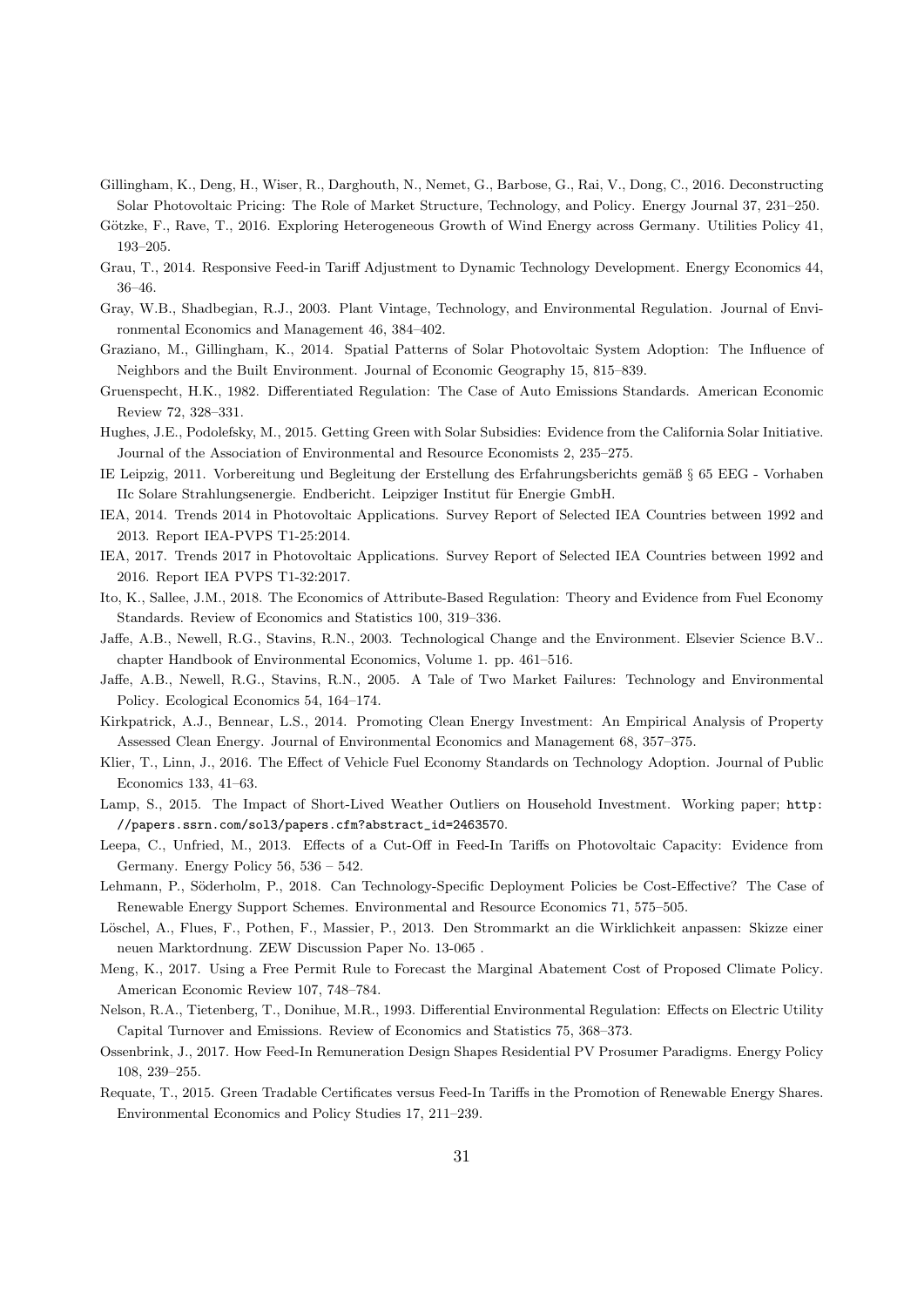Rode, J., Weber, A., 2016. Does Localized Imitation Drive Technology Adoption? A Case Study on Rooftop Photovoltaic Systems in Germany. Journal of Environmental Economics and Management 78, 38–48.

Saez, E., 2010. Do Taxpayers Bunch at Kink Points? American Economic Journal: Economic Policy 2, 180–212.

Santos Silva, J.M.C., Tenreyro, S., 2006. The Log of Gravity. Review of Economics and Statistics 88, 641–658.

- Smith, M.G., Urpelainen, S., 2014. The Effect of Feed-in Tariffs on Renewable Electricity Generation: An Instrumental Variables Approach. Environmental and Resource Economics 57, 367–392.
- Stavins, R.N., 2006. Vintage-Differentiated Environmental Regulation. Stanford Environmental Law Journal 25:29, 29–63.
- Tietenberg, T., 1978. Spatially Differentiated Air Pollutant Emission Charges: An Economic and Legal Analysis. Land Economics 54, 265–277.
- UNB, 2014. Renewable Energy Installations Register ("EEG Anlagestammdaten"). TSO 50Hertz Transmission ¨ GmbH, Amprion GmbH, TransnetBW GmbH and Tennet TSO GmbH.
- ZSW, 2014. Vorbereitung und Begleitung der Erstellung des Erfahrungsberichts 2014 gemäß§ 65 EEG Vorhaben IIc Solare Strahlungsenergie. Zentrum für Sonnenenergie- und Wasserstoff-Forschung.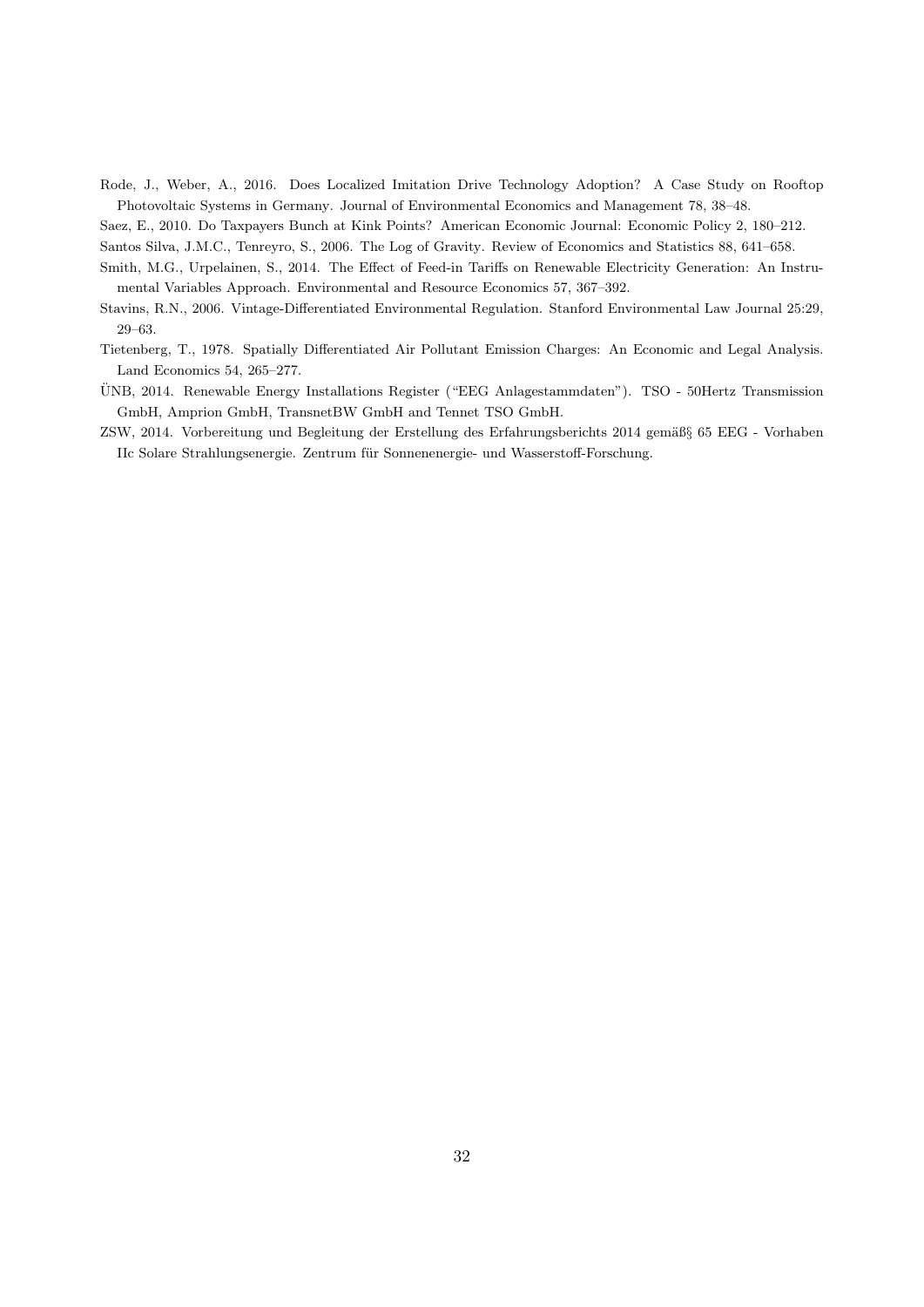#### <span id="page-35-0"></span>Appendix A Theoretical Model - Extension to Self-consumption

During the time period in this paper, self-consumption becomes economically favourable since the feed-in tariff drops below most residential end-use prices for electricity. This extends the revenue possibilities for a PV system. Under this regime the expression of the expected discounted revenue changes to  $\sum_{t=1}^T \beta_i^t (\alpha_i k_i \times p_i + (1 - \alpha_i) k_i \times FIT(k_i)) \times H_i$ , where  $\alpha_i$  is the (individual) share of electricity generated by the PV system that can be self-consumed, and  $p_i$  is the (expected) residential electricity price.<sup>[41](#page-35-1)</sup> The revenue is no longer only scaled by the average feed-in tariff,  $FIT(k_i)$ , but by an average of the residential electricity price  $p_i$  and the average feed-in tariff weighted by the self-consumption share  $\alpha_i$ . However, there may be a limit to self-consumption, from which it is impossible to increase self-consumption by extending capacity any further. I denote this individual threshold as  $k_i^c$ , leading to an (individual) maximum amount of self-consumption of  $\alpha_i \times k_i^c \times H_i$ . Capacity additions beyond this point only receive the level of the feed-in tariff. Expected revenue can be written as the following piecewise function:

$$
U_{PV}(k_i) = \begin{cases} \sum_{t=1}^{T} \beta_i^t (\alpha_i k_i \times p_i + (1 - \alpha_i) k_i \times FIT(k_i)) \times H_i, & \text{for } k_i \le k_i^c\\ \sum_{t=1}^{T} \beta_i^t (\alpha_i k_i^c \times p_i + (k_i - \alpha_i k_i^c) \times FIT(k_i)) \times H_i, & \text{for } k_i > k_i^c \end{cases}
$$
(13)

For the case of the residential electricity price being larger than or equal to the feed-in tariff, i.e.  $FIT \leq p,$ <sup>[42](#page-35-2)</sup> it is important to differentiate whether the individual specific self-consumption capacity limit  $k_i^c$  is located in the smaller or in the larger size class, i.e.  $k_i^c > k'$  or  $k_i^c \leq k'$ . For the former case, i.e.  $k_i^c > k'$ , marginal benefits are piecewise constant for all levels of capacities  $k_i$ <sup>[43](#page-35-3)</sup>

$$
\frac{\partial U_{PV}}{\partial k_i} = \begin{cases}\n\sum_{t=1}^T \beta_i^t \left[ (\alpha_i p_i + (1 - \alpha_i) FTT_1) \times H_i \right] & \text{, for } k_i \le k' < k_i^c \\
\sum_{t=1}^T \beta_i^t \left[ (\alpha_i p_i + (1 - \alpha_i) (FTT_1 - d)) \times H_i \right] & \text{, for } k' < k_i \le k_i^c \\
\sum_{t=1}^T \beta_i^t \left[ (FTT_1 - d) \times H_i \right] & \text{, for } k' < k_i < k_i \\
+( \alpha_i k_i^c) \left( \frac{k_i^t}{k_i^2} d \right) \times H_i & \text{, for } k' < k_i^c < k_i\n\end{cases}
$$
\n
$$
(14)
$$

For systems in the smaller size class and with capacity lower than their self-consumption threshold capacity, i.e.  $k_i \leq k' < k_i^c$ , marginal benefit depends on the average of the residential electricity price and the marginal feed-in tariff for the smaller size class weighted by the self-consumption share  $\alpha_i$ . For systems in the larger size class but below their self-consumption threshold, i.e.  $k' < k_i \leq k_i^c$ , the constant benefit decreases compared to a system in the smaller size class as now the lower marginal feed-in tariff of the larger size class  $FIT_1 - d$  appears in the calculation of the weighted average. An interesting case is the marginal benefit for systems in the larger size class that are above their self-consumption threshold capacity, i.e.  $k' < k_i^c < k_i$ . The marginal benefit for systems in the larger size class is higher compared to the situation in which the level of feed-in tariffs is greater than the electricity price. For the latter, the marginal benefit equals

<span id="page-35-1"></span> $41$ <sub>I</sub> assume that both parameters are fixed over time to maintain tractability of the model.

<span id="page-35-2"></span><sup>&</sup>lt;sup>42</sup>For the case of  $FIT = p$ , I assume that households decide to self-consume part of the generated electricity.

<span id="page-35-3"></span><sup>&</sup>lt;sup>43</sup>The derivations of all marginal benefit expressions presented in this section can be found in Appendix [B.](#page-38-0)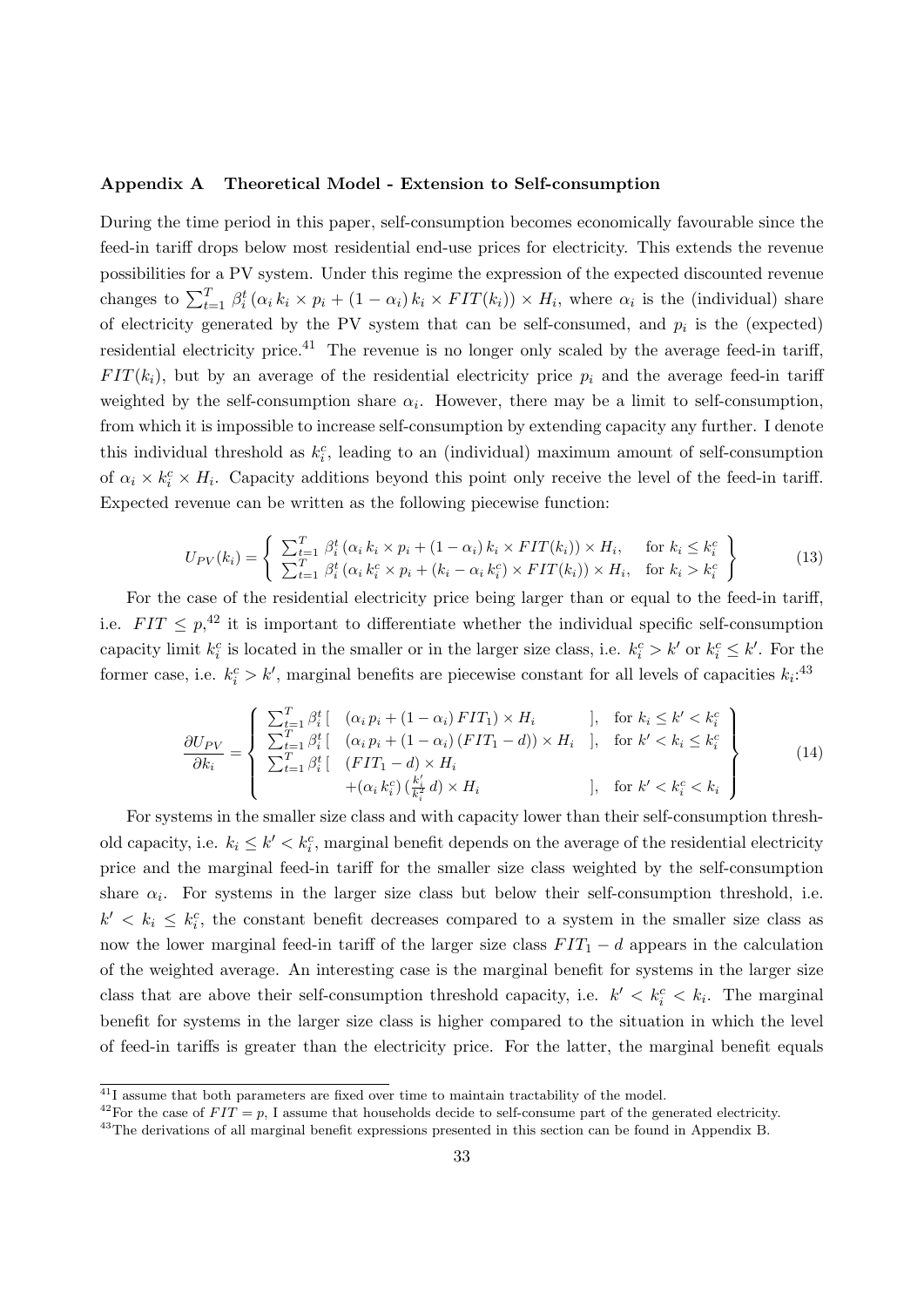only the first part of the sum, i.e.  $\sum_{t=1}^{T} \beta_i [(FIT_1 - d) \times H_i]$ . In the case of self-consumption, there is an additional positive term, which results in a larger marginal benefit. The share that is self-consumed  $(\alpha_i k^c)$  reduces the negative impact of the decreasing average feed-in tariff. This can be seen by the term  $(k'/k^2)$  d, which equals the absolute value of the derivative of the average feed-in tariff function with respect to capacity for capacities in the larger size class.

When the individual threshold capacity is in the smaller size class, i.e.  $k_c \leq k'$ , marginal benefits are somewhat symmetric to the former case. The only difference is for systems that are in the smaller size class but larger than the self-consumption threshold. In this case, the marginal benefit is the same as in the situation where feed-in tariffs are larger than residential electricity prices:

$$
\frac{\partial U_{PV}}{\partial k_i} = \begin{cases}\n\sum_{t=1}^{T} \beta_i^t \left[ (\alpha_i p_i + (1 - \alpha_i) FTT_1) H_i \right], & \text{for } k_i \le k_i^c \le k' \\
\sum_{t=1}^{T} \beta_i^t \left[ FTT_1 \times H_i \right], & \text{for } k' \ge k_i > k_i^c \\
\sum_{t=1}^{T} \beta_i^t \left[ (FTT_1 - d) \times H_i \right], & \text{for } k_i > k' \ge k_i^c \\
+(\alpha_i k^c) \left(\frac{k'}{k_i^2} d\right) \times H_i & \text{or } k_i > k' \ge k_i^c\n\end{cases}
$$
\n(15)

The individual specific self-consumption threshold capacities introduce another form of discontinuities in the marginal benefit function. As an illustrative example, Figure [8](#page-36-0) depicts a situation in which the individual threshold capacity is in the smaller size class (in this case at five kW, i.e.  $k_i^c = 5$  kW).

<span id="page-36-0"></span>

Figure 8: Bunching after Re-evaluation of Size Classes for  $FIT < P$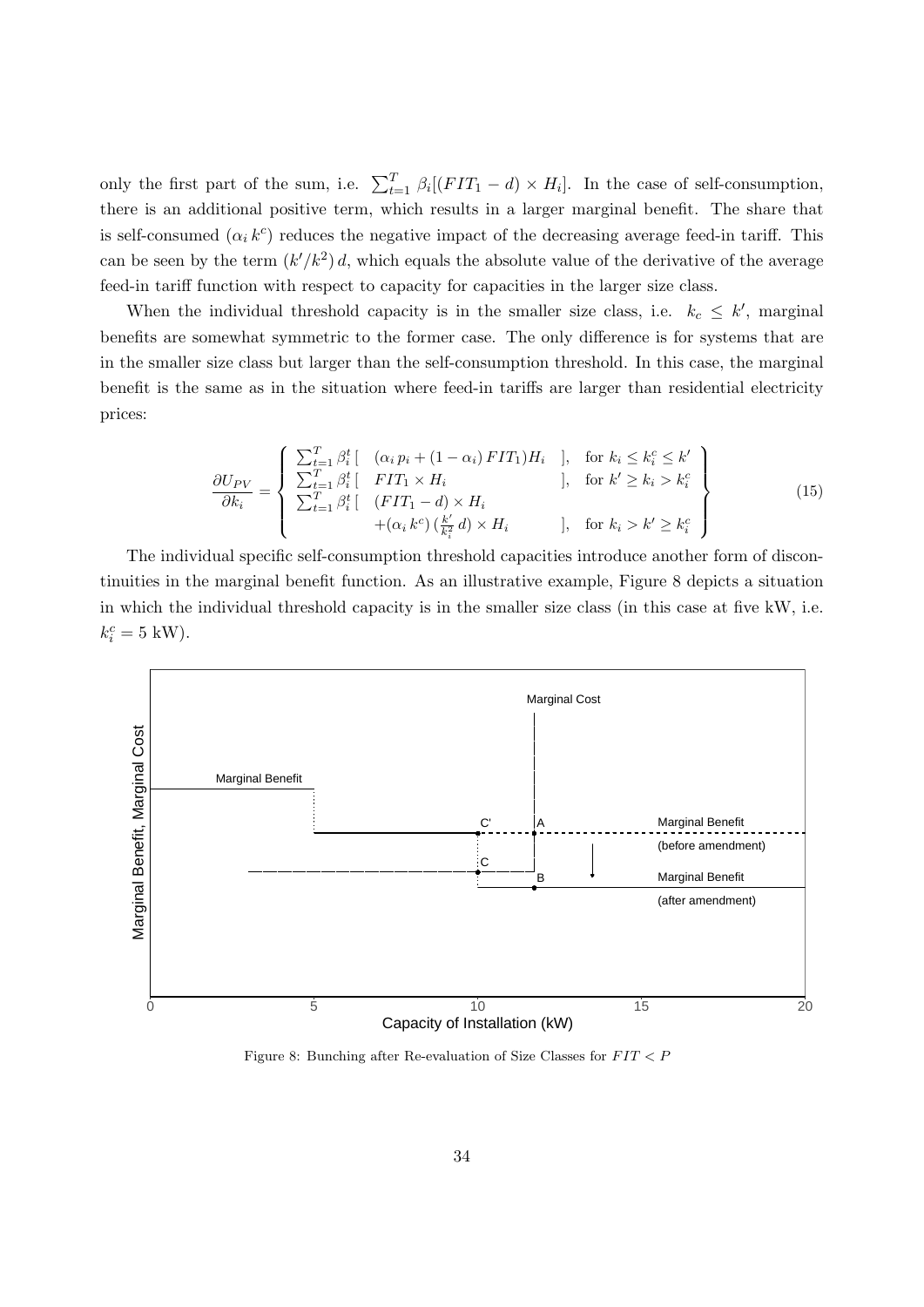When residential electricity prices are higher than the feed-in tariffs, two changes occure: First, the individual self-consumption threshold introduces a household specific discontinuity. As for the household specific marginal cost function (denoted by  $MC_i$ ) with individual rooftop sizes, they potentially shape adoption decisions. However, as those discontinuities are individual specific, drawn from a joint distribution function  $f(k_i^c, MC_i)$ , they should not lead to systemic excess bunching (as evident at the size class border).<sup>[44](#page-37-0)</sup> Second, the marginal benefit for larger systems is higher compared to the case of electricity prices being lower than the feed-in tariff, although the gap to the smaller size class remains.<sup>[45](#page-37-1)</sup> The excess bunching observed under differentiated tariffs may be a conservative estimate of the effect of a reduction in marginal feed-in tariffs by five per cent (compared to a situation in which feed-in tariffs are larger than the residential electricity end-use price).

Compared to the model outlined in Section [3,](#page-11-4) this model extends the influencing factors for the optimal individual capacity choice by the household specific share of self-consumption and the self-consumption threshold capacity:

$$
k_i^* = f(\beta_i, FIT, H_i, \alpha_i, k_i^c, MC_i).
$$
\n<sup>(16)</sup>

The individual decisions on the installation size can again be aggregated over all J households to obtain total capacity in the different size classes:

$$
K_0 = \sum_{i}^{J} k_i \, \mathbb{1}[k_i \le k'] \qquad \lor \qquad K_1 = \sum_{i}^{J} k_i \, \mathbb{1}[k_i > k'], \tag{17}
$$

where  $K_0$  and  $K_1$  are aggregate capacity in the smaller and in the larger size class, respectively.

<span id="page-37-0"></span><sup>&</sup>lt;sup>44</sup>Although some capacity choices at 10 kW may driven by these factors, if either rooftop size or the self-consumption threshold is at 10 kW.

<span id="page-37-1"></span><sup>&</sup>lt;sup>45</sup>This gap can be seen by rearranging the expression in the square bracket in case 3 to  $FIT_1 - (1 - \alpha_i (k^c k') / k_i^2) d$ , in which the second term is positive for  $k_i > k' \geq k_i^c$ .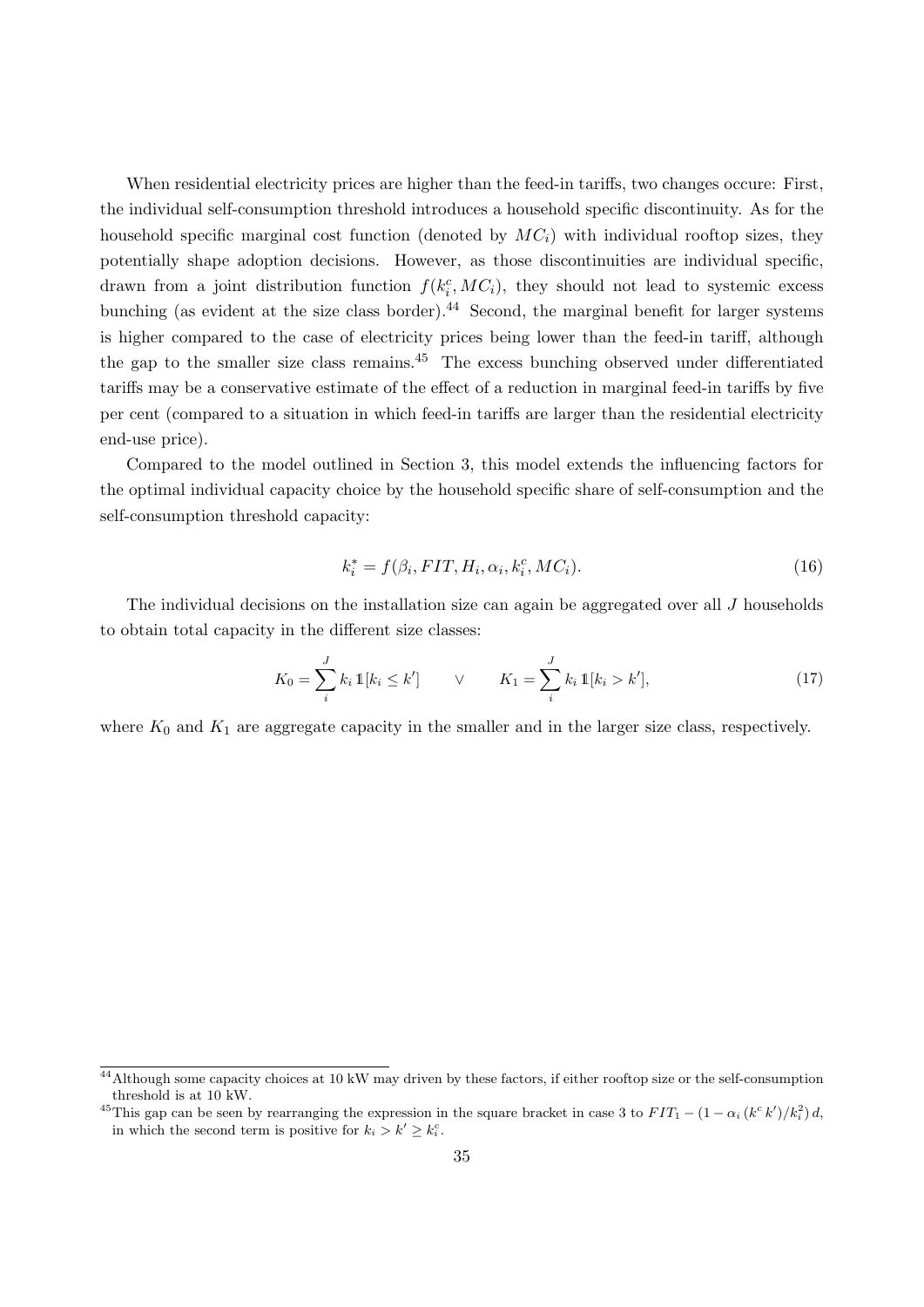# <span id="page-38-0"></span>Appendix B Theoretical Model - Derivations

This part of the appendix provides the necessary derivations for the results of the theoretical model in Section [3](#page-11-4) and Appendix [A.](#page-35-0)

1)  $FIT > p_i$  and  $k_i \leq k'$ . For the case of the feed-in tariff being larger than the residential electricity price, i.e.  $FIT > p_i$ , and for capacities  $k_i$  in the smaller size class, i.e.  $k_i \leq k'$ , the average feed-in tariff remains constant  $FIT(k_i) = FIT_1$ . Its derivative equals zero, i.e.  $\partial FIT/\partial k = 0$ . The marginal benefit of the PV system, i.e. the first derivative of expected returns with respect to capacity, equals:

$$
\frac{\partial U_{PV}}{\partial k} = \sum_{t=1}^{T} \beta_i^t \left[ \frac{\partial FIT}{\partial k} \times k_i H_i + FIT(k_i) \times H_i \right]
$$

$$
= \sum_{t=1}^{T} \beta_i^t \left[ FIT_1 \times H_i \right]
$$
(18)

2) FIT >  $p_i$  and  $k_i > k'$ . For the case of the feed-in tariff being larger than the residential electricity price, i.e.  $FIT > p_i$ , and for capacities  $k_i$  in the larger size class, i.e.  $k_i > k'$ , the average feed-in tariff is a capacity weighted average of marginal feed-in tariff of the smaller size class  $FIT_1$  and of the larger size class  $FIT_2 = FIT_1 - d$ :

$$
FIT(k_i) = \frac{k'}{k_i} FIT_1 + \frac{k_i - k'}{k_i} FIT_2
$$
  
\n
$$
= \frac{k'}{k_i} FIT_1 + (FIT_1 - d) - \frac{k'}{k_i} (FIT_1 - d)
$$
  
\n
$$
= (FIT_1 - d) + \frac{k'}{k_i}d
$$
  
\n
$$
= FIT_1 - (1 - \frac{k'}{k_i})d
$$
 (19)

The average feed-in tariff decreases with capacity  $FIT(k_i) = FIT_1 - (1 - k'/k_i) d$  and is lower than the average in the small size class  $FIT_1$ . The derivative with respect to capacity is negative, i.e.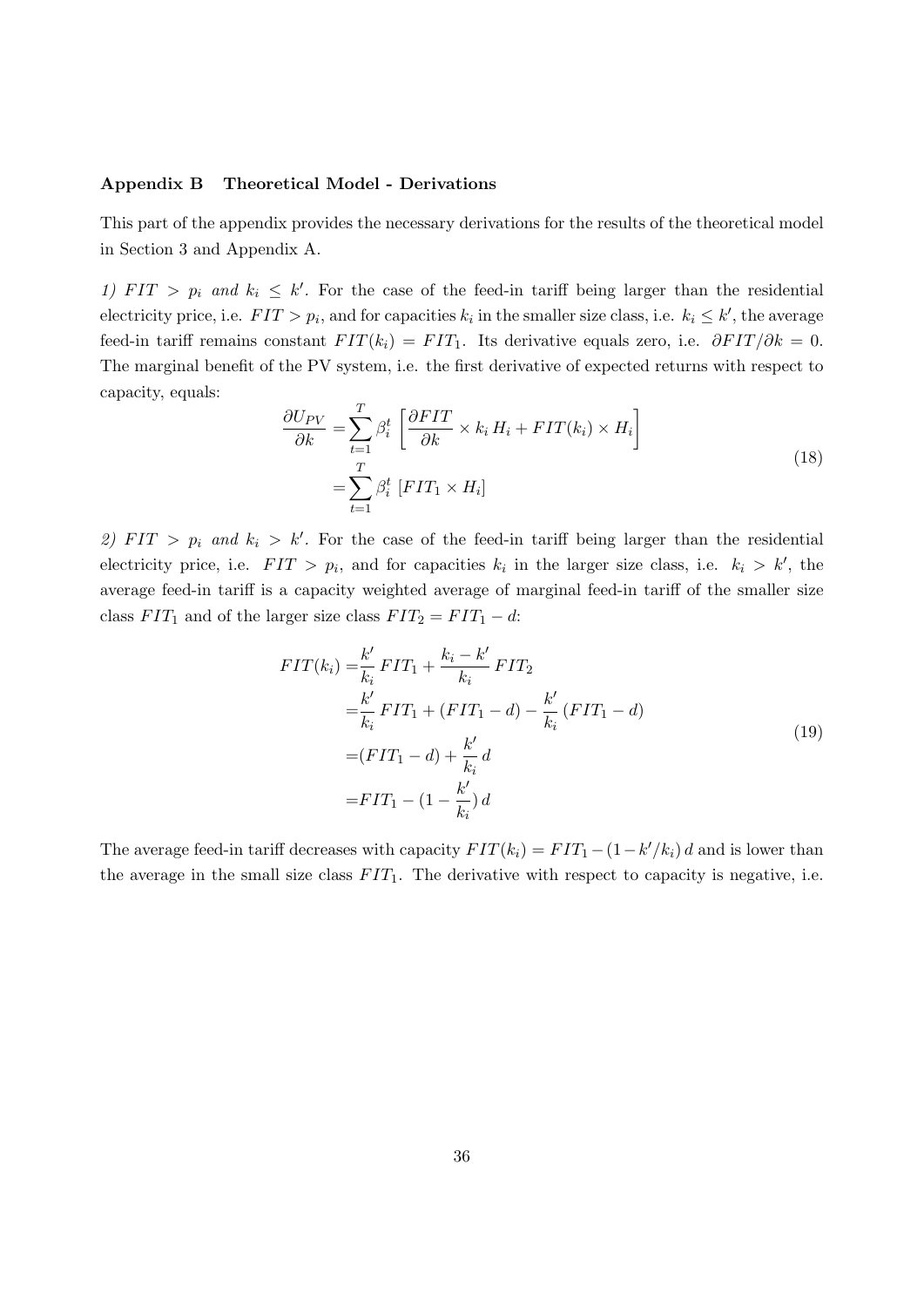$\partial FIT/\partial k = -k'/k_i^2 d$ . The marginal benefit of the PV system, i.e. the first derivative of expected returns with respect to capacity, equals:

$$
\frac{\partial U_{PV}}{\partial k} = \sum_{t=1}^{T} \beta_i^t \left[ \frac{\partial FIT}{\partial k} \times k_i H_i + FTT(k_i) \times H_i \right]
$$
  
\n
$$
= \sum_{t=1}^{T} \beta_i^t \left[ -\frac{k'}{k_i} d \times k_i H_i + (FIT_1 - (1 - \frac{k'}{k_i}) d) \times H_i \right]
$$
  
\n
$$
= \sum_{t=1}^{T} \beta_i^t \left[ -\frac{k'}{k_i^2} d \times k_i H_i + (FIT_1 - (1 - \frac{k'}{k_i}) d) \times H_i \right]
$$
  
\n
$$
= \sum_{t=1}^{T} \beta_i^t \left[ (FIT_1 - d) \times H_i \right]
$$
  
\n(20)

3)  $FIT \leq p_i$  and  $k_i \leq k' < k_i^c$ . For the case of the feed-in tariff being smaller than or equal to the residential electricity price, i.e.  $FIT \leq p_i$ , for capacities  $k_i$  in the smaller size class and the self-consumption threshold being in the larger size class, i.e.  $k_i \leq k' < k_i^c$ , the expected revenue of the solar PV system equals  $\sum_{t=1}^{T} \beta_i^t (\alpha_i k_i \times p_i + (1 - \alpha_i) k_i \times FIT_1) \times H_i$ . The derivative of this expression with respect to capacity is:

$$
\frac{\partial U_{PV}}{\partial k} = \sum_{t=1}^{T} \beta_i^t \left[ (\alpha_i \times p_i + (1 - \alpha_i) \times FIT_1) \times H_i \right] \tag{21}
$$

4)  $FIT \leq p_i$  and  $k' < k_i \leq k_i^c$ . For the case of the feed-in tariff being smaller than or equal to the residential electricity price, i.e.  $FIT \leq p_i$ , for capacities  $k_i$  in the larger size class but below or equal to the self-consumption threshold, i.e.  $k' < k_i \leq k_i^c$ , the expected revenue of the solar PV system dependent on its size equals  $\sum_{t=1}^{T} \beta_i^t (\alpha_i k_i \times p_i + (1 - \alpha_i) k_i \times FIT(k_i)) \times H_i$ . The derivative of this expression with respect to capacity is:

$$
\frac{\partial U_{PV}}{\partial k} = \sum_{t=1}^{T} \beta_i^t \left[ \left( \alpha_i \times p_i + (1 - \alpha_i) \times FIT(k_i) + (1 - \alpha_i) k_i \times \frac{\partial FIT(k_i)}{\partial k} \right) \times H_i \right]
$$
  
\n
$$
= \sum_{t=1}^{T} \beta_i^t \left[ \left( \alpha_i \times p_i + (1 - \alpha_i) \times (FIT_1 - (1 - \frac{k'}{k_i}) d) + (1 - \alpha_i) k_i \times (-\frac{k'}{k_i^2} d) \right) \times H_i \right]
$$
  
\n
$$
= \sum_{t=1}^{T} \beta_i^t \left[ \left( \alpha_i \times p_i + (1 - \alpha_i) \times (FIT_1 - d) + (1 - \alpha_i) \times \frac{k'}{k_i} d - (1 - \alpha_i) \times \frac{k'}{k_i} d \right) \times H_i \right]
$$
  
\n
$$
= \sum_{t=1}^{T} \beta_i^t \left[ (\alpha_i \times p_i + (1 - \alpha_i) \times (FIT_1 - d)) \times H_i \right]
$$
  
\n(22)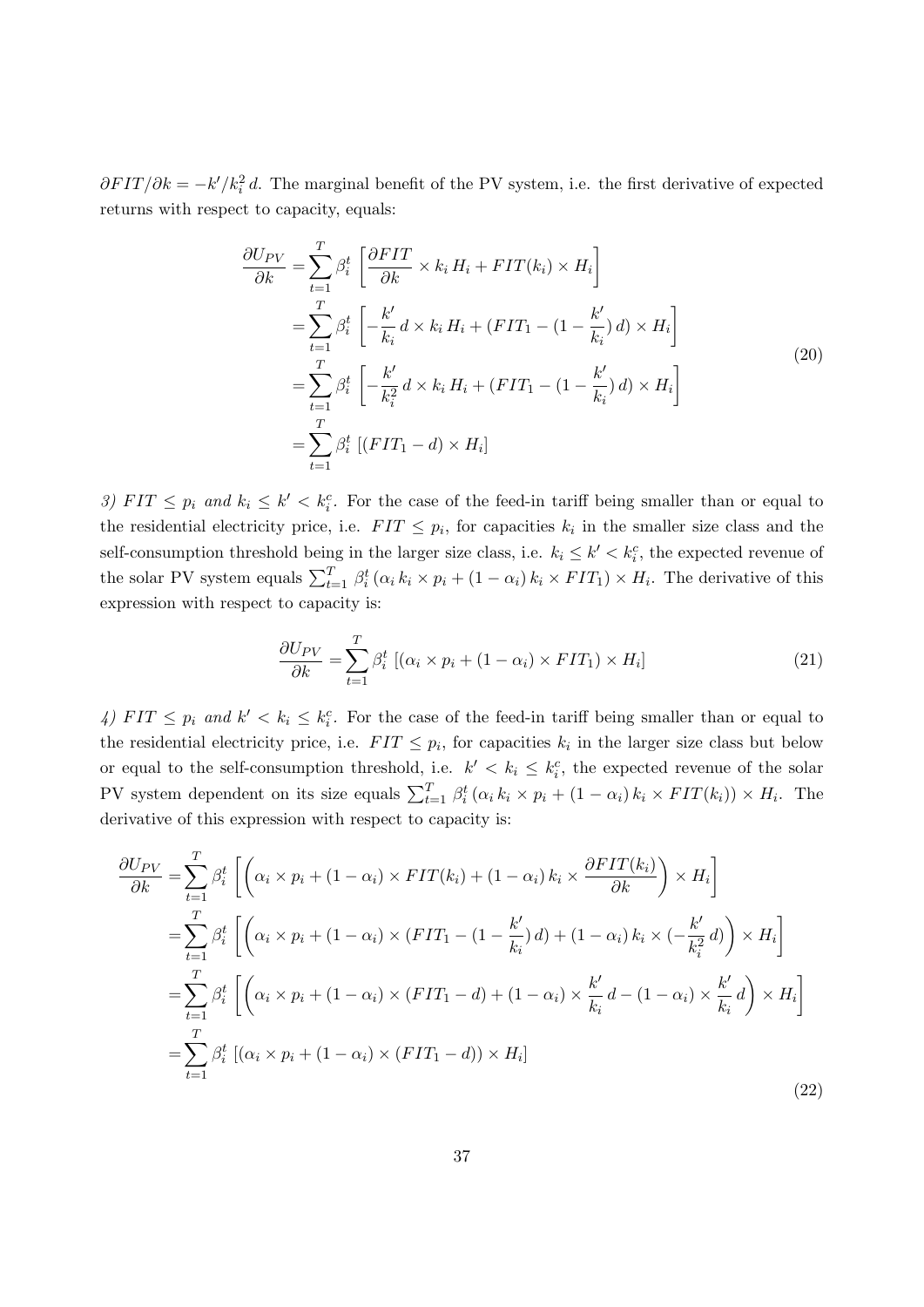5) FIT  $\leq p_i$  and  $k' < k_i^c < k_i$ . For the case of the feed-in tariff being smaller than or equal to the residential electricity price, i.e.  $FIT \leq p_i$ , for capacities  $k_i$  in the larger size class and above the self-consumption threshold, i.e.  $k' < k_i^c < k_i$ , the expected revenue of the solar PV system dependent on its size equals  $\sum_{t=1}^{T} \beta_i^t (\alpha_i k_i^c \times p_i + (k_i - \alpha_i k_i^c) \times FIT(k_i)) \times H_i$ . The derivative of this expression with respect to capacity is:

<span id="page-40-0"></span>
$$
\frac{\partial U_{PV}}{\partial k} = \sum_{t=1}^{T} \beta_i^t \left[ \left( FT(k_i) + (k_i - \alpha_i k_i^c) \times \frac{\partial FT(k_i)}{\partial k} \right) \times H_i \right]
$$
  
\n
$$
= \sum_{t=1}^{T} \beta_i^t \left[ \left( (FT_1 - (1 - \frac{k'}{k_i}) d) + (k_i - \alpha_i k_i^c) \times (-\frac{k'}{k_i^2} d) \right) \times H_i \right]
$$
  
\n
$$
= \sum_{t=1}^{T} \beta_i^t \left[ \left( (FT_1 - d) - \frac{k'}{k_i} d + \frac{k'}{k_i} d + \alpha_i k_i^c \frac{k'}{k_i^2} d \right) \times H_i \right]
$$
  
\n
$$
= \sum_{t=1}^{T} \beta_i^t \left[ \left( (FT_1 - d) + (\alpha_i k_i^c) \left( \frac{k'}{k_i^2} d \right) \right) \times H_i \right]
$$
  
\n(23)

6) FIT  $\leq p_i$  and  $k_i^c \leq k_i \leq k'$ . For the case of the feed-in tariff being smaller than or equal to the residential electricity price, i.e.  $FIT \leq p_i$ , for capacities  $k_i$  in the smaller size class but below or equal to the self-consumption threshold, i.e.  $k_i^c \leq k_i \leq k'$ , the expected revenue of the solar PV system equals  $\sum_{t=1}^T \beta_i^t (\alpha_i k_i \times p_i + (1 - \alpha_i) k_i \times FIT_1) \times H_i$ . The derivative of this expression with respect to capacity is:

$$
\frac{\partial U_{PV}}{\partial k} = \sum_{t=1}^{T} \beta_i^t \left[ (\alpha_i \times p_i + (1 - \alpha_i) \times FIT_1) \times H_i \right] \tag{24}
$$

7)  $FIT \leq p_i$  and  $k_i^c < k_i \leq k'$ . For the case of the feed-in tariff being smaller than or equal to the residential electricity price, i.e.  $FIT \leq p_i$ , for capacities  $k_i$  in the smaller size class and above the self-consumption threshold, i.e.  $k_i^c < k_i \leq k'$ , the expected revenue of the solar PV system equals  $\sum_{t=1}^T \beta_i^t (\alpha_i k_i^c \times p_i + (k_i - \alpha_i k_i^c) \times FIT_1) \times H_i$ . The derivative of this expression with respect to capacity is:

$$
\frac{\partial U_{PV}}{\partial k} = \sum_{t=1}^{T} \beta_i^t \left[ FIT_1 \times H_i\right] \tag{25}
$$

8) FIT  $\leq p_i$  and  $k_i^c \leq k' < k_i$ . For the case of the feed-in tariff being smaller than or equal to the residential electricity price, i.e.  $FIT \leq p_i$ , for capacities  $k_i$  in the larger size class and above the self-consumption threshold, i.e.  $k_i^c \leq k' < k_i$ , the expected revenue of the solar PV system dependent on its size equals  $\sum_{t=1}^{T} \beta_i^t (\alpha_i k_i^c \times p_i + (k_i - \alpha_i k_i^c) \times FIT(k_i)) \times H_i$ . The derivative of this expression with respect to capacity is equivalent to Equation [23.](#page-40-0)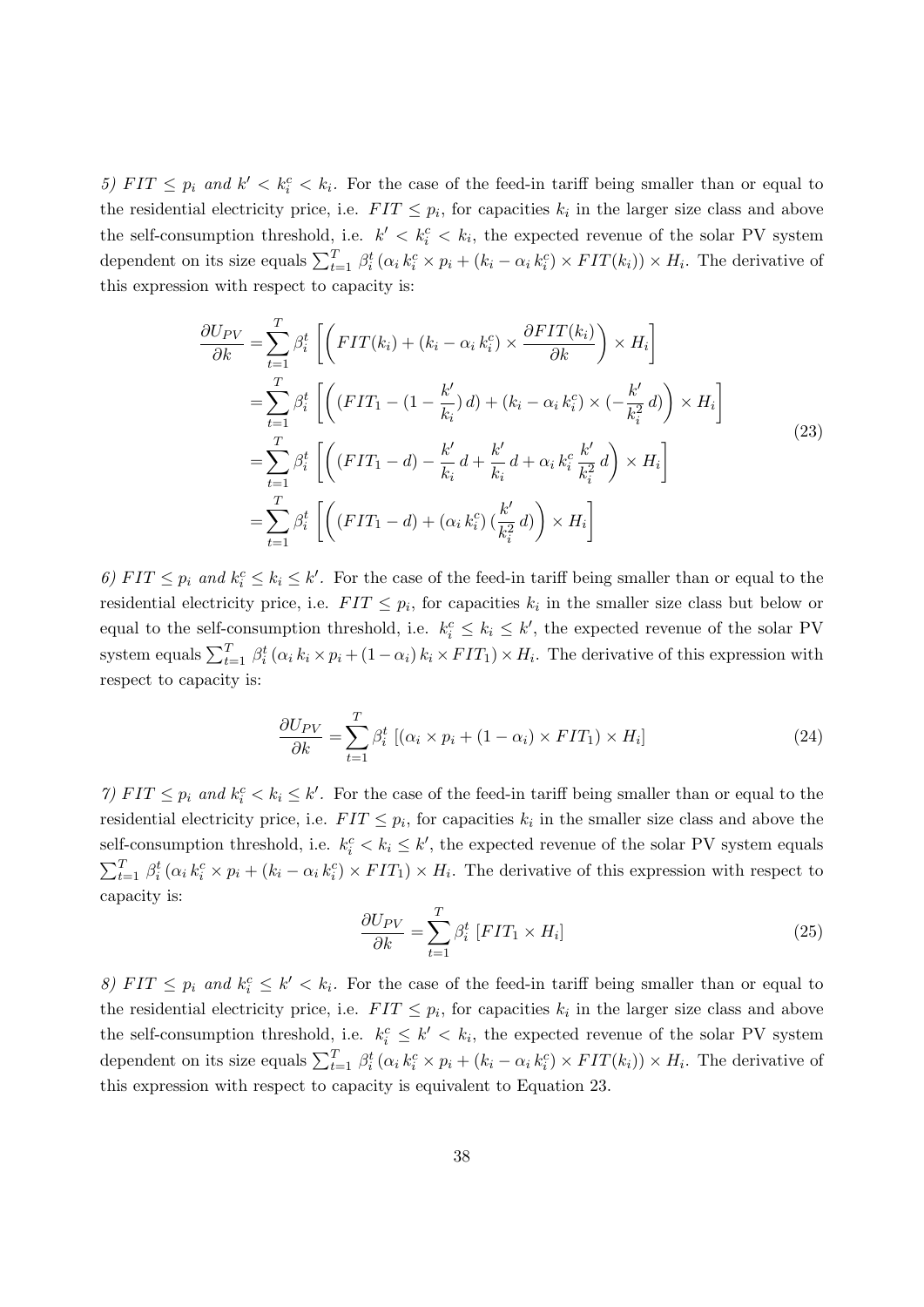#### <span id="page-41-0"></span>Appendix C Estimation of Bin Weights Before and After the PV Amendment

To underpin the visual inspection of the capacity distribution in Section [2.1](#page-6-2) and the theoretical analysis, I examine for which capacity bins these changes are indeed statistically significantly different before and after the enactment of the PV Amendment. I estimate the following equation for the period from January 2009 to July 2012 and from July 2012 to December 2013 separately:

$$
K_{i,m,y,k} = \sum_{k=1}^{20} w_k + \mu_i + \mu_{m,y} + \epsilon_{i,m,y,k},
$$
\n(26)

where  $K_{i,m,y,k}$  is the installed capacity in bin k in county i in month m and year y.  $w_k$  are parameters for a set of binary variables indicating the 20 different one kW bins.  $\mu_i$  and  $\mu_{m,y}$  are county and month-year fixed effects, respectively.

<span id="page-41-1"></span>

Figure 9: Bin Weights Before and After the PV Amendment

*Notes:* The darker bars indicate the estimated centred weights  $((\hat{w}_k - min(\hat{w}_k)) / (\sum_{k=1}^{20} \hat{w}_k - min(\hat{w}_k))$  for the time after the PV Amendment, whereas the brighter bars indicate the respective weights before the PV Amendment. Light grey and dark bars within one bin are not statistically significantly different from each other at the one per cent level.

I use the parameter estimates  $\hat{w}_k$  to construct weights of the different bins shown in Figure [9](#page-41-1) as follows:  $((\hat{w}_k - min(\hat{w}_k)) / (\sum_{k=1}^{20} \hat{w}_k - min(\hat{w}_k)).^{46}$  $((\hat{w}_k - min(\hat{w}_k)) / (\sum_{k=1}^{20} \hat{w}_k - min(\hat{w}_k)).^{46}$  $((\hat{w}_k - min(\hat{w}_k)) / (\sum_{k=1}^{20} \hat{w}_k - min(\hat{w}_k)).^{46}$  I perform a wild bootstrap with 999 replications

<span id="page-41-2"></span><sup>&</sup>lt;sup>46</sup>I centre weights by the smallest estimate, which is the one kW bin with almost no deployment as can also be seen in Figure [3.](#page-10-0)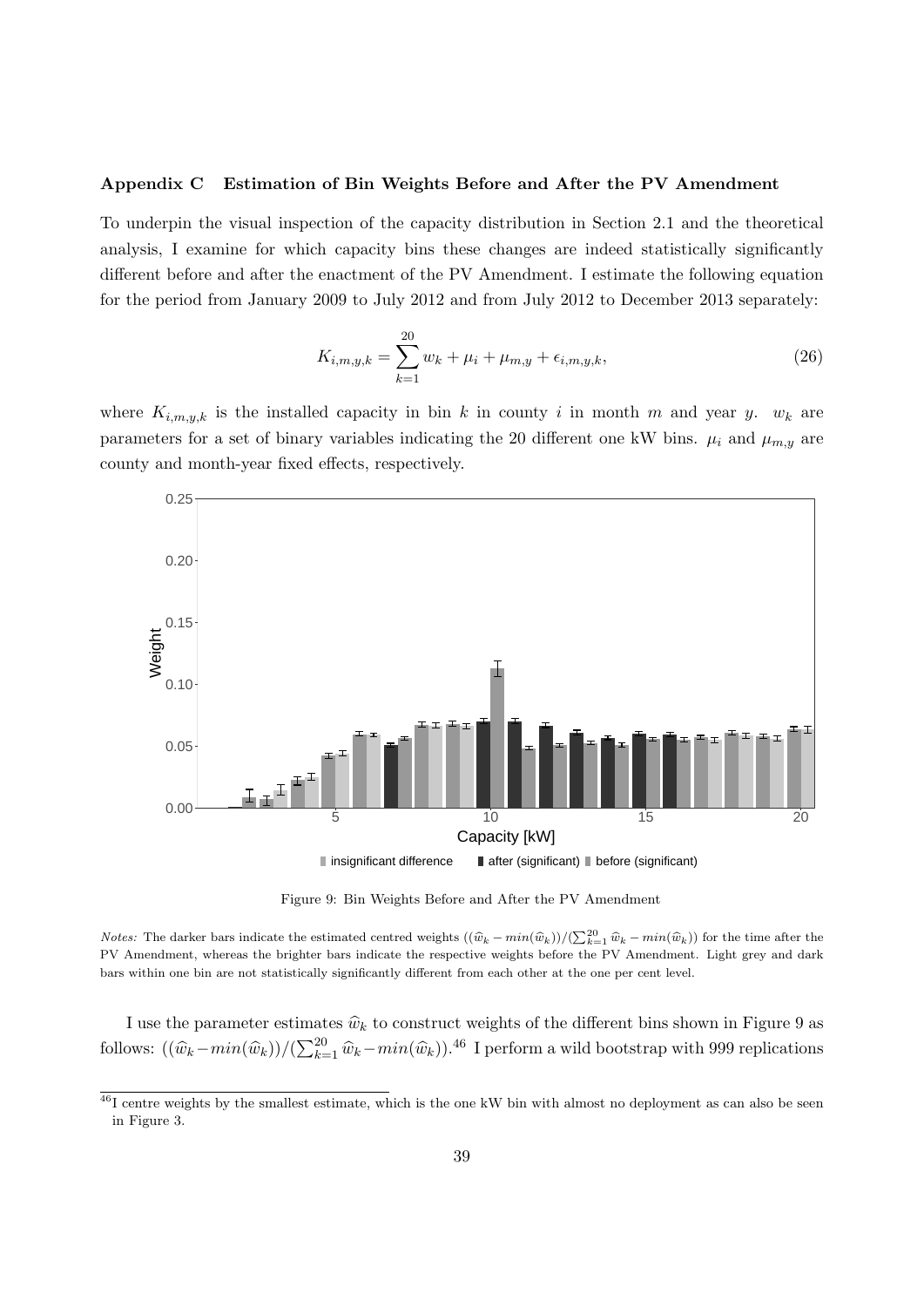to construct 99 per cent confidence intervals for these point estimates. The estimated weights for the bins exhibit a spike at 10 kW after the PV Amendment and show smaller weights for bins larger than 10 kW compared to before. However, differences for bin weights before and after the PV Amendment are statistically significant at the one per cent level only for the bins at two and seven kW (positive) as well as from 10 to 16 kW (negative), with the largest differences being observed from 11 to 14 kW. The statistical analysis seems to support the hypothesis derived from visual inspection, i.e. bunching at 10 kW seems to occur from the right. In particular, it suggests that some of the 10 kW installations would have most likely been built larger (mainly up to 16 kW) in absence of the size class re-evaluation.